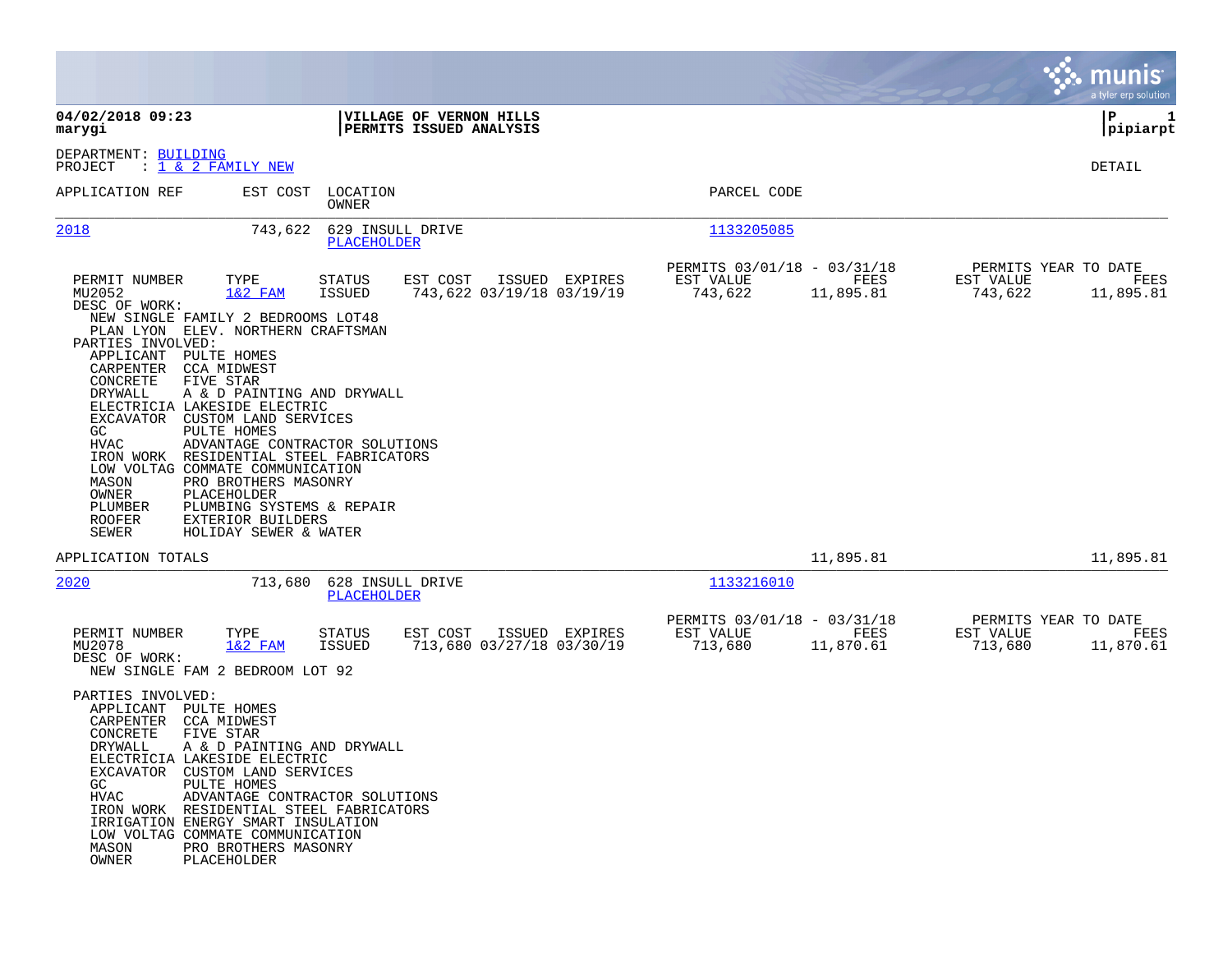|                                                                                                                                                                                                                                                                                                                                                                                                                                                                                                                                                                                                                                                                                                                                                                                                                                             |                                                     |                          |                      | munis<br>a tyler erp solution             |
|---------------------------------------------------------------------------------------------------------------------------------------------------------------------------------------------------------------------------------------------------------------------------------------------------------------------------------------------------------------------------------------------------------------------------------------------------------------------------------------------------------------------------------------------------------------------------------------------------------------------------------------------------------------------------------------------------------------------------------------------------------------------------------------------------------------------------------------------|-----------------------------------------------------|--------------------------|----------------------|-------------------------------------------|
| 04/02/2018 09:23<br>VILLAGE OF VERNON HILLS<br>PERMITS ISSUED ANALYSIS<br>marygi                                                                                                                                                                                                                                                                                                                                                                                                                                                                                                                                                                                                                                                                                                                                                            |                                                     |                          |                      | P)<br>2<br> pipiarpt                      |
| DEPARTMENT: BUILDING<br>PROJECT<br>$: 1 \& 2$ FAMILY NEW                                                                                                                                                                                                                                                                                                                                                                                                                                                                                                                                                                                                                                                                                                                                                                                    |                                                     |                          |                      | DETAIL                                    |
| APPLICATION REF<br>EST COST<br>LOCATION<br>OWNER<br>PLUMBER<br>PLUMBING SYSTEMS & REPAIR<br>ROOFER<br><b>EXTERIOR BUILDERS</b><br><b>SEWER</b><br>HOLIDAY SEWER & WATER                                                                                                                                                                                                                                                                                                                                                                                                                                                                                                                                                                                                                                                                     | PARCEL CODE                                         |                          |                      |                                           |
| APPLICATION TOTALS                                                                                                                                                                                                                                                                                                                                                                                                                                                                                                                                                                                                                                                                                                                                                                                                                          |                                                     | 11,870.61                |                      | 11,870.61                                 |
| 2032<br>521 COUNCIL CIRCLE<br>792,665<br><b>PLACEHOLDER</b>                                                                                                                                                                                                                                                                                                                                                                                                                                                                                                                                                                                                                                                                                                                                                                                 | 1133213015                                          |                          |                      |                                           |
| EST COST<br>PERMIT NUMBER<br>TYPE<br><b>STATUS</b><br>ISSUED EXPIRES<br>MU2083<br>$1&2$ FAM<br>792,665 03/29/18 03/29/19<br>ISSUED<br>DESC OF WORK:<br>NEW SINGLE FAMILY 5 BEDROOMS<br>WOODSIDE PLAN CRAFTSMAN ELEVATION<br>PARTIES INVOLVED:<br>APPLICANT PULTE HOMES<br>CARPENTER CCA MIDWEST<br>CONCRETE<br>FIVE STAR<br>DRYWALL<br>A & D PAINTING AND DRYWALL<br>ELECTRICIA LAKESIDE ELECTRIC<br><b>EXCAVATOR</b><br>CUSTOM LAND SERVICES<br>GC<br>PULTE HOMES<br><b>HVAC</b><br>ADVANTAGE CONTRACTOR SOLUTIONS<br>ENERGY SMART INSULATION<br>INSULATOR<br>RESIDENTIAL STEEL FABRICATORS<br>IRON WORK<br>LOW VOLTAG COMMATE COMMUNICATION<br>MASON<br>PRO BROTHERS MASONRY<br><b>OWNER</b><br>PLACEHOLDER<br>PLUMBER<br>PLUMBING SYSTEMS & REPAIR<br><b>ROOFER</b><br><b>EXTERIOR BUILDERS</b><br><b>SEWER</b><br>HOLIDAY SEWER & WATER | PERMITS 03/01/18 - 03/31/18<br>EST VALUE<br>792,665 | FEES<br>16,658.74        | EST VALUE<br>792,665 | PERMITS YEAR TO DATE<br>FEES<br>16,658.74 |
| APPLICATION TOTALS<br>PROJECT TOTALS                                                                                                                                                                                                                                                                                                                                                                                                                                                                                                                                                                                                                                                                                                                                                                                                        | 2,249,967                                           | 16,658.74<br>40, 425. 16 | 2,249,967            | 16,658.74<br>40,425.16                    |

**Contract**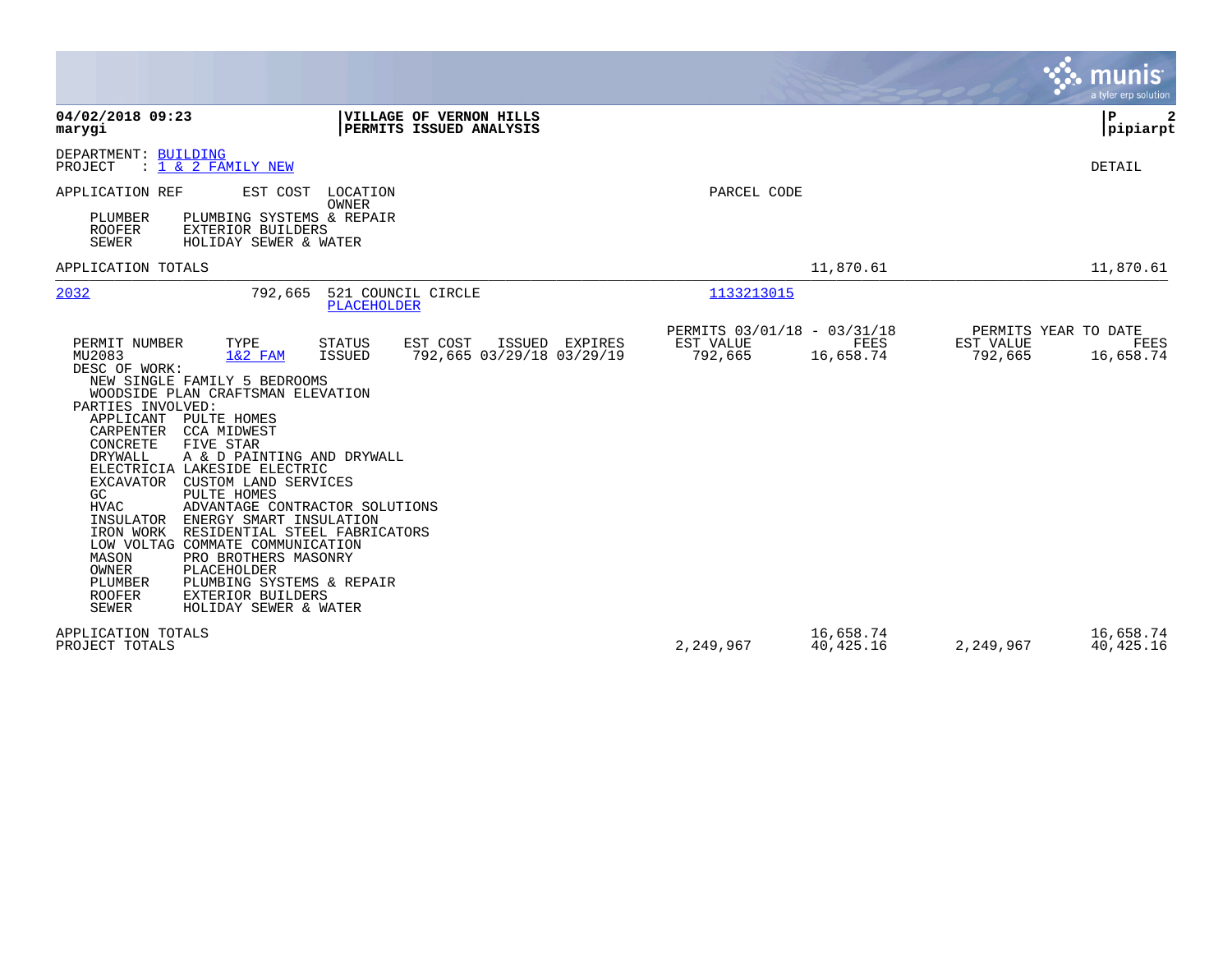|                                                                                                                                                                                                                                                 |                                                                                                                                                                                                                                                                                       |                                                    |                |                                                      |                       |                                               | munis<br>a tyler erp solution |
|-------------------------------------------------------------------------------------------------------------------------------------------------------------------------------------------------------------------------------------------------|---------------------------------------------------------------------------------------------------------------------------------------------------------------------------------------------------------------------------------------------------------------------------------------|----------------------------------------------------|----------------|------------------------------------------------------|-----------------------|-----------------------------------------------|-------------------------------|
| 04/02/2018 09:23<br>marygi                                                                                                                                                                                                                      |                                                                                                                                                                                                                                                                                       | VILLAGE OF VERNON HILLS<br>PERMITS ISSUED ANALYSIS |                |                                                      |                       | IΡ                                            | 3<br>pipiarpt                 |
| DEPARTMENT: BUILDING<br>: COMMERCIAL ALTERATION<br>PROJECT                                                                                                                                                                                      |                                                                                                                                                                                                                                                                                       |                                                    |                |                                                      |                       |                                               | <b>DETAIL</b>                 |
| APPLICATION REF                                                                                                                                                                                                                                 | EST COST LOCATION<br>OWNER                                                                                                                                                                                                                                                            |                                                    |                | PARCEL CODE                                          |                       |                                               |                               |
| 1358                                                                                                                                                                                                                                            | 6,700,000                                                                                                                                                                                                                                                                             | 1011 WOODLANDS PKY<br>VAN VLISSINGEN & CO          |                | 1515104007                                           |                       |                                               |                               |
| TYPE<br>PERMIT NUMBER<br>MU2087<br>DESC OF WORK:<br>RENOVATION OF OFFICE/WAREHOUSE                                                                                                                                                              | <b>STATUS</b><br>COMM TCO<br>ISSUED                                                                                                                                                                                                                                                   | EST COST<br>$6,700,000$ $03/30/18$                 | ISSUED EXPIRES | PERMITS 03/01/18 - 03/31/18<br>EST VALUE<br>$\Omega$ | FEES<br>350.00        | PERMITS YEAR TO DATE<br>EST VALUE<br>$\Omega$ | FEES<br>350.00                |
| PARTIES INVOLVED:<br>APPLICANT<br>CARPENTER<br>CONCRETE<br>ELECTRICIA CONNELLY ELECTRIC<br>GC<br><b>GLASS</b><br>HVAC<br>IRON WORK AETNA ENGINEERING<br><b>OCCUPANT</b><br>OWNER<br>PLUMBER<br>PAYER<br><b>ROOFER</b>                           | TAKENAKA CORPORATION<br>JMC CONSTRUCTION<br>CONCRETE BY WAGNER<br>TAKENAKA CORPORATION<br>CHRISTOPHER GLASS & ALUMINUM<br>EDWARDS ENGINEERING<br>SYSMEX CENTER FOR LEARNING<br>VAN VLISSINGEN & CO<br>HAYES INDUSTRIES<br>TAKENAKA CORPORATION<br>ALL AMERICAN EXTERIOR SOLUTIONS DBA |                                                    |                |                                                      |                       |                                               |                               |
| APPLICATION TOTALS                                                                                                                                                                                                                              |                                                                                                                                                                                                                                                                                       |                                                    |                |                                                      | 350.00                |                                               | 350.00                        |
| 1429                                                                                                                                                                                                                                            | 45,000<br>YUEH LIU                                                                                                                                                                                                                                                                    | 250 CENTER DR 101                                  |                | 1133302041                                           |                       |                                               |                               |
| PERMIT NUMBER<br>TYPE<br>MU2013<br>DESC OF WORK:<br>INTERIOR REMODEL                                                                                                                                                                            | <b>STATUS</b><br>COM ALT<br>ISSUED                                                                                                                                                                                                                                                    | EST COST<br>45,000 03/12/18 03/12/19               | ISSUED EXPIRES | PERMITS 03/01/18 - 03/31/18<br>EST VALUE<br>45,000   | <b>FEES</b><br>650.00 | PERMITS YEAR TO DATE<br>EST VALUE<br>45,000   | FEES<br>650.00                |
| PARTIES INVOLVED:<br>APPLICANT MIDWEST CENTER FOR WOMENS HEALTH<br>CARPENTER TK CPONSTRUCTION BUILDER<br>DRYWALL<br>ELECTRICIA V&P ELECTRIC INC<br>GC<br>GC<br><b>OCCUPANT</b><br>OWNER<br>YUEH LIU<br>PLUMBER<br>PH PLUMBING<br>PAYER<br>PAYER | TK CPONSTRUCTION BUILDER<br>TK CPONSTRUCTION BUILDER<br>VPP HOLDINGS LLC<br>MIDWEST CENTER FOR WOMENS HEALTH<br>MIDWEST CENTER FOR WOMENS HEALTH<br>VPP HOLDINGS LLC                                                                                                                  |                                                    |                |                                                      |                       |                                               |                               |
| APPLICATION TOTALS                                                                                                                                                                                                                              |                                                                                                                                                                                                                                                                                       |                                                    |                |                                                      | 650.00                |                                               | 650.00                        |
| 1659                                                                                                                                                                                                                                            | 750,000                                                                                                                                                                                                                                                                               | 901 NORTH MILWAUKEE AVENUE 900                     |                | 1134300013                                           |                       |                                               |                               |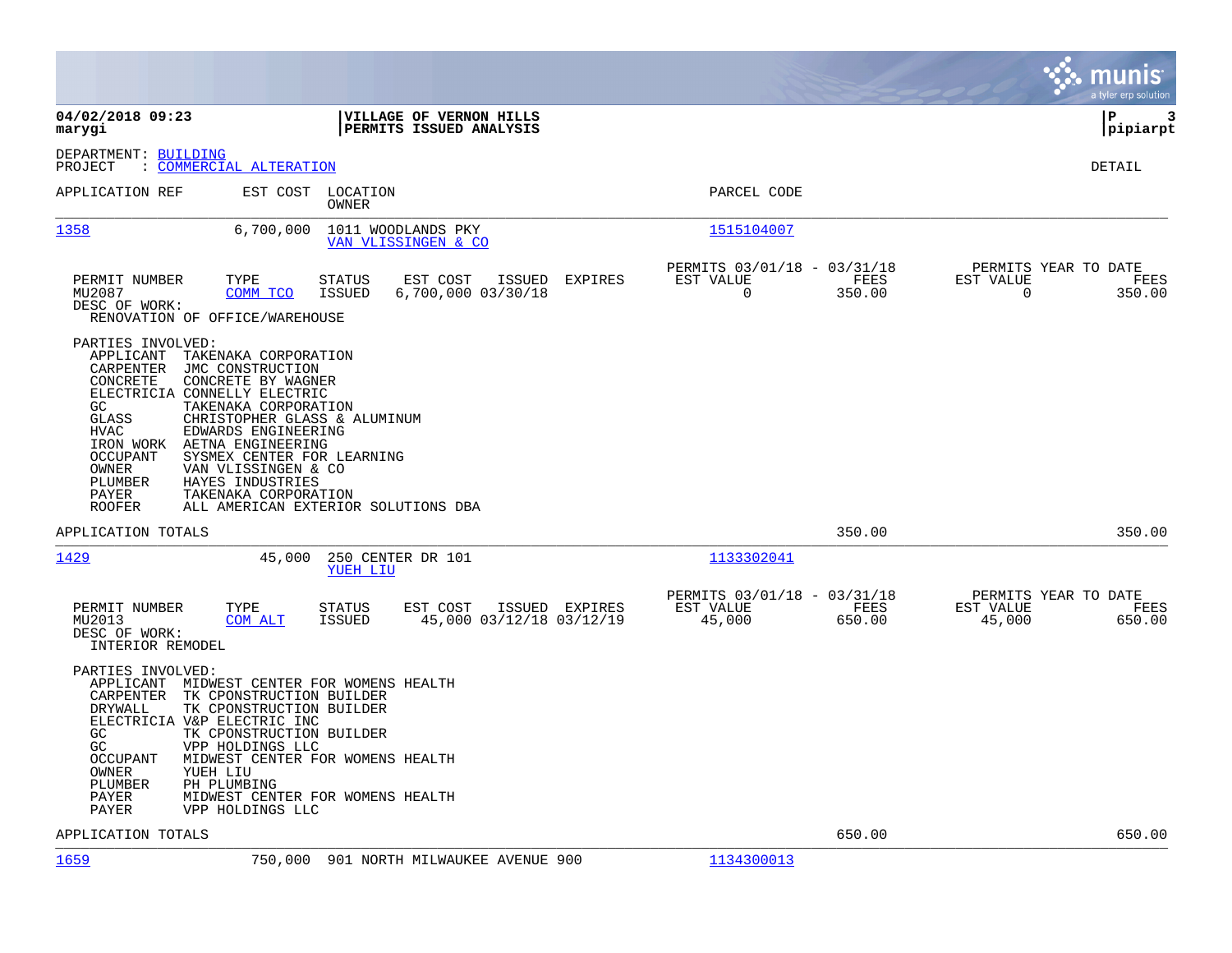|                                                                                                                                                                                                                                                                                                                                                                                                                                                                                       |                                                                          |                                                                 |                                                                        |                       |                                                              | munis<br>a tyler erp solution |
|---------------------------------------------------------------------------------------------------------------------------------------------------------------------------------------------------------------------------------------------------------------------------------------------------------------------------------------------------------------------------------------------------------------------------------------------------------------------------------------|--------------------------------------------------------------------------|-----------------------------------------------------------------|------------------------------------------------------------------------|-----------------------|--------------------------------------------------------------|-------------------------------|
| 04/02/2018 09:23<br>marygi                                                                                                                                                                                                                                                                                                                                                                                                                                                            | VILLAGE OF VERNON HILLS<br>PERMITS ISSUED ANALYSIS<br><b>PLACEHOLDER</b> |                                                                 |                                                                        |                       |                                                              | ΙP<br>4<br>pipiarpt           |
| PERMIT NUMBER<br>TYPE                                                                                                                                                                                                                                                                                                                                                                                                                                                                 | STATUS<br>EST COST                                                       | ISSUED<br>EXPIRES                                               | PERMITS 03/01/18 - 03/31/18<br>EST VALUE                               | FEES                  | PERMITS YEAR TO DATE<br>EST VALUE                            | FEES                          |
| DEPARTMENT: BUILDING<br>: COMMERCIAL ALTERATION<br>PROJECT                                                                                                                                                                                                                                                                                                                                                                                                                            |                                                                          |                                                                 |                                                                        |                       |                                                              | DETAIL                        |
| APPLICATION REF                                                                                                                                                                                                                                                                                                                                                                                                                                                                       | EST COST LOCATION                                                        |                                                                 | PARCEL CODE                                                            |                       |                                                              |                               |
| MU2053<br>COM ALT<br>DESC OF WORK:<br>BUILD OUT: HOME GOODS                                                                                                                                                                                                                                                                                                                                                                                                                           | OWNER<br><b>ISSUED</b>                                                   | 750,000 03/20/18 03/20/19                                       | 750,000                                                                | 7,800.00              | 750,000                                                      | 7,800.00                      |
| PARTIES INVOLVED:<br><b>ALARM</b><br>CPI POWER & CONTROL<br>APPLICANT<br>KA, INC. ARCHITECTURE<br>OSMAN CONSTRUCTION<br>CARPENTER<br>PEAK CARPENTRY<br>DRYWALL<br>ELECTRICIA CPI POWER & CONTROL<br>FIRE SPRIN ABSOLUTE FIRE PROTECTION<br>GC<br>OSMAN CONSTRUCTION<br>GC<br>REGENCY CENTERS LP<br><b>HVAC</b><br>AIR SUPPLY<br>HOME GOODS<br><b>OCCUPANT</b><br>PLACEHOLDER<br>OWNER<br>VORTEX PLUMBING<br>PLUMBER<br>PAYER<br>REGENCY CENTERS LP<br><b>ROOFER</b><br>OLSSON ROOFING |                                                                          |                                                                 |                                                                        |                       |                                                              |                               |
| APPLICATION TOTALS                                                                                                                                                                                                                                                                                                                                                                                                                                                                    |                                                                          |                                                                 |                                                                        | 7,800.00              |                                                              | 7,800.00                      |
| 1799<br>165,000                                                                                                                                                                                                                                                                                                                                                                                                                                                                       | 271 WEST TOWNLINE RD 100<br>THE TAXMAN CORPORATION                       |                                                                 | 1505207006                                                             |                       |                                                              |                               |
| PERMIT NUMBER<br>TYPE<br>MU2000<br>CO NO FEE<br>MU1986<br>COMM TCO<br>DESC OF WORK:<br>COMMERCIAL ALTERATION                                                                                                                                                                                                                                                                                                                                                                          | STATUS<br>EST COST<br>COMPLT<br>COMPLT                                   | ISSUED EXPIRES<br>165,000 03/07/18 03/08/19<br>165,000 03/01/18 | PERMITS 03/01/18 - 03/31/18<br>EST VALUE<br>$\mathbf 0$<br>$\mathbf 0$ | FEES<br>.00<br>350.00 | PERMITS YEAR TO DATE<br>EST VALUE<br>$\mathbf 0$<br>$\Omega$ | FEES<br>.00<br>350.00         |
| PARTIES INVOLVED:<br>APPLICANT STATE PERMITS<br>CARPENTER JF CARPENTRY<br>ELECTRICIA MOHAWK ELECTRIC<br>MEADOWS CONSTRUCTION INC<br>GC.<br><b>HVAC</b><br><b>OCCUPANT</b><br><b>STARBUCKS</b><br>THE TAXMAN CORPORATION<br>OWNER<br>CAPITOL PLUMBING INC<br>PLUMBER<br>PAYER<br>STATE PERMITS<br>PAYER                                                                                                                                                                                | CLIMATE MASTER MECHANICAL<br>MEADOWS CONSTRUCGTION INC                   |                                                                 |                                                                        |                       |                                                              |                               |
| APPLICATION TOTALS                                                                                                                                                                                                                                                                                                                                                                                                                                                                    |                                                                          |                                                                 |                                                                        | 350.00                |                                                              | 350.00                        |
| 1921<br>2,500,000                                                                                                                                                                                                                                                                                                                                                                                                                                                                     | 901 NORTH MILWAUKEE AVENUE 600<br><b>PLACEHOLDER</b>                     |                                                                 | 1134300013                                                             |                       |                                                              |                               |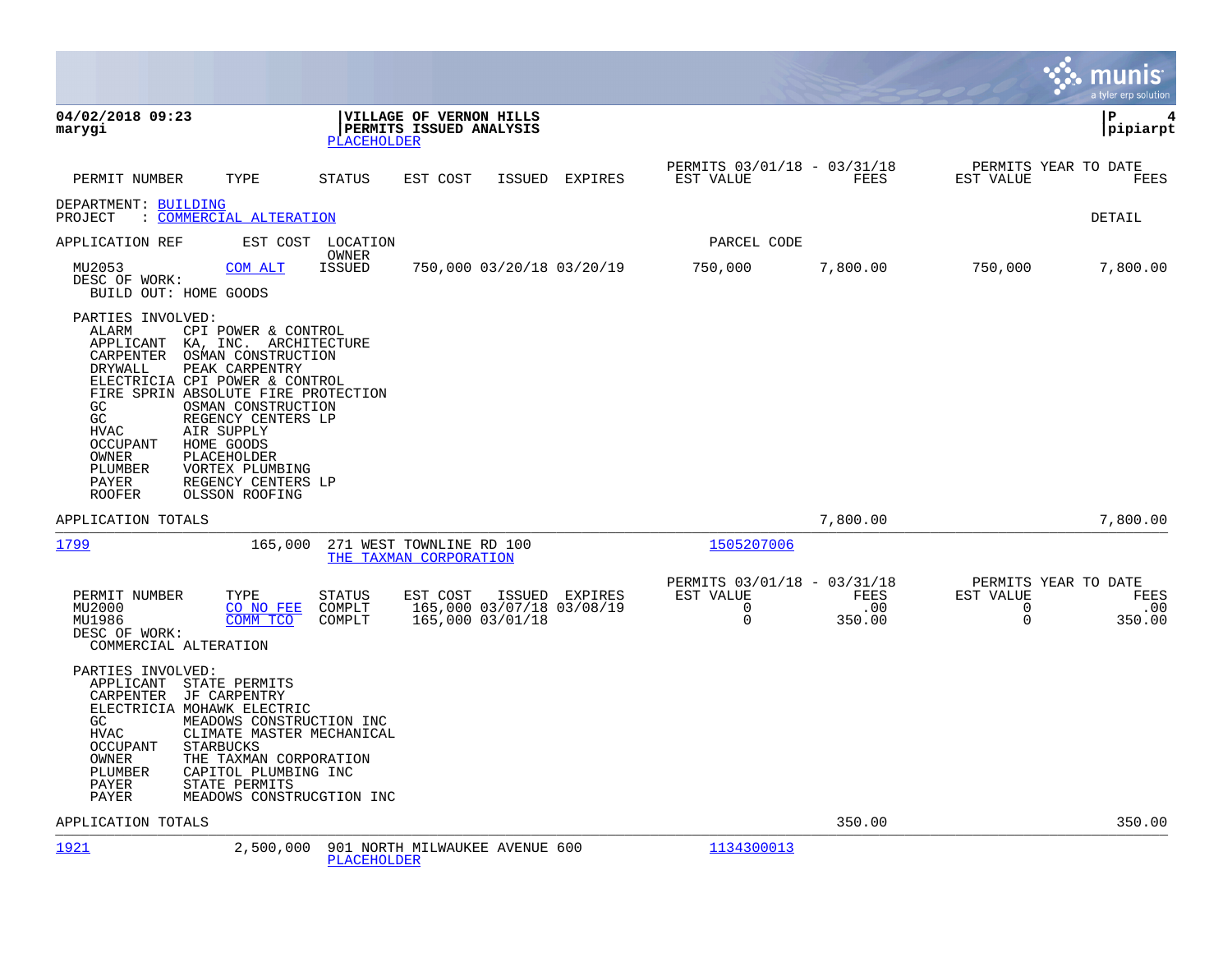|                                                                                                                                                                                                                                                                                                                                                                                                                                                                                |                                                              |                                                    |               |                                            |                                               |             |                | munis<br>a tyler erp solution       |
|--------------------------------------------------------------------------------------------------------------------------------------------------------------------------------------------------------------------------------------------------------------------------------------------------------------------------------------------------------------------------------------------------------------------------------------------------------------------------------|--------------------------------------------------------------|----------------------------------------------------|---------------|--------------------------------------------|-----------------------------------------------|-------------|----------------|-------------------------------------|
| 04/02/2018 09:23<br>marygi                                                                                                                                                                                                                                                                                                                                                                                                                                                     |                                                              | VILLAGE OF VERNON HILLS<br>PERMITS ISSUED ANALYSIS |               |                                            |                                               |             |                | P<br>5<br> pipiarpt                 |
| PERMIT NUMBER<br>TYPE                                                                                                                                                                                                                                                                                                                                                                                                                                                          | STATUS                                                       | EST COST                                           | <b>ISSUED</b> | EXPIRES                                    | PERMITS 03/01/18 - 03/31/18<br>EST VALUE      | <b>FEES</b> | EST VALUE      | PERMITS YEAR TO DATE<br>FEES        |
| DEPARTMENT: BUILDING<br>: COMMERCIAL ALTERATION<br>PROJECT                                                                                                                                                                                                                                                                                                                                                                                                                     |                                                              |                                                    |               |                                            |                                               |             |                | <b>DETAIL</b>                       |
| APPLICATION REF<br>EST COST                                                                                                                                                                                                                                                                                                                                                                                                                                                    | LOCATION                                                     |                                                    |               |                                            | PARCEL CODE                                   |             |                |                                     |
| MU2054<br>COM ALT<br>DESC OF WORK:<br>BUILDOUT: NORDSTROM RACK                                                                                                                                                                                                                                                                                                                                                                                                                 | OWNER<br>ISSUED                                              | 2,500,000 03/20/18 03/20/19                        |               |                                            | 2,500,000                                     | 25,300.00   | 2,500,000      | 25,300.00                           |
| PARTIES INVOLVED:<br>ALARM<br>CPI POWER & CONTROL<br>APPLICANT<br>CALLISON RTKL INC<br>CARPENTER<br>OSMAN CONSTRUCTION<br>DRYWALL<br>PEAK CARPENTRY<br>ELECTRICIA CPI POWER & CONTROL<br>FIRE SPRIN ABSOLUTE FIRE PROTECTION<br>GC<br>OSMAN CONSTRUCTION<br>GC<br>REGENCY CENTERS LP<br><b>HVAC</b><br>AIR SUPPLY<br><b>OCCUPANT</b><br>NORDSTROM RACK<br>PLACEHOLDER<br>OWNER<br>PLUMBER<br>VORTEX PLUMBING<br>PAYER<br>REGENCY CENTERS LP<br><b>ROOFER</b><br>OLSSON ROOFING |                                                              |                                                    |               |                                            |                                               |             |                |                                     |
| APPLICATION TOTALS                                                                                                                                                                                                                                                                                                                                                                                                                                                             |                                                              |                                                    |               |                                            |                                               | 25,300.00   |                | 25,300.00                           |
| 1958                                                                                                                                                                                                                                                                                                                                                                                                                                                                           | 58,200                                                       | 3 WEST HAWTHORN PKY 110<br>HAMILTON PARTNERS INC   |               |                                            | 1132415011                                    |             |                |                                     |
| TYPE<br>PERMIT NUMBER<br>MU2014<br>CO NO FEE<br>DESC OF WORK:<br>INTERIOR ALTERATION                                                                                                                                                                                                                                                                                                                                                                                           | <b>STATUS</b><br>COMPLT                                      | EST COST                                           |               | ISSUED EXPIRES<br>58,200 03/12/18 03/12/19 | PERMITS 03/01/18 - 03/31/18<br>EST VALUE<br>0 | FEES<br>.00 | EST VALUE<br>0 | PERMITS YEAR TO DATE<br>FEES<br>.00 |
| PARTIES INVOLVED:<br>APPLICANT<br>CARPENTER<br>OMNI COMMERCIAL<br>OMNI COMMERCIAL<br>DRYWALL<br>ELECTRICIA CONNOR ELECTRIC SERVICE<br>GC<br>OMNI COMMERCIAL<br>GC<br>OCCUPANT<br>FIDELITY NATIONAL<br>OWNER<br>HAMILTON PARTNERS INC<br>PLUMBER<br>HAYES INDUSTRIES                                                                                                                                                                                                            | COMMERCIAL BUILDERS SERVICES<br>COMMERCIAL BUILDERS SERVICES |                                                    |               |                                            |                                               |             |                |                                     |
| APPLICATION TOTALS                                                                                                                                                                                                                                                                                                                                                                                                                                                             |                                                              |                                                    |               |                                            |                                               | .00         |                | .00                                 |
| 2005                                                                                                                                                                                                                                                                                                                                                                                                                                                                           | 30,000                                                       | 935 LAKEVIEW PARKWAY 195<br>POD ENTERPRISES LLC    |               |                                            | 1133302049                                    |             |                |                                     |
| PERMIT NUMBER<br>TYPE                                                                                                                                                                                                                                                                                                                                                                                                                                                          | <b>STATUS</b>                                                | EST COST                                           | ISSUED        | EXPIRES                                    | PERMITS 03/01/18 - 03/31/18<br>EST VALUE      | FEES        | EST VALUE      | PERMITS YEAR TO DATE<br>FEES        |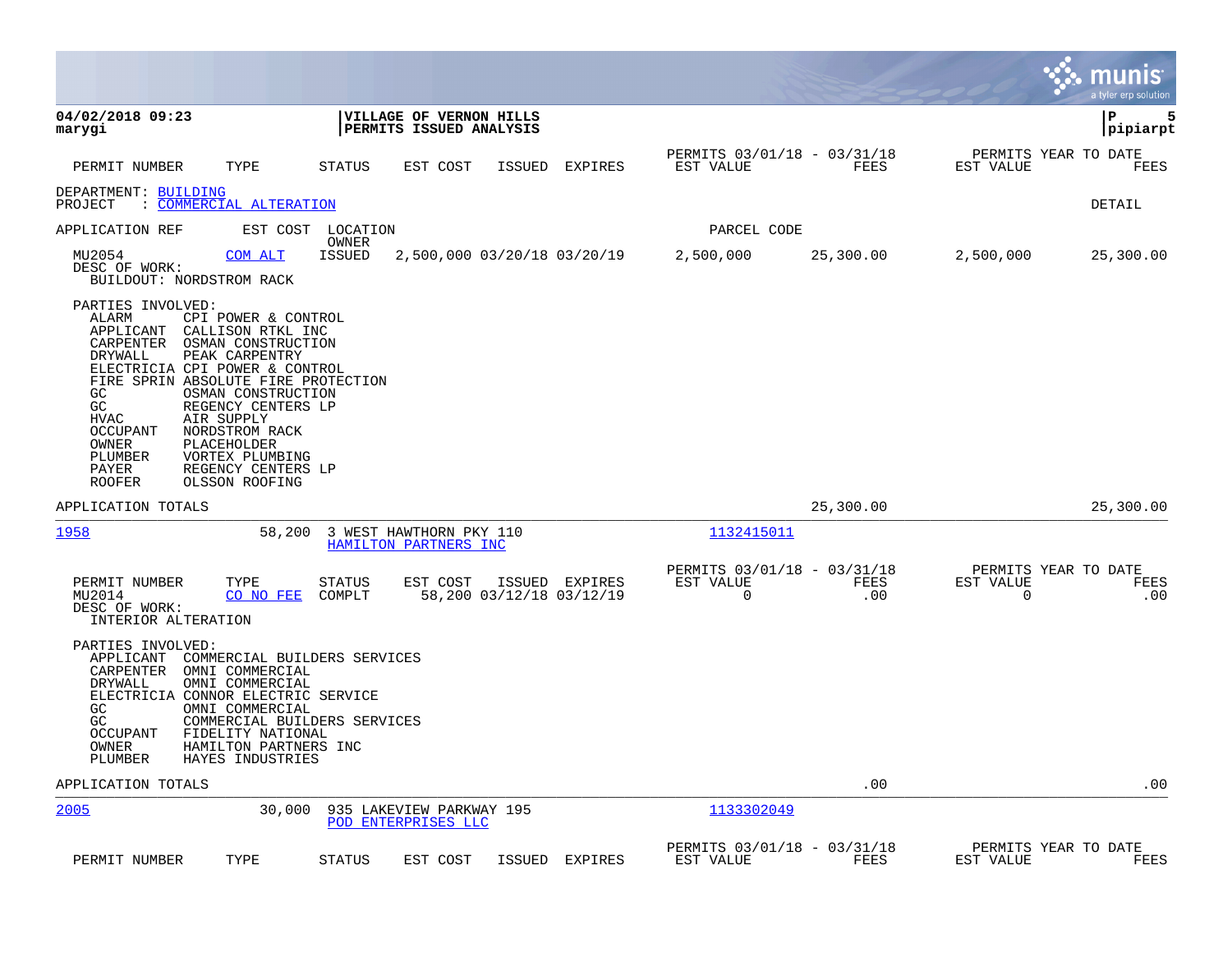|                                                                                                                                                                                                                                                                                                                                                                                                                                                                                                                                                                                                                                                                                                                               |                                                       |                        |                                                | munıs<br>a tyler erp solution |
|-------------------------------------------------------------------------------------------------------------------------------------------------------------------------------------------------------------------------------------------------------------------------------------------------------------------------------------------------------------------------------------------------------------------------------------------------------------------------------------------------------------------------------------------------------------------------------------------------------------------------------------------------------------------------------------------------------------------------------|-------------------------------------------------------|------------------------|------------------------------------------------|-------------------------------|
| 04/02/2018 09:23<br>VILLAGE OF VERNON HILLS<br>marygi<br>PERMITS ISSUED ANALYSIS                                                                                                                                                                                                                                                                                                                                                                                                                                                                                                                                                                                                                                              |                                                       |                        |                                                | 6<br>P<br> pipiarpt           |
| DEPARTMENT: BUILDING<br>: COMMERCIAL ALTERATION<br>PROJECT                                                                                                                                                                                                                                                                                                                                                                                                                                                                                                                                                                                                                                                                    |                                                       |                        |                                                | DETAIL                        |
| APPLICATION REF<br>EST COST LOCATION                                                                                                                                                                                                                                                                                                                                                                                                                                                                                                                                                                                                                                                                                          | PARCEL CODE                                           |                        |                                                |                               |
| OWNER<br>MU1990<br><b>COM ALT</b><br><b>ISSUED</b><br>30,000 03/05/18 03/05/19<br>DESC OF WORK:<br>SUITE EXPANSION                                                                                                                                                                                                                                                                                                                                                                                                                                                                                                                                                                                                            | 30,000                                                | 500.00                 | 30,000                                         | 500.00                        |
| PARTIES INVOLVED:<br>APPLICANT<br>ALL ROUND CONSTRUCTION CO<br>CARPENTER<br>ALL ROUND CONSTRUCTION CO<br>DRYWALL<br>ALL ROUND CONSTRUCTION CO<br>ELECTRICIA KLEES ELECTRIC INC<br>GC<br>ALL ROUND CONSTRUCTION CO<br><b>HVAC</b><br>WEATHERWISE<br>OCCUPANT<br>PRAXIS PHYSICAL THERAPY<br>OWNER<br>POD ENTERPRISES LLC<br>PAYER<br>ALL ROUND CONSTRUCTION CO                                                                                                                                                                                                                                                                                                                                                                  |                                                       |                        |                                                |                               |
| APPLICATION TOTALS                                                                                                                                                                                                                                                                                                                                                                                                                                                                                                                                                                                                                                                                                                            |                                                       | 500.00                 |                                                | 500.00                        |
| 2028<br>4,000,000<br>851 NORTH MILWAUKEE AVENUE<br>PLACEHOLDER                                                                                                                                                                                                                                                                                                                                                                                                                                                                                                                                                                                                                                                                | 1134300013                                            |                        |                                                |                               |
| PERMIT NUMBER<br>TYPE<br><b>STATUS</b><br>EST COST<br>ISSUED EXPIRES<br>4,000,000 03/23/18 03/23/19<br>MU2065<br>COM ALT<br><b>ISSUED</b><br>DESC OF WORK:<br>INTERIOR BUILD OUT: WHOLE FOODS                                                                                                                                                                                                                                                                                                                                                                                                                                                                                                                                 | PERMITS 03/01/18 - 03/31/18<br>EST VALUE<br>4,000,000 | FEES<br>40,448.28      | PERMITS YEAR TO DATE<br>EST VALUE<br>4,000,000 | <b>FEES</b><br>40,448.28      |
| PARTIES INVOLVED:<br>ALARM<br>PROTECTION ONE INC<br>APPLICANT<br>STEWART-NOSKY ARCHITECTS<br>CARPENTER<br>TRIPAR DRYWALL INC<br>CONCRETE<br>DUCO CEMENT CONSTRUTION INC<br>DRYWALL<br>TRIPAR DRYWALL INC<br>ELECTRICIA BERRY ELECTRIC CONTRACTING<br>EXCAVATOR DUCO CEMENT CONSTRUTION INC<br>FIRE SPRIN ABSOLUTE FIRE PROTECTION<br>GC<br>NOVAK CONSTRUCTION<br><b>HVAC</b><br>MK INDUSTRIES INC<br>INSULATOR<br>TRIPAR DRYWALL INC<br>LOW VOLTAG BERRY ELECTRIC CONTRACTING<br>WHOLE FOODS<br><b>OCCUPANT</b><br>OWNER<br>PLACEHOLDER<br>TELEPHONE<br>BERRY ELECTRIC CONTRACTING<br>PLUMBER<br>PEAK PLUMBING CO<br>PAYER<br>STEWART-NOSKY ARCHITECTS<br><b>ROOFER</b><br>OLSSON ROOFING<br><b>SEWER</b><br>PEAK PLUMBING CO |                                                       |                        |                                                |                               |
| APPLICATION TOTALS<br>PROJECT TOTALS                                                                                                                                                                                                                                                                                                                                                                                                                                                                                                                                                                                                                                                                                          | 7,325,000                                             | 40,448.28<br>75,398.28 | 7,325,000                                      | 40,448.28<br>75,398.28        |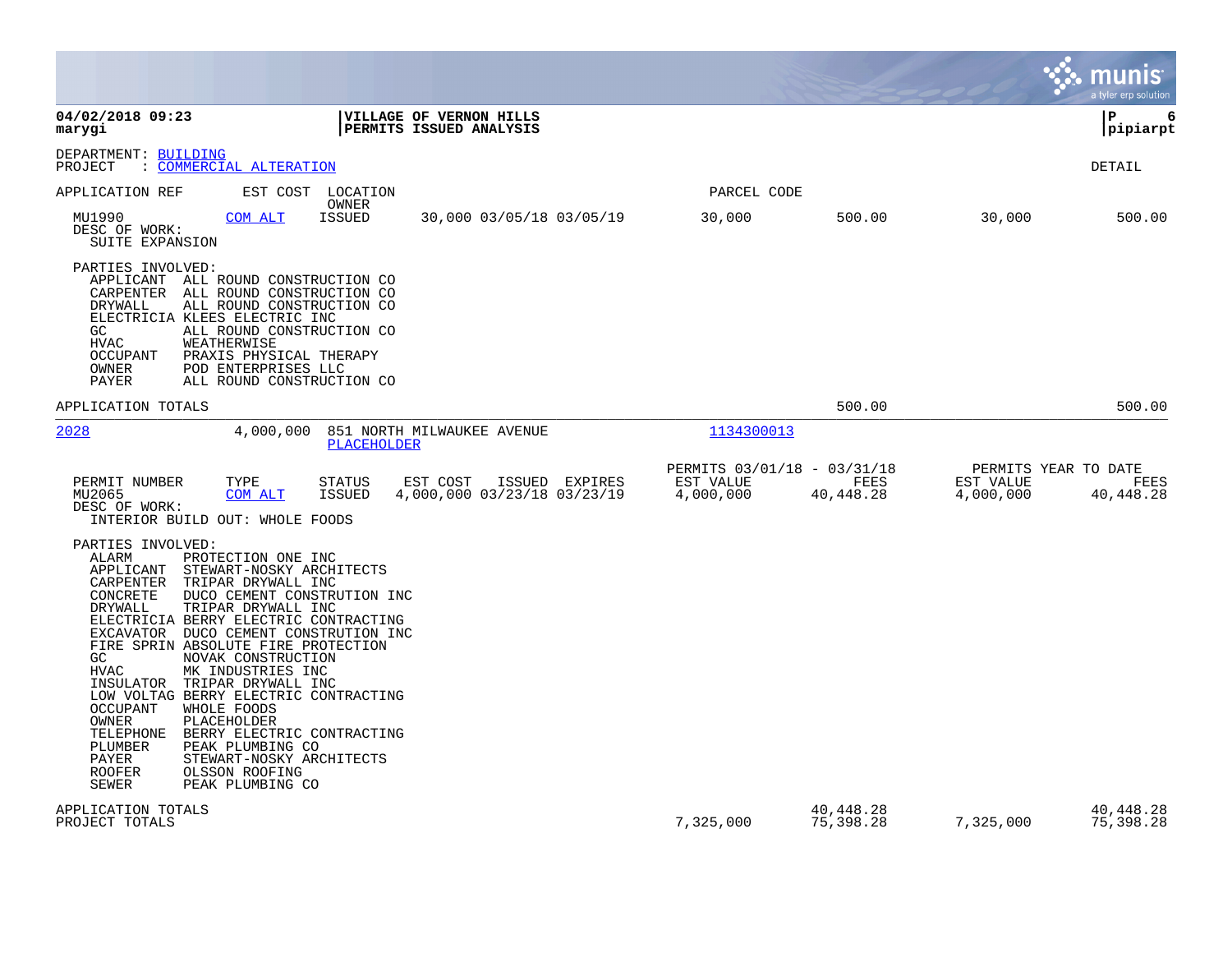|                                                                                     |                                                                                                                                                                              |                                                                          | munis<br>a tyler erp solution                                     |
|-------------------------------------------------------------------------------------|------------------------------------------------------------------------------------------------------------------------------------------------------------------------------|--------------------------------------------------------------------------|-------------------------------------------------------------------|
| 04/02/2018 09:23<br>marygi                                                          | VILLAGE OF VERNON HILLS<br>PERMITS ISSUED ANALYSIS                                                                                                                           |                                                                          | lР<br>7<br> pipiarpt                                              |
| DEPARTMENT: BUILDING<br>$\colon$ AC/FURNACE<br>PROJECT                              |                                                                                                                                                                              |                                                                          | DETAIL                                                            |
| APPLICATION REF                                                                     | EST COST LOCATION<br>OWNER                                                                                                                                                   | PARCEL CODE                                                              |                                                                   |
| 2056                                                                                | 6,900<br>866 LANSING CT<br><b>VALENTIN IVASHNEV</b>                                                                                                                          | 1506206079                                                               |                                                                   |
| PERMIT NUMBER<br>TYPE<br>MU1987<br>AC/FURN<br>DESC OF WORK:<br>AC/FURNACE           | STATUS<br>EST COST<br>ISSUED EXPIRES<br><b>ISSUED</b><br>6,900 03/01/18 03/01/19                                                                                             | PERMITS 03/01/18 - 03/31/18<br>EST VALUE<br>FEES<br>$\Omega$<br>69.00    | PERMITS YEAR TO DATE<br>EST VALUE<br>FEES<br>$\Omega$<br>69.00    |
| PARTIES INVOLVED:<br>APPLICANT<br>GC<br>HVAC<br>VALENTIN IVASHNEV<br>OWNER<br>PAYER | 24 HOUR HOME COMFORT SERVICES<br>24 HOUR HOME COMFORT SERVICES<br>24 HOUR HOME COMFORT SERVICES<br>24 HOUR HOME COMFORT SERVICES                                             |                                                                          |                                                                   |
| APPLICATION TOTALS                                                                  |                                                                                                                                                                              | 69.00                                                                    | 69.00                                                             |
| 2067                                                                                | 6,385<br>1721S WOODS WAY<br>ROBERT & NANCY HOLT                                                                                                                              | 1128410006                                                               |                                                                   |
| TYPE<br>PERMIT NUMBER<br>MU1999<br><b>AC/FURN</b><br>DESC OF WORK:<br>FURNACE       | EST COST<br>ISSUED EXPIRES<br>STATUS<br>ISSUED<br>6,385 03/07/18 03/07/19                                                                                                    | PERMITS 03/01/18 - 03/31/18<br>EST VALUE<br>FEES<br>$\mathbf 0$<br>63.85 | PERMITS YEAR TO DATE<br>EST VALUE<br>FEES<br>$\mathbf 0$<br>63.85 |
| PARTIES INVOLVED:<br>GC<br>ROBERT & NANCY HOLT<br>OWNER<br>PAYER                    | APPLICANT ALLIED AIR CONDITIONING & HEATING<br>ALLIED AIR CONDITIONING & HEATING<br>ALLIED AIR CONDITIONING & HEATING                                                        |                                                                          |                                                                   |
| APPLICATION TOTALS                                                                  |                                                                                                                                                                              | 63.85                                                                    | 63.85                                                             |
| 2113                                                                                | 4,199<br>318 WESTMORELAND DR<br>MICHAEL T BURDA                                                                                                                              | 1508109022                                                               |                                                                   |
| PERMIT NUMBER<br>TYPE<br>MU2044<br><u>AC/FURN</u><br>DESC OF WORK:<br>FURNACE       | <b>STATUS</b><br>EST COST<br>ISSUED EXPIRES<br><b>ISSUED</b><br>4,199 03/14/18 03/14/19                                                                                      | PERMITS 03/01/18 - 03/31/18<br>EST VALUE<br>FEES<br>$\Omega$<br>50.00    | PERMITS YEAR TO DATE<br>EST VALUE<br>FEES<br>$\Omega$<br>50.00    |
| PARTIES INVOLVED:<br>APPLICANT<br>GC.<br>HVAC<br>OWNER<br>MICHAEL T BURDA<br>PAYER  | ABC PLUMBING, HEATING, COOLING, ELECTRIC<br>ABC PLUMBING, HEATING, COOLING, ELECTRIC<br>ABC PLUMBING, HEATING, COOLING, ELECTRIC<br>ABC PLUMBING, HEATING, COOLING, ELECTRIC |                                                                          |                                                                   |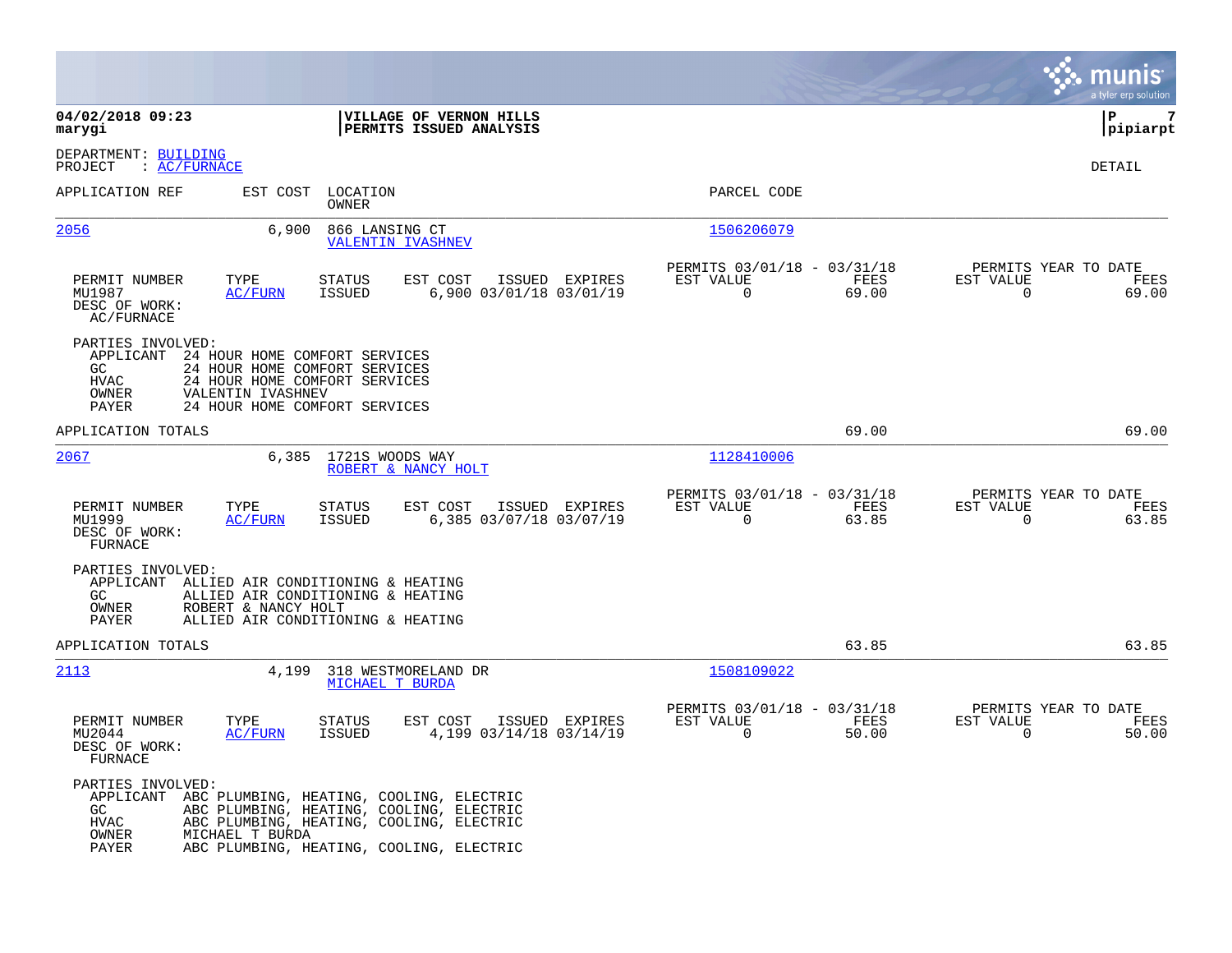|                                                                                         |                                                                                                                                      |                                                                | <b>munis</b><br>a tyler erp solution               |
|-----------------------------------------------------------------------------------------|--------------------------------------------------------------------------------------------------------------------------------------|----------------------------------------------------------------|----------------------------------------------------|
| 04/02/2018 09:23<br>marygi<br>APPLICATION TOTALS                                        | VILLAGE OF VERNON HILLS<br>PERMITS ISSUED ANALYSIS                                                                                   | 50.00                                                          | P<br> pipiarpt<br>50.00                            |
| DEPARTMENT: BUILDING<br>PROJECT<br>$\colon$ AC/FURNACE                                  |                                                                                                                                      |                                                                | <b>DETAIL</b>                                      |
| APPLICATION REF<br>EST COST                                                             | LOCATION<br>OWNER                                                                                                                    | PARCEL CODE                                                    |                                                    |
| 2135                                                                                    | 6,800<br>114 HAMILTON PL<br>KEITH ROBERTSON & NANCY ULRICH                                                                           | 1132201023                                                     |                                                    |
| TYPE<br>PERMIT NUMBER<br>MU2061<br>AC/FURN<br>DESC OF WORK:<br>FURNACE                  | STATUS<br>EST COST<br>ISSUED<br>EXPIRES<br>6,800 03/22/18 03/26/19<br>COMPLT                                                         | PERMITS 03/01/18 - 03/31/18<br>EST VALUE<br>FEES<br>68.00<br>0 | PERMITS YEAR TO DATE<br>EST VALUE<br>FEES<br>68.00 |
| PARTIES INVOLVED:<br>APPLICANT<br>GC<br>HVAC<br>A CLIUMATE SOURCE INC<br>OWNER<br>PAYER | KEITH ROBERTSON & NANCY ULRICH<br>KEITH ROBERTSON & NANCY ULRICH<br>KEITH ROBERTSON & NANCY ULRICH<br>KEITH ROBERTSON & NANCY ULRICH |                                                                |                                                    |
| APPLICATION TOTALS<br>PROJECT TOTALS                                                    |                                                                                                                                      | 68.00<br>250.85<br>0                                           | 68.00<br>250.85<br>$\Omega$                        |

**Contract**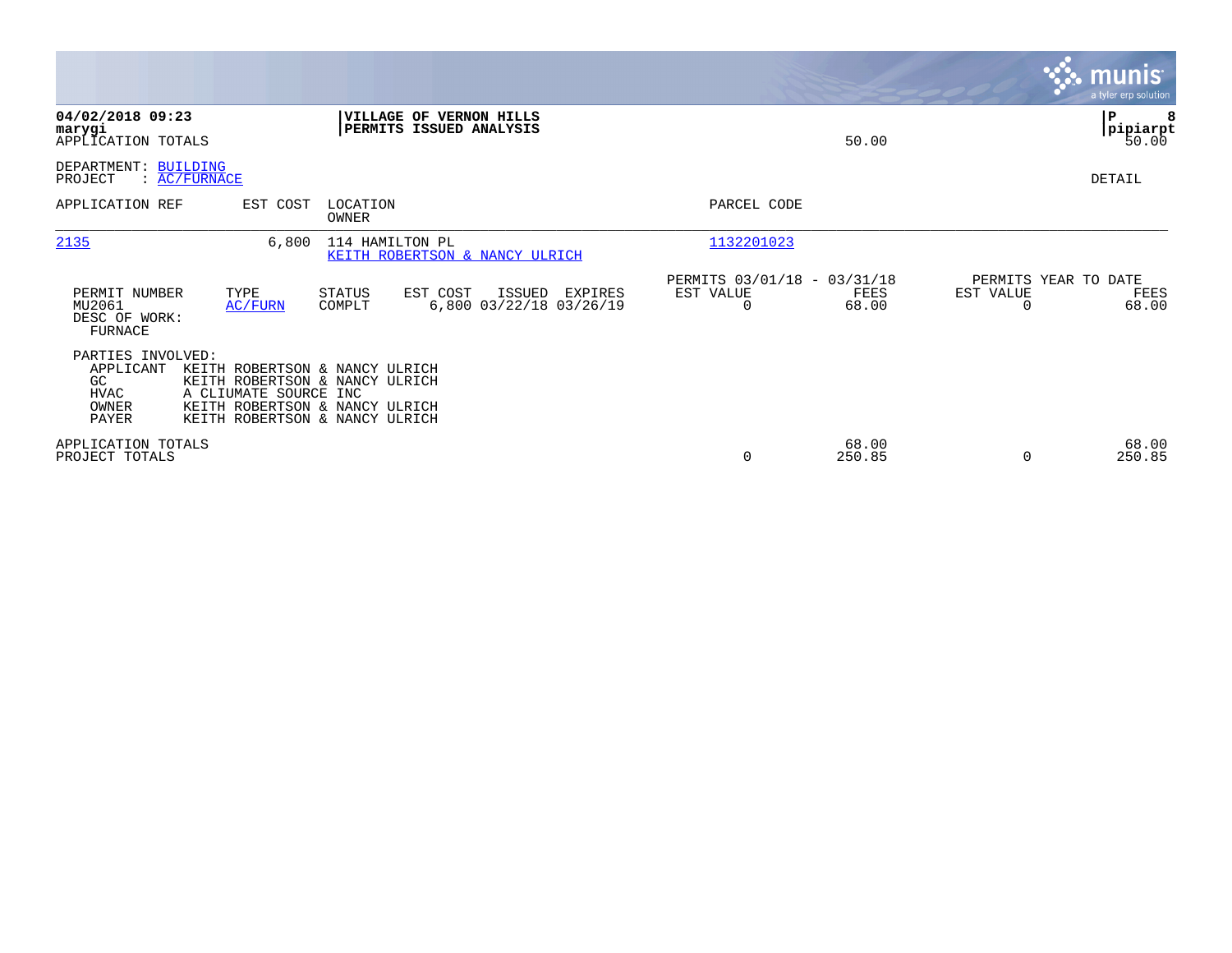|                                                                                                                                        |                                                                               |                                                                        | <b>munis</b><br>a tyler erp solution                |
|----------------------------------------------------------------------------------------------------------------------------------------|-------------------------------------------------------------------------------|------------------------------------------------------------------------|-----------------------------------------------------|
| 04/02/2018 09:23<br>marygi                                                                                                             | VILLAGE OF VERNON HILLS<br>PERMITS ISSUED ANALYSIS                            |                                                                        | ∣P<br> pipiarpt                                     |
| DEPARTMENT: BUILDING<br>PROJECT<br>: ANTENNA                                                                                           |                                                                               |                                                                        | DETAIL                                              |
| APPLICATION REF                                                                                                                        | EST COST<br>LOCATION<br>OWNER                                                 | PARCEL CODE                                                            |                                                     |
| 1458                                                                                                                                   | 145 LAKEVIEW PKY<br>15,000<br>SUPERINTENDENT, SCHOOL DISTRICT #128            | 1504402009                                                             |                                                     |
| PERMIT NUMBER<br>TYPE<br>MU1397<br><b>ANTENNA</b><br>DESC OF WORK:<br><b>ANTENNA</b>                                                   | STATUS<br>EST COST<br>ISSUED<br>EXPIRES<br>15,000 03/14/18 03/14/19<br>COMPLT | PERMITS 03/01/18 - 03/31/18<br>EST VALUE<br>FEES<br>150.00<br>$\Omega$ | PERMITS YEAR TO DATE<br>EST VALUE<br>FEES<br>150.00 |
| PARTIES INVOLVED:<br>APPLICANT<br>CROWN CASTLE<br>ELECTRICIA<br>BRIAN PETERSEN<br>GC<br>CROWN CASTLE<br>OWNER<br>PAYER<br>CROWN CASTLE | SUPERINTENDENT, SCHOOL DISTRICT #128                                          |                                                                        |                                                     |
| APPLICATION TOTALS<br>PROJECT TOTALS                                                                                                   |                                                                               | 150.00<br>0<br>150.00                                                  | 150.00<br>150.00                                    |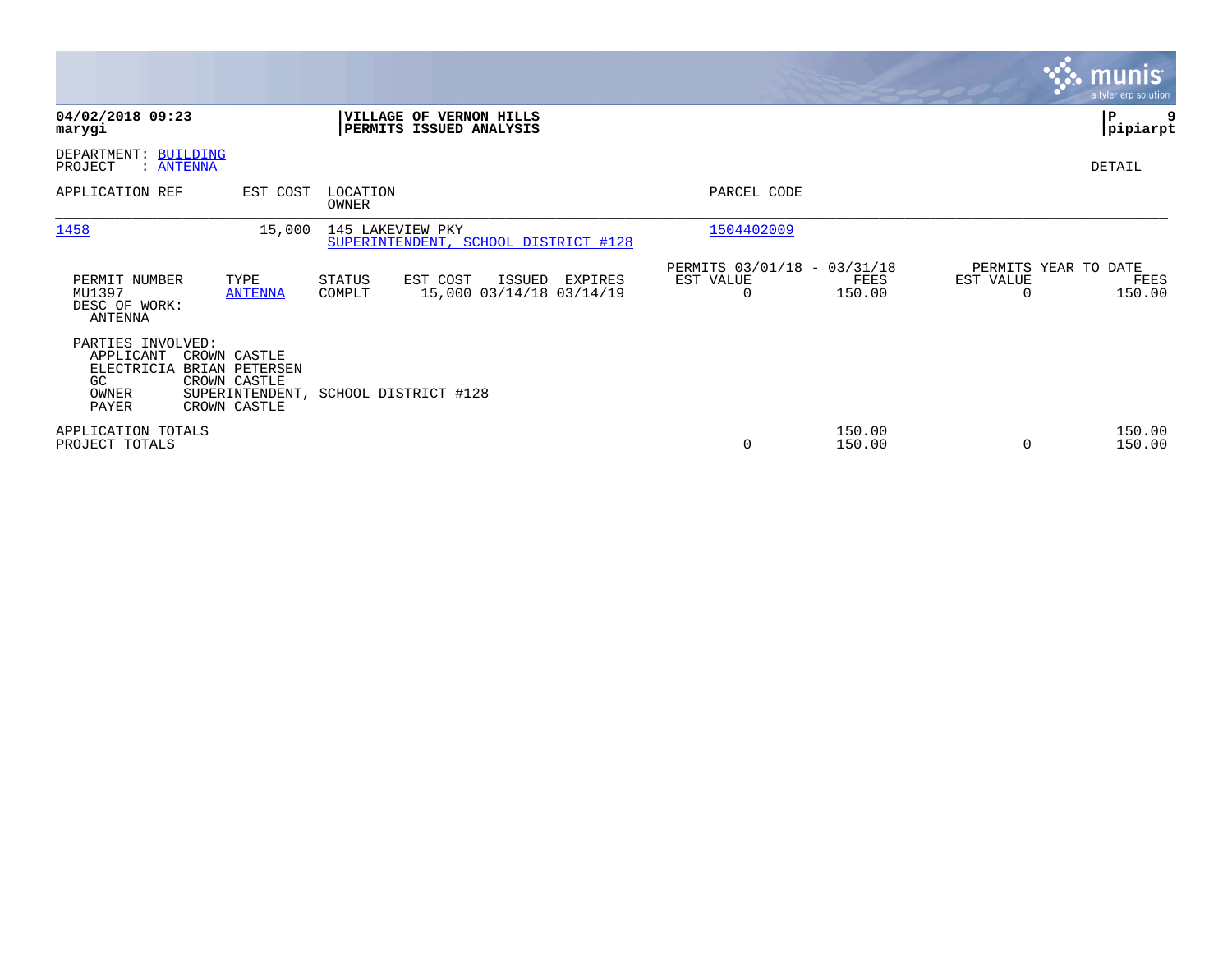|                                                                                                                               |                                                                                                                                      |                                                                              |                                                              |                       |                                                       | munis<br>a tyler erp solution |
|-------------------------------------------------------------------------------------------------------------------------------|--------------------------------------------------------------------------------------------------------------------------------------|------------------------------------------------------------------------------|--------------------------------------------------------------|-----------------------|-------------------------------------------------------|-------------------------------|
| 04/02/2018 09:23<br>marygi                                                                                                    |                                                                                                                                      | VILLAGE OF VERNON HILLS<br>PERMITS ISSUED ANALYSIS                           |                                                              |                       |                                                       | ΙP<br>10<br> pipiarpt         |
| DEPARTMENT: BUILDING<br>PROJECT<br>: <u>NEW BUSINESS NO REMODEL</u>                                                           |                                                                                                                                      |                                                                              |                                                              |                       |                                                       | <b>DETAIL</b>                 |
| APPLICATION REF                                                                                                               | EST COST LOCATION<br>OWNER                                                                                                           |                                                                              | PARCEL CODE                                                  |                       |                                                       |                               |
| 2014                                                                                                                          | $\mathbf{0}$<br>859 WEST END CT 102                                                                                                  | 859 WEST END COURT VENTURE LLC                                               | 1132305029                                                   |                       |                                                       |                               |
| TYPE<br>PERMIT NUMBER<br>MU2007<br>CO NO FEE<br>DESC OF WORK:<br>OFFICE NOT CONNECTED TO OTHER SUITES                         | <b>STATUS</b><br>COMPLT                                                                                                              | EST COST<br>ISSUED EXPIRES<br>$0$ 03/08/18 03/08/19                          | PERMITS 03/01/18 - 03/31/18<br>EST VALUE<br>$\Omega$         | FEES<br>.00           | PERMITS YEAR TO DATE<br>EST VALUE<br>$\Omega$         | FEES<br>.00                   |
| PARTIES INVOLVED:<br>RUST OLEUM CORP<br>GC.<br><b>OCCUPANT</b><br>RUST OLEUM CORP<br>OWNER<br><b>PAYER</b><br>RUST OLEUM CORP | 859 WEST END COURT VENTURE LLC                                                                                                       |                                                                              |                                                              |                       |                                                       |                               |
| APPLICATION TOTALS                                                                                                            |                                                                                                                                      |                                                                              |                                                              | .00                   |                                                       | .00                           |
| 2061                                                                                                                          | 645 FOREST EDGE DR<br>$\Omega$                                                                                                       | ALTERNATIVE SOURCE MEDICAL LLC                                               | 1515103046                                                   |                       |                                                       |                               |
| PERMIT NUMBER<br>TYPE<br>MU1994<br>DESC OF WORK:<br>CERTIFICATE OF OCCUPANY - ALTERNATIVE SOURCE MEDICAL LLC                  | STATUS<br><b>NO REMODEL ISSUED</b>                                                                                                   | EST COST<br>ISSUED EXPIRES<br>$0$ 03/06/18 03/09/19                          | PERMITS 03/01/18 - 03/31/18<br>EST VALUE<br>$\Omega$         | FEES<br>150.00        | PERMITS YEAR TO DATE<br>EST VALUE<br>$\Omega$         | FEES<br>150.00                |
| PARTIES INVOLVED:<br>GC.<br>OCCUPANT<br>OWNER<br>PAYER                                                                        | ALTERNATIVE SOURCE MEDICAL LLC<br>ALTERNATIVE SOURCE MEDICAL LLC<br>ALTERNATIVE SOURCE MEDICAL LLC<br>ALTERNATIVE SOURCE MEDICAL LLC |                                                                              |                                                              |                       |                                                       |                               |
| APPLICATION TOTALS                                                                                                            |                                                                                                                                      |                                                                              |                                                              | 150.00                |                                                       | 150.00                        |
| 2089                                                                                                                          | 215 HAWTHORN CTR<br>$\Omega$<br>CENTENNIAL                                                                                           |                                                                              | 1133401086                                                   |                       |                                                       |                               |
| PERMIT NUMBER<br>TYPE<br>MU2022<br>MU2050<br>CO NO FEE<br>DESC OF WORK:<br>NEW BUSINESS-THE CHOCOLATE WAFFLE                  | <b>STATUS</b><br>NO REMODEL COMPLT<br>COMPLT                                                                                         | EST COST<br>ISSUED EXPIRES<br>$0$ 03/13/18 03/14/19<br>$0$ 03/16/18 03/16/19 | PERMITS 03/01/18 - 03/31/18<br>EST VALUE<br>$\mathbf 0$<br>0 | FEES<br>150.00<br>.00 | PERMITS YEAR TO DATE<br>EST VALUE<br>0<br>$\mathbf 0$ | FEES<br>150.00<br>.00         |
| PARTIES INVOLVED:<br>APPLICANT<br>GC.<br>OWNER<br>CENTENNIAL<br>PAYER                                                         | THE CHOCOLATE WAFFLE<br>THE CHOCOLATE WAFFLE<br>THE CHOCOLATE WAFFLE                                                                 |                                                                              |                                                              |                       |                                                       |                               |
| APPLICATION TOTALS                                                                                                            |                                                                                                                                      |                                                                              |                                                              | 150.00                |                                                       | 150.00                        |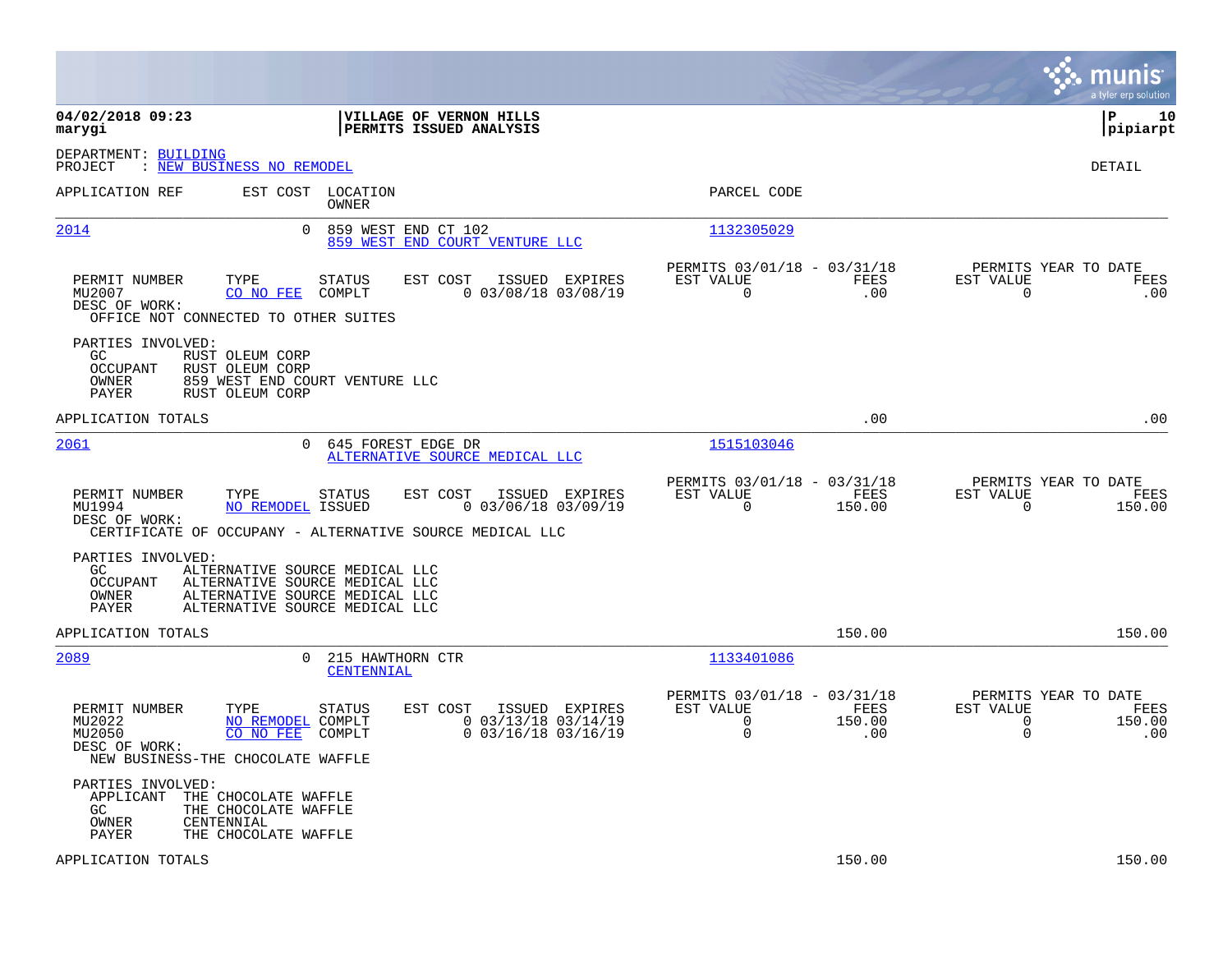|                                                                                                                                                                                                  |                                                                        | <b>munis</b><br>a tyler erp solution                            |
|--------------------------------------------------------------------------------------------------------------------------------------------------------------------------------------------------|------------------------------------------------------------------------|-----------------------------------------------------------------|
| 04/02/2018 09:23<br><b>VILLAGE OF VERNON HILLS</b><br>PERMITS ISSUED ANALYSIS<br>marygi                                                                                                          |                                                                        | ΙP<br>11<br> pipiarpt                                           |
| DEPARTMENT: BUILDING<br>PROJECT<br>: NEW BUSINESS NO REMODEL                                                                                                                                     |                                                                        | <b>DETAIL</b>                                                   |
| EST COST LOCATION<br>APPLICATION REF<br><b>OWNER</b>                                                                                                                                             | PARCEL CODE                                                            |                                                                 |
| 2133<br>100 NORTH FAIRWAY DRIVE 108<br>$\Omega$<br>ARTHUR J ROGERS & CO                                                                                                                          | 1504303179                                                             |                                                                 |
| PERMIT NUMBER<br>TYPE<br>STATUS<br>EST COST<br>ISSUED EXPIRES<br>$0$ 03/22/18 03/22/19<br>MU2060<br>NO REMODEL ISSUED<br>DESC OF WORK:<br>CO - TUSON CORPORATION                                 | PERMITS 03/01/18 - 03/31/18<br>EST VALUE<br>FEES<br>$\Omega$<br>150.00 | PERMITS YEAR TO DATE<br>EST VALUE<br>FEES<br>$\Omega$<br>150.00 |
| PARTIES INVOLVED:<br>APPLICANT<br>TUSON CORPORATION<br>GC<br>TUSON CORPORATION<br>ARTHUR J ROGERS & CO<br>OWNER<br><b>PAYER</b><br>TUSON CORPORATION                                             |                                                                        |                                                                 |
| APPLICATION TOTALS                                                                                                                                                                               | 150.00                                                                 | 150.00                                                          |
| 2142<br>246 HAWTHORN VILLAGE COMMONS<br>$\Omega$<br>US TRUST-BOA-SAM RES                                                                                                                         | 1133302053                                                             |                                                                 |
| PERMIT NUMBER<br>TYPE<br><b>STATUS</b><br>EST COST<br>ISSUED EXPIRES<br>MU2068<br><b>NO REMODEL ISSUED</b><br>$0$ 03/23/18 03/23/19<br>DESC OF WORK:<br>CERTIFICATE OF OCCUPANCY - PEARLE VISION | PERMITS 03/01/18 - 03/31/18<br>EST VALUE<br>FEES<br>150.00<br>$\Omega$ | PERMITS YEAR TO DATE<br>EST VALUE<br>FEES<br>$\Omega$<br>150.00 |
| PARTIES INVOLVED:<br>AMBREEN ESSANI<br>APPLICANT<br>GC<br>AMBREEN ESSANI<br><b>OCCUPANT</b><br>PEARLE VISION<br>OWNER<br>US TRUST-BOA-SAM RES<br><b>PAYER</b><br>AMBREEN ESSANI                  |                                                                        |                                                                 |
| APPLICATION TOTALS<br>PROJECT TOTALS                                                                                                                                                             | 150.00<br>$\Omega$<br>600.00                                           | 150.00<br>$\Omega$<br>600.00                                    |

 $\mathcal{L}^{\mathcal{L}}$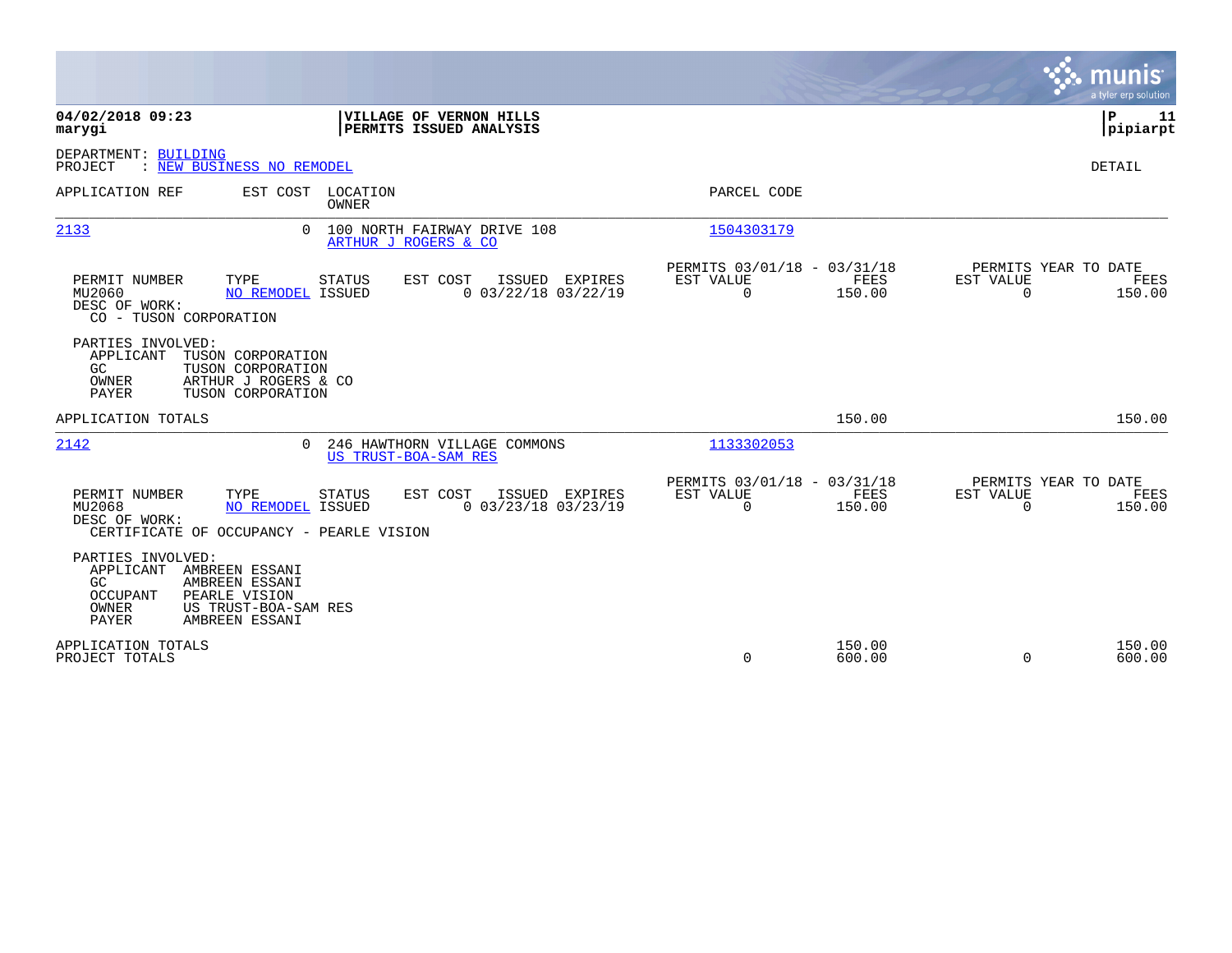|                                                                                                                                                                                                                                                              |                                                                             | munis<br>a tyler erp solution                                     |
|--------------------------------------------------------------------------------------------------------------------------------------------------------------------------------------------------------------------------------------------------------------|-----------------------------------------------------------------------------|-------------------------------------------------------------------|
| 04/02/2018 09:23<br>VILLAGE OF VERNON HILLS<br>PERMITS ISSUED ANALYSIS<br>marygi                                                                                                                                                                             |                                                                             | ΙP<br>12<br> pipiarpt                                             |
| DEPARTMENT: BUILDING<br>PROJECT<br>: COMMERCIAL ROOFTOP HVAC                                                                                                                                                                                                 |                                                                             | <b>DETAIL</b>                                                     |
| APPLICATION REF<br>EST COST LOCATION<br><b>OWNER</b>                                                                                                                                                                                                         | PARCEL CODE                                                                 |                                                                   |
| 830 WEST END CT 900<br>2121<br>9.500<br>830 WEST END COURT LLC                                                                                                                                                                                               | 1132305034                                                                  |                                                                   |
| PERMIT NUMBER<br>EST COST<br>ISSUED EXPIRES<br>TYPE<br><b>STATUS</b><br>9,500 03/19/18 03/19/19<br>MU2051<br>RFTP HVAC<br>ISSUED<br>DESC OF WORK:<br>REPLACE ROOFTOP UNIT                                                                                    | PERMITS 03/01/18 - 03/31/18<br>EST VALUE<br>FEES<br>$\mathbf 0$<br>95.00    | PERMITS YEAR TO DATE<br>EST VALUE<br>FEES<br>$\Omega$<br>95.00    |
| PARTIES INVOLVED:<br>APPLICANT G W JONES HEATING COOLING<br>GC.<br>G W JONES HEATING COOLING<br>830 WEST END COURT LLC<br>OWNER<br><b>PAYER</b><br>G W JONES HEATING COOLING                                                                                 |                                                                             |                                                                   |
| APPLICATION TOTALS                                                                                                                                                                                                                                           | 95.00                                                                       | 95.00                                                             |
| 2156<br>353,911 101 CORPORATE WOODS PARKWAY<br>VAN VLISSINGEN & CO                                                                                                                                                                                           | 1516205001                                                                  |                                                                   |
| PERMIT NUMBER<br>TYPE<br><b>STATUS</b><br>EST COST<br>ISSUED EXPIRES<br>353,911 03/28/18 03/28/19<br>MU2082<br>ISSUED<br>RFTP HVAC<br>DESC OF WORK:<br>REPLACE 19 ROOFTOP HVAC UNITS                                                                         | PERMITS 03/01/18 - 03/31/18<br>EST VALUE<br>FEES<br>$\mathbf 0$<br>3,539.11 | PERMITS YEAR TO DATE<br>EST VALUE<br>FEES<br>$\Omega$<br>3,539.11 |
| PARTIES INVOLVED:<br>APPLICANT<br>EHMS MECHANICAL SERVICES<br>GC<br>ALI GROUP/SCOTSMAN ICE SYSTEMS<br><b>HVAC</b><br>EHMS MECHANICAL SERVICES<br>SCOTSMAN ICE SYSTEMS<br>OCCUPANT<br>OWNER<br>VAN VLISSINGEN & CO<br>PAYER<br>ALI GROUP/SCOTSMAN ICE SYSTEMS |                                                                             |                                                                   |
| APPLICATION TOTALS<br>PROJECT TOTALS                                                                                                                                                                                                                         | 3,539.11<br>0<br>3,634.11                                                   | 3,539.11<br>3,634.11<br>0                                         |

a sa mga magaalang na mga magaalang ng mga magaalang ng mga magaalang ng mga magaalang ng mga magaalang ng mga

the property of the control of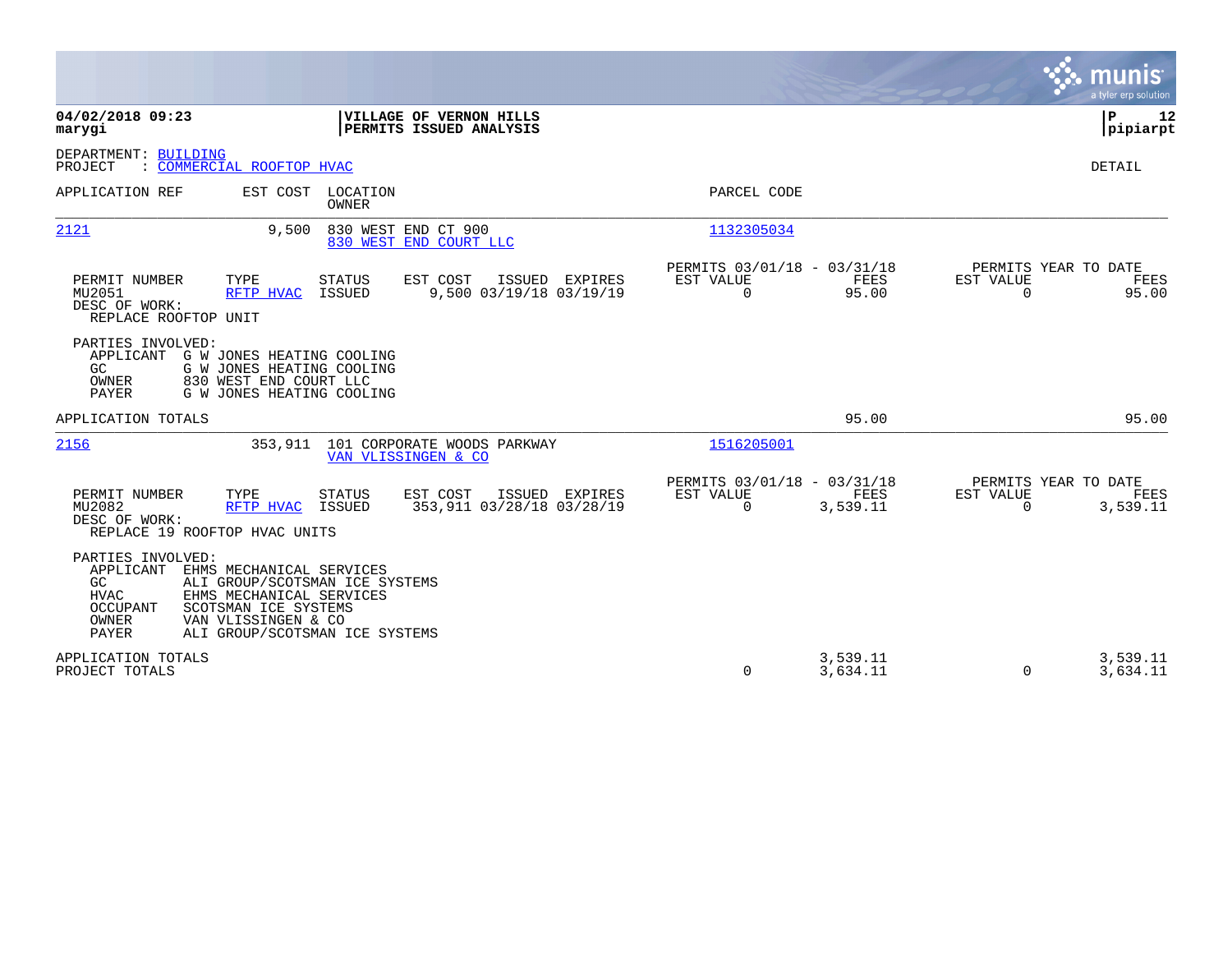|                                                                     |                                                                                                       |                         |                                                    |         |                                               |                      |                | <b>munis</b><br>a tyler erp solution     |
|---------------------------------------------------------------------|-------------------------------------------------------------------------------------------------------|-------------------------|----------------------------------------------------|---------|-----------------------------------------------|----------------------|----------------|------------------------------------------|
| 04/02/2018 09:23<br>marygi                                          |                                                                                                       |                         | VILLAGE OF VERNON HILLS<br>PERMITS ISSUED ANALYSIS |         |                                               |                      |                | 13<br>P<br> pipiarpt                     |
| DEPARTMENT: BUILDING<br>PROJECT                                     | : ELEVATOR                                                                                            |                         |                                                    |         |                                               |                      |                | DETAIL                                   |
| APPLICATION REF                                                     | EST COST                                                                                              | LOCATION<br>OWNER       |                                                    |         | PARCEL CODE                                   |                      |                |                                          |
| 2029                                                                | 61,788                                                                                                | <b>PLACEHOLDER</b>      | 851 NORTH MILWAUKEE AVENUE                         |         | 1134300013                                    |                      |                |                                          |
| PERMIT NUMBER<br>MU2069<br>DESC OF WORK:                            | TYPE<br><b>ELEVATOR</b><br>ELEVATOR: WHOLE FOODS                                                      | <b>STATUS</b><br>ISSUED | EST COST<br>ISSUED<br>61,788 03/23/18 03/23/19     | EXPIRES | PERMITS 03/01/18 - 03/31/18<br>EST VALUE<br>0 | FEES<br>1,017.88     | EST VALUE<br>0 | PERMITS YEAR TO DATE<br>FEES<br>1,017.88 |
| PARTIES INVOLVED:<br>APPLICANT<br>GC.<br>OCCUPANT<br>OWNER<br>PAYER | THYSSENKRUPP ELEVATOR<br>THYSSENKRUPP ELEVATOR<br>WHOLE FOODS<br>PLACEHOLDER<br>THYSSENKRUPP ELEVATOR |                         |                                                    |         |                                               |                      |                |                                          |
| APPLICATION TOTALS<br>PROJECT TOTALS                                |                                                                                                       |                         |                                                    |         | $\mathbf 0$                                   | 1,017.88<br>1,017.88 | $\Omega$       | 1,017.88<br>1,017.88                     |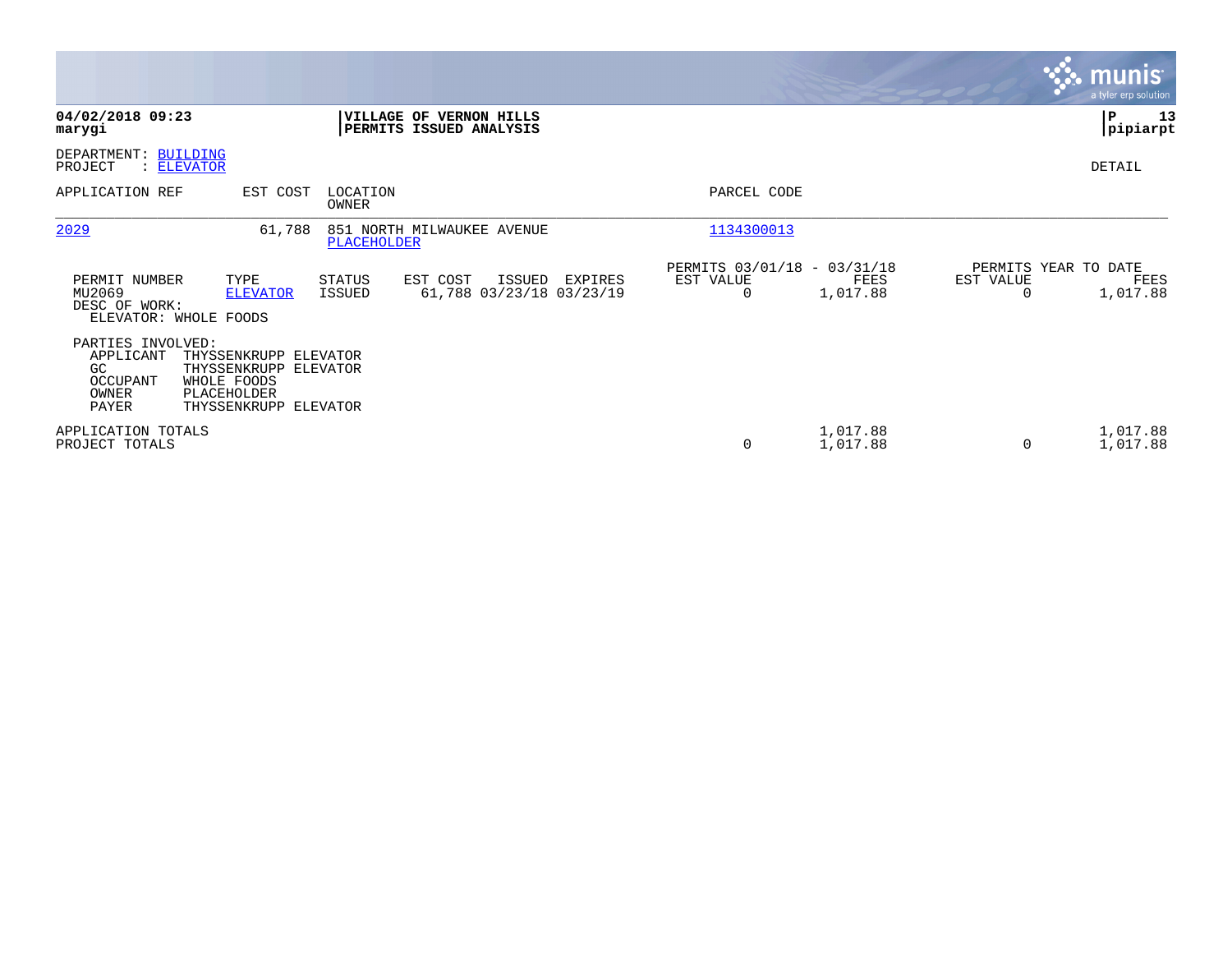|                                                                                        |                                                                                                                      |                                                        |                                                                           | munis<br>a tyler erp solution                                   |
|----------------------------------------------------------------------------------------|----------------------------------------------------------------------------------------------------------------------|--------------------------------------------------------|---------------------------------------------------------------------------|-----------------------------------------------------------------|
| 04/02/2018 09:23<br>marygi                                                             |                                                                                                                      | VILLAGE OF VERNON HILLS<br>PERMITS ISSUED ANALYSIS     |                                                                           | P<br>14<br> pipiarpt                                            |
| DEPARTMENT: BUILDING<br>PROJECT<br>: FENCE                                             |                                                                                                                      |                                                        |                                                                           | DETAIL                                                          |
| APPLICATION REF                                                                        | EST COST<br>LOCATION<br>OWNER                                                                                        |                                                        | PARCEL CODE                                                               |                                                                 |
| 2036                                                                                   | 15,800                                                                                                               | 315 SHEFFIELD LN<br>JAN JOHNSON & GILLIAN HAGGERTY,    | 1508408001<br>TRUSTEES                                                    |                                                                 |
| PERMIT NUMBER<br>MU2006<br>DESC OF WORK:<br>FENCE                                      | TYPE<br>STATUS<br><b>ISSUED</b><br><b>FENCE</b>                                                                      | EST COST<br>ISSUED EXPIRES<br>15,800 03/08/18 03/19/19 | PERMITS 03/01/18 - 03/31/18<br>FEES<br>EST VALUE<br>$\mathbf 0$<br>158.00 | PERMITS YEAR TO DATE<br>EST VALUE<br>FEES<br>$\Omega$<br>158.00 |
| PARTIES INVOLVED:<br>APPLICANT<br>FENCE<br>GC<br>OWNER<br>PAYER                        | ARCHITERRA, INC<br>ARCHITERRA, INC<br>ARCHITERRA, INC<br>JAN JOHNSON & GILLIAN HAGGERTY, TRUSTEES<br>ARCHITERRA, INC |                                                        |                                                                           |                                                                 |
| APPLICATION TOTALS                                                                     |                                                                                                                      |                                                        | 158.00                                                                    | 158.00                                                          |
| 2114                                                                                   | 6,860                                                                                                                | 860 SAUGATUCK TRL<br>ART & KRISTIN MARTINEZ            | 1507211009                                                                |                                                                 |
| PERMIT NUMBER<br>MU2072<br>DESC OF WORK:<br>FENCE                                      | TYPE<br>STATUS<br><b>ISSUED</b><br><b>FENCE</b>                                                                      | EST COST<br>ISSUED EXPIRES<br>6,860 03/26/18 03/26/19  | PERMITS 03/01/18 - 03/31/18<br>EST VALUE<br>FEES<br>$\mathbf 0$<br>68.60  | PERMITS YEAR TO DATE<br>EST VALUE<br>FEES<br>$\Omega$<br>68.60  |
| PARTIES INVOLVED:<br>APPLICANT<br>FENCE<br><b>ACTION FENCE</b><br>GC<br>OWNER<br>PAYER | ART & KRISTIN MARTINEZ<br>ART & KRISTIN MARTINEZ<br>ART & KRISTIN MARTINEZ<br>ART & KRISTIN MARTINEZ                 |                                                        |                                                                           |                                                                 |
| APPLICATION TOTALS                                                                     |                                                                                                                      |                                                        | 68.60                                                                     | 68.60                                                           |
| 2117                                                                                   | 33 MONTAUK LN<br>3,400<br>RICHARD VIVIANO                                                                            |                                                        | 1508205007                                                                |                                                                 |
| PERMIT NUMBER<br>MU2070<br>DESC OF WORK:<br>FENCE                                      | TYPE<br>STATUS<br><b>FENCE</b><br>ISSUED                                                                             | EST COST<br>ISSUED EXPIRES<br>3,400 03/23/18 03/30/19  | PERMITS 03/01/18 - 03/31/18<br>EST VALUE<br>FEES<br>0<br>50.00            | PERMITS YEAR TO DATE<br>EST VALUE<br>FEES<br>0<br>50.00         |
| PARTIES INVOLVED:<br>APPLICANT RICH & JEAN VIVIANO<br>FENCE<br>GC<br>OWNER<br>PAYER    | FENCE SOLUTIONS CO<br>RICH & JEAN VIVIANO<br>RICHARD VIVIANO<br>RICH & JEAN VIVIANO                                  |                                                        |                                                                           |                                                                 |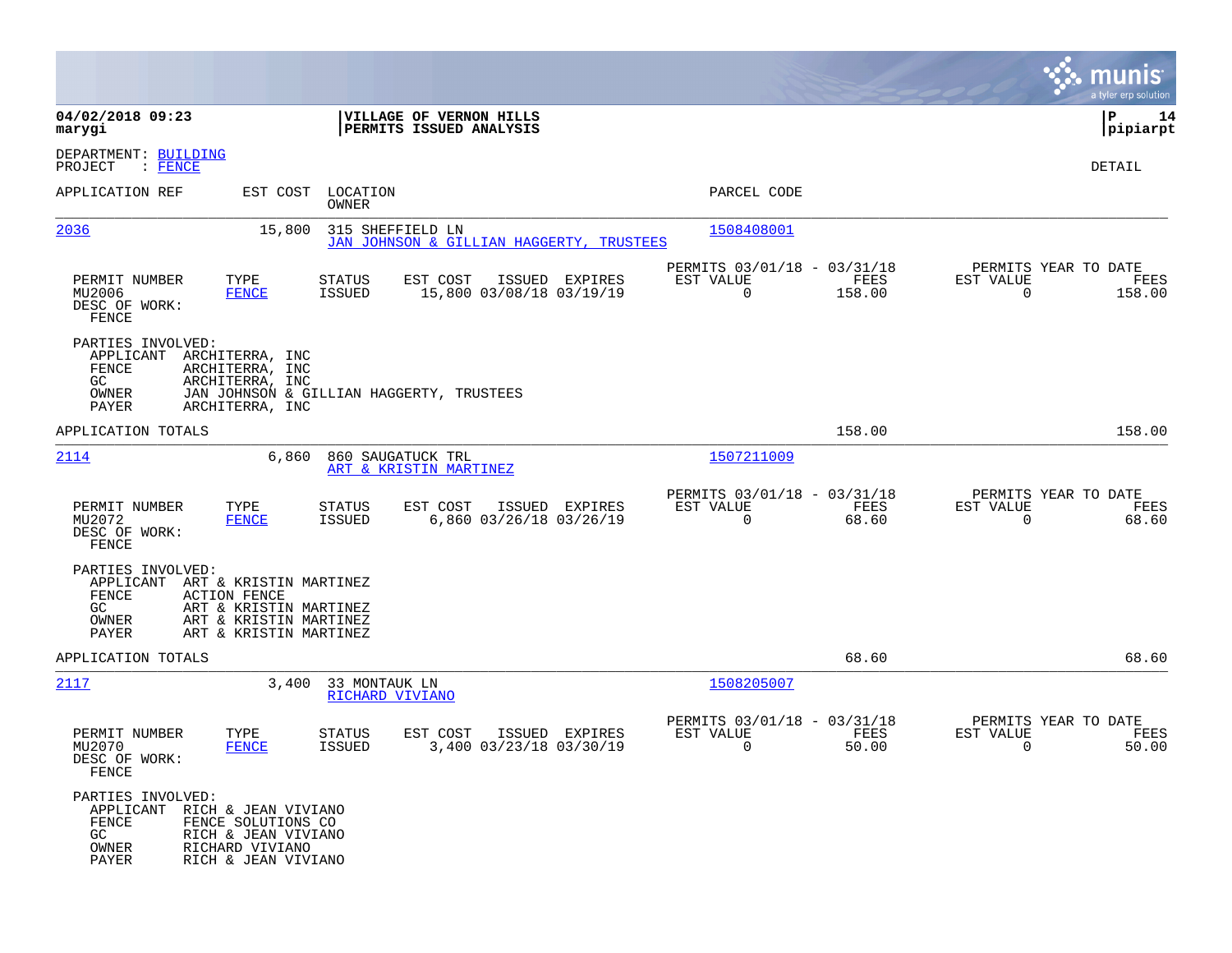|                                                   |          |                                                                  |             |                 | <b>munis</b><br>a tyler erp solution |
|---------------------------------------------------|----------|------------------------------------------------------------------|-------------|-----------------|--------------------------------------|
| 04/02/2018 09:23<br>marygi                        |          | <b>VILLAGE OF VERNON HILLS</b><br><b>PERMITS ISSUED ANALYSIS</b> |             |                 | 15<br>P<br> pipiarpt                 |
| DEPARTMENT: BUILDING<br>PROJECT<br>$\colon$ FENCE |          |                                                                  |             |                 | DETAIL                               |
| APPLICATION REF                                   | EST COST | LOCATION<br>OWNER                                                | PARCEL CODE |                 |                                      |
| APPLICATION TOTALS<br>PROJECT TOTALS              |          |                                                                  | 0           | 50.00<br>276.60 | 50.00<br>276.60                      |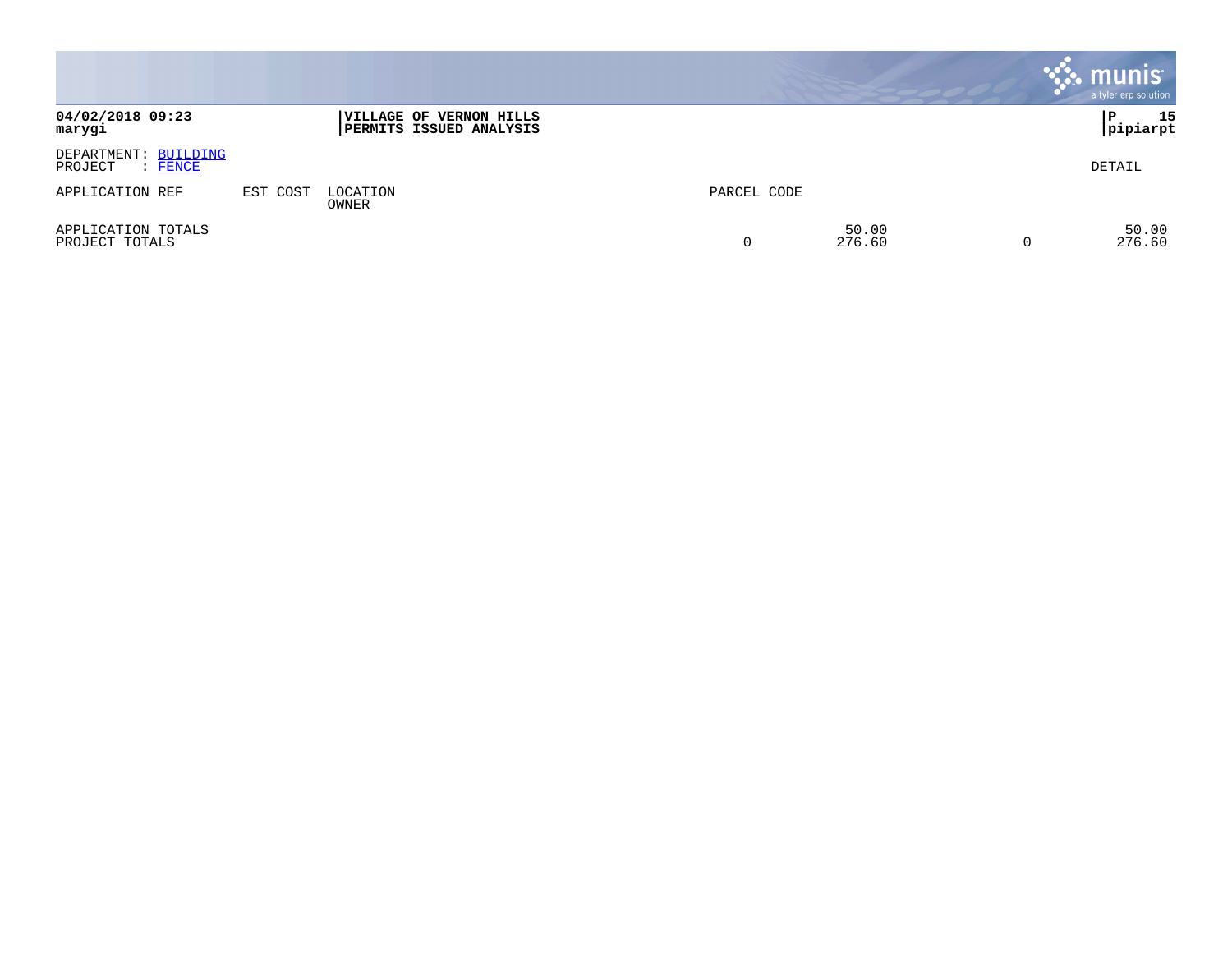|                                                                               |                                                                                                                               |                                                    |                |                                                         |                |                                                  | munis<br>a tyler erp solution |
|-------------------------------------------------------------------------------|-------------------------------------------------------------------------------------------------------------------------------|----------------------------------------------------|----------------|---------------------------------------------------------|----------------|--------------------------------------------------|-------------------------------|
| 04/02/2018 09:23<br>marygi                                                    |                                                                                                                               | VILLAGE OF VERNON HILLS<br>PERMITS ISSUED ANALYSIS |                |                                                         |                |                                                  | l P<br>16<br> pipiarpt        |
| DEPARTMENT: BUILDING<br>PROJECT<br>: FIRE ALARM                               |                                                                                                                               |                                                    |                |                                                         |                |                                                  | DETAIL                        |
| APPLICATION REF                                                               | LOCATION<br>EST COST<br><b>OWNER</b>                                                                                          |                                                    |                | PARCEL CODE                                             |                |                                                  |                               |
| 1959                                                                          | 27,000<br><b>PLACEHOLDER</b>                                                                                                  | 851 NORTH MILWAUKEE AVENUE                         |                | 1134300013                                              |                |                                                  |                               |
| PERMIT NUMBER<br>MU2056<br>DESC OF WORK:<br>FIRE ALARM - BLDG L               | TYPE<br><b>STATUS</b><br>FIRE ALARM ISSUED                                                                                    | EST COST<br>27,000 03/20/18 03/20/19               | ISSUED EXPIRES | PERMITS 03/01/18 - 03/31/18<br>EST VALUE<br>0           | FEES<br>600.00 | PERMITS YEAR TO DATE<br>EST VALUE<br>$\mathbf 0$ | FEES<br>600.00                |
| PARTIES INVOLVED:<br>ALARM<br>APPLICANT<br>GC<br>OWNER<br>PAYER<br>PAYER      | SIEMENS INDUSTRY INC<br>SIEMENS INDUSTRY INC<br>CONNELLY ELECTRIC<br>PLACEHOLDER<br>SIEMENS INDUSTRY INC<br>CONNELLY ELECTRIC |                                                    |                |                                                         |                |                                                  |                               |
| APPLICATION TOTALS                                                            |                                                                                                                               |                                                    |                |                                                         | 600.00         |                                                  | 600.00                        |
| <u> 1981</u>                                                                  | 27,000<br>PLACEHOLDER                                                                                                         | 901 NORTH MILWAUKEE AVENUE                         |                | 1134300013                                              |                |                                                  |                               |
| PERMIT NUMBER<br>MU2057<br>DESC OF WORK:<br>FIRE ALARM BLDG B                 | TYPE<br><b>STATUS</b><br>FIRE ALARM ISSUED                                                                                    | EST COST<br>27,000 03/20/18 03/20/19               | ISSUED EXPIRES | PERMITS 03/01/18 - 03/31/18<br>EST VALUE<br>$\mathbf 0$ | FEES<br>640.00 | PERMITS YEAR TO DATE<br>EST VALUE<br>$\mathbf 0$ | FEES<br>640.00                |
| PARTIES INVOLVED:<br>ALARM<br>APPLICANT<br>GC.<br>OWNER<br>PAYER              | SIEMENS INDUSTRY INC<br>SIEMENS INDUSTRY INC<br>CONNELLY ELECTRIC<br>PLACEHOLDER<br>SIEMENS INDUSTRY INC                      |                                                    |                |                                                         |                |                                                  |                               |
| APPLICATION TOTALS                                                            |                                                                                                                               |                                                    |                |                                                         | 640.00         |                                                  | 640.00                        |
| 1986                                                                          | 27,000<br>PLACEHOLDER                                                                                                         | 875 NORTH MILWAUKEE AVENUE                         |                | 1134300013                                              |                |                                                  |                               |
| PERMIT NUMBER<br>MU1995<br>DESC OF WORK:<br>FIRE ALARM BLDG K                 | TYPE<br>STATUS<br>FIRE ALARM ISSUED                                                                                           | EST COST<br>27,000 03/07/18 03/07/19               | ISSUED EXPIRES | PERMITS 03/01/18 - 03/31/18<br>EST VALUE<br>$\mathbf 0$ | FEES<br>600.00 | PERMITS YEAR TO DATE<br>EST VALUE<br>0           | FEES<br>600.00                |
| PARTIES INVOLVED:<br>ALARM<br>APPLICANT<br>ELECTRICIA CONNELLY ELECTRIC<br>GC | SIEMENS INDUSTRY INC<br>SIEMENS INDUSTRY INC<br>CONNELLY ELECTRIC                                                             |                                                    |                |                                                         |                |                                                  |                               |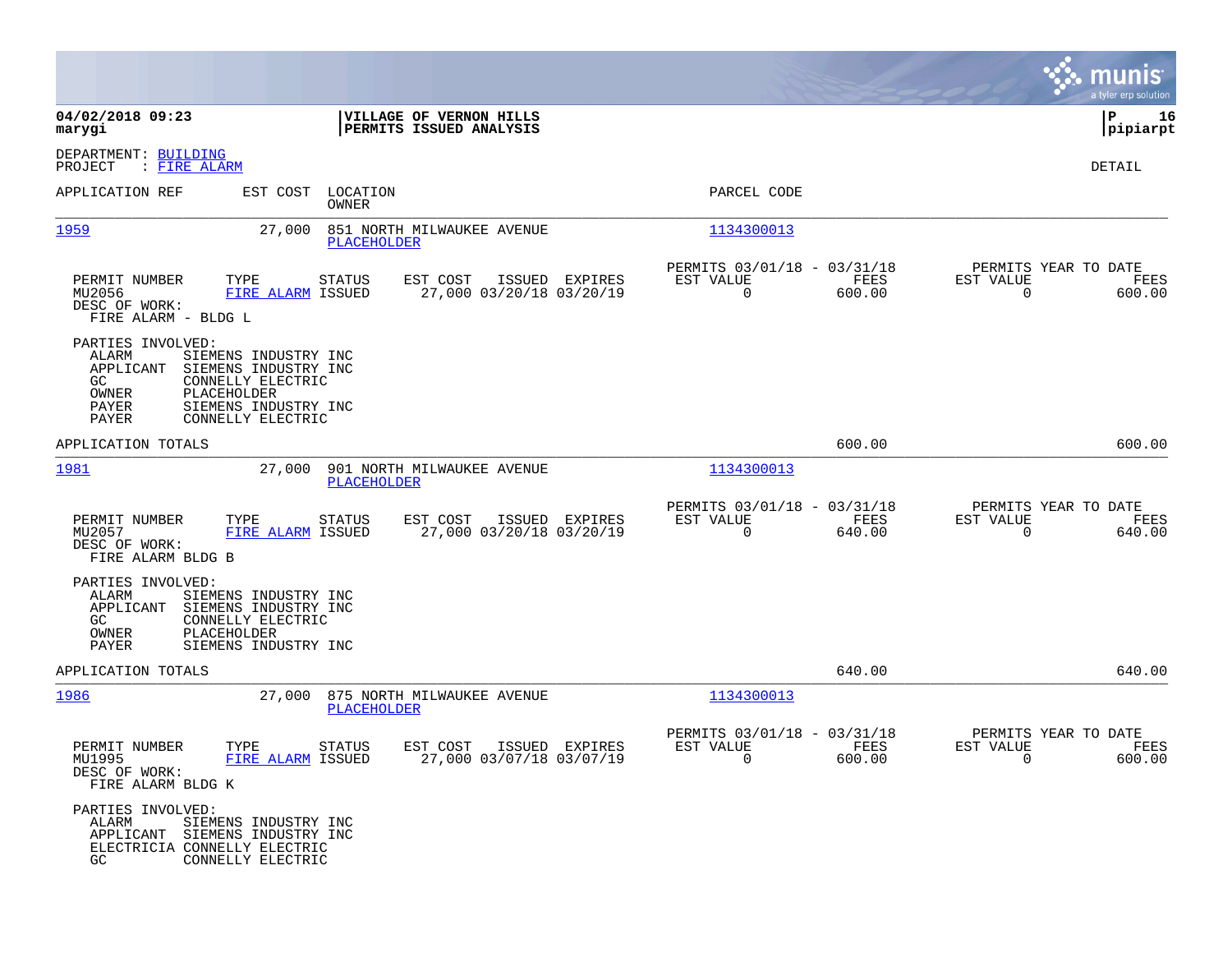|                                                                                                                                                                                                                                                                |                                                                         |                                                                           | munis<br>a tyler erp solution                                   |
|----------------------------------------------------------------------------------------------------------------------------------------------------------------------------------------------------------------------------------------------------------------|-------------------------------------------------------------------------|---------------------------------------------------------------------------|-----------------------------------------------------------------|
| 04/02/2018 09:23<br>marygi                                                                                                                                                                                                                                     | VILLAGE OF VERNON HILLS<br>PERMITS ISSUED ANALYSIS                      |                                                                           | l P<br>17<br> pipiarpt                                          |
| DEPARTMENT: BUILDING<br>PROJECT<br>: FIRE ALARM                                                                                                                                                                                                                |                                                                         |                                                                           | DETAIL                                                          |
| APPLICATION REF<br>EST COST                                                                                                                                                                                                                                    | LOCATION<br>OWNER                                                       | PARCEL CODE                                                               |                                                                 |
| PLACEHOLDER<br>OWNER<br>PAYER<br>SIEMENS INDUSTRY INC                                                                                                                                                                                                          |                                                                         |                                                                           |                                                                 |
| APPLICATION TOTALS                                                                                                                                                                                                                                             |                                                                         | 600.00                                                                    | 600.00                                                          |
| 1987<br>27,000                                                                                                                                                                                                                                                 | 925 NORTH MILWAUKEE AVENUE<br>PLACEHOLDER                               | 1134300013                                                                |                                                                 |
| PERMIT NUMBER<br>TYPE<br>MU1996<br>FIRE ALARM ISSUED<br>DESC OF WORK:<br>FIRE ALARM BLDG F                                                                                                                                                                     | <b>STATUS</b><br>EST COST<br>ISSUED EXPIRES<br>27,000 03/07/18 03/07/19 | PERMITS 03/01/18 - 03/31/18<br>EST VALUE<br>FEES<br>$\Omega$<br>580.00    | PERMITS YEAR TO DATE<br>EST VALUE<br>FEES<br>$\Omega$<br>580.00 |
| PARTIES INVOLVED:<br><b>ALARM</b><br>SIEMENS INDUSTRY INC<br>APPLICANT<br>SIEMENS INDUSTRY INC<br>ELECTRICIA CONNELLY ELECTRIC<br>GC<br>CONNELLY ELECTRIC<br>OWNER<br>PLACEHOLDER<br><b>PAYER</b><br>SIEMENS INDUSTRY INC<br><b>PAYER</b><br>CONNELLY ELECTRIC |                                                                         |                                                                           |                                                                 |
| APPLICATION TOTALS                                                                                                                                                                                                                                             |                                                                         | 580.00                                                                    | 580.00                                                          |
| 1988<br>27,000                                                                                                                                                                                                                                                 | 931 NORTH MILWAUKEE AVENUE<br>PLACEHOLDER                               | 1134300013                                                                |                                                                 |
| PERMIT NUMBER<br>TYPE<br>MU1997<br>FIRE ALARM ISSUED<br>DESC OF WORK:<br>FIRE ALARM BLDG E                                                                                                                                                                     | EST COST<br><b>STATUS</b><br>ISSUED EXPIRES<br>27,000 03/07/18 03/07/19 | PERMITS 03/01/18 - 03/31/18<br>EST VALUE<br>FEES<br>$\mathbf 0$<br>525.00 | PERMITS YEAR TO DATE<br>EST VALUE<br>FEES<br>525.00<br>0        |
| PARTIES INVOLVED:<br>ALARM<br>SIEMENS INDUSTRY INC<br>APPLICANT<br>SIEMENS INDUSTRY INC<br>ELECTRICIA CONNELLY ELECTRIC<br>CONNELLY ELECTRIC<br>GC.<br>OWNER<br>PLACEHOLDER<br>SIEMENS INDUSTRY INC<br>PAYER<br>PAYER<br>CONNELLY ELECTRIC                     |                                                                         |                                                                           |                                                                 |
| APPLICATION TOTALS                                                                                                                                                                                                                                             |                                                                         | 525.00                                                                    | 525.00                                                          |
| 1989<br>27,000                                                                                                                                                                                                                                                 | 887 NORTH MILWAUKEE AVENUE<br><b>PLACEHOLDER</b>                        | 1134300013                                                                |                                                                 |
| PERMIT NUMBER<br>TYPE<br>MU1998<br>FIRE ALARM ISSUED<br>DESC OF WORK:                                                                                                                                                                                          | <b>STATUS</b><br>EST COST<br>ISSUED EXPIRES<br>27,000 03/07/18 03/07/19 | PERMITS 03/01/18 - 03/31/18<br>EST VALUE<br><b>FEES</b><br>0<br>565.00    | PERMITS YEAR TO DATE<br>EST VALUE<br>FEES<br>0<br>565.00        |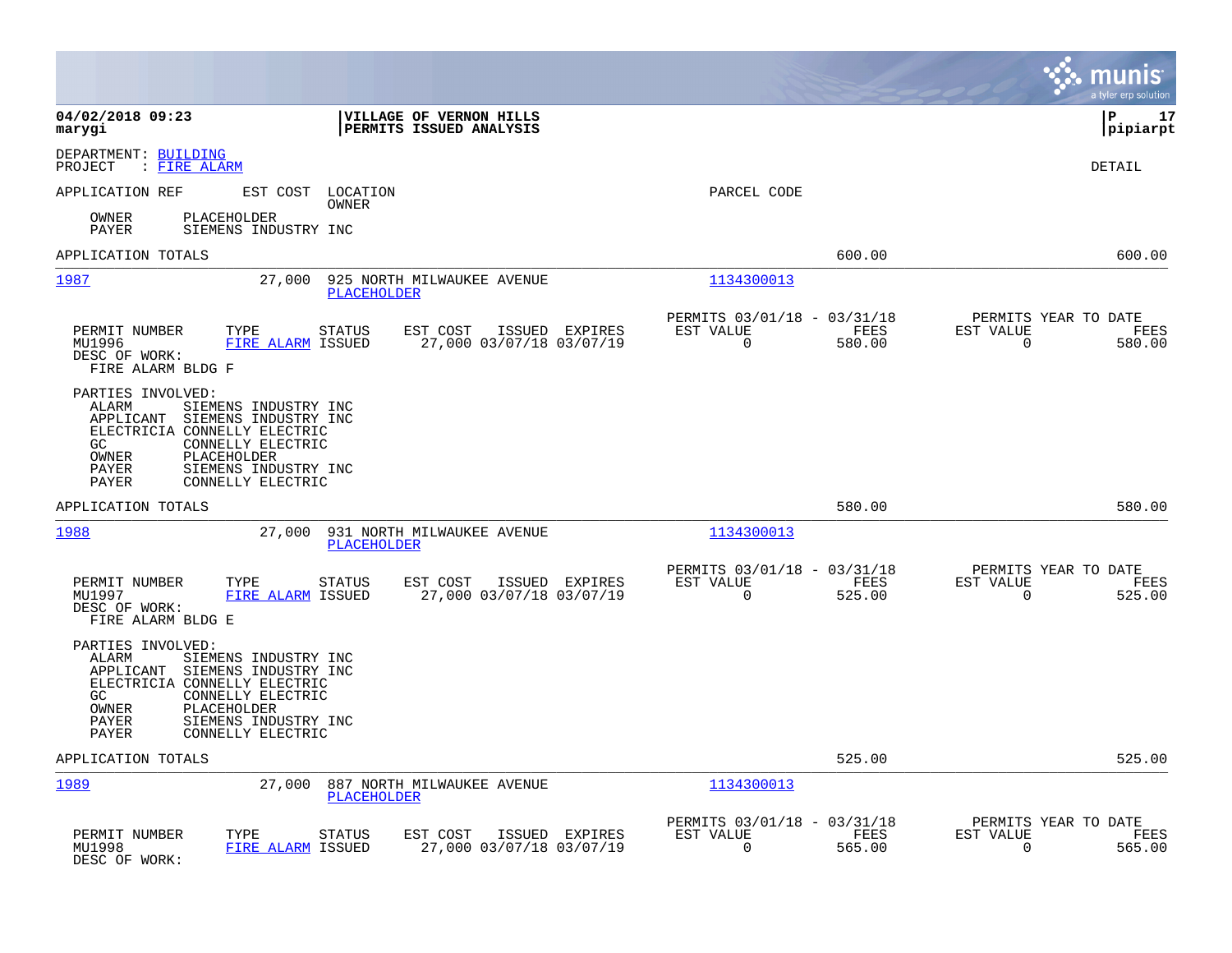|                                                                                                                                                                                                                                                                          |                                                                  |                                                         |                    | munis <sup>.</sup><br>a tyler erp solution                      |
|--------------------------------------------------------------------------------------------------------------------------------------------------------------------------------------------------------------------------------------------------------------------------|------------------------------------------------------------------|---------------------------------------------------------|--------------------|-----------------------------------------------------------------|
| 04/02/2018 09:23<br>marygi<br>FIRE ALARM BLDG H                                                                                                                                                                                                                          | VILLAGE OF VERNON HILLS<br>PERMITS ISSUED ANALYSIS               |                                                         |                    | IΡ<br>18<br> pipiarpt                                           |
| DEPARTMENT: BUILDING<br>PROJECT<br>: FIRE ALARM                                                                                                                                                                                                                          |                                                                  |                                                         |                    | DETAIL                                                          |
| APPLICATION REF<br>EST COST<br>PARTIES INVOLVED:<br>ALARM<br>SIEMENS INDUSTRY INC<br>APPLICANT<br>SIEMENS INDUSTRY INC<br>ELECTRICIA CONNELLY ELECTRIC<br>GC<br>CONNELLY ELECTRIC<br>OWNER<br>PLACEHOLDER<br>PAYER<br>SIEMENS INDUSTRY INC<br>PAYER<br>CONNELLY ELECTRIC | LOCATION<br>OWNER                                                | PARCEL CODE                                             |                    |                                                                 |
| APPLICATION TOTALS                                                                                                                                                                                                                                                       |                                                                  |                                                         | 565.00             | 565.00                                                          |
| 2057<br>24,000                                                                                                                                                                                                                                                           | 10 HAWTHORN PKY<br><b>BROOKDALE SENIOR LIVING</b>                | 1132414223                                              |                    |                                                                 |
| PERMIT NUMBER<br>TYPE<br>MU2073<br>FIRE ALARM ISSUED<br>DESC OF WORK:<br>FIRE ALARM                                                                                                                                                                                      | EST COST<br>ISSUED EXPIRES<br>STATUS<br>24,000 03/27/18 03/27/19 | PERMITS 03/01/18 - 03/31/18<br>EST VALUE<br>$\mathbf 0$ | FEES<br>490.00     | PERMITS YEAR TO DATE<br>EST VALUE<br>FEES<br>$\Omega$<br>490.00 |
| PARTIES INVOLVED:<br>ALARM<br>TYCO/SIMPLEX GRINNELL<br>APPLICANT<br>TYCO/SIMPLEX GRINNELL<br>TYCO/SIMPLEX GRINNELL<br>GC<br>BROOKDALE SENIOR LIVING<br>OCCUPANT<br>OWNER<br>BROOKDALE SENIOR LIVING<br>PAYER<br>TYCO/SIMPLEX GRINNELL                                    |                                                                  |                                                         |                    |                                                                 |
| APPLICATION TOTALS<br>PROJECT TOTALS                                                                                                                                                                                                                                     |                                                                  | 0                                                       | 490.00<br>4,000.00 | 490.00<br>4,000.00<br>$\Omega$                                  |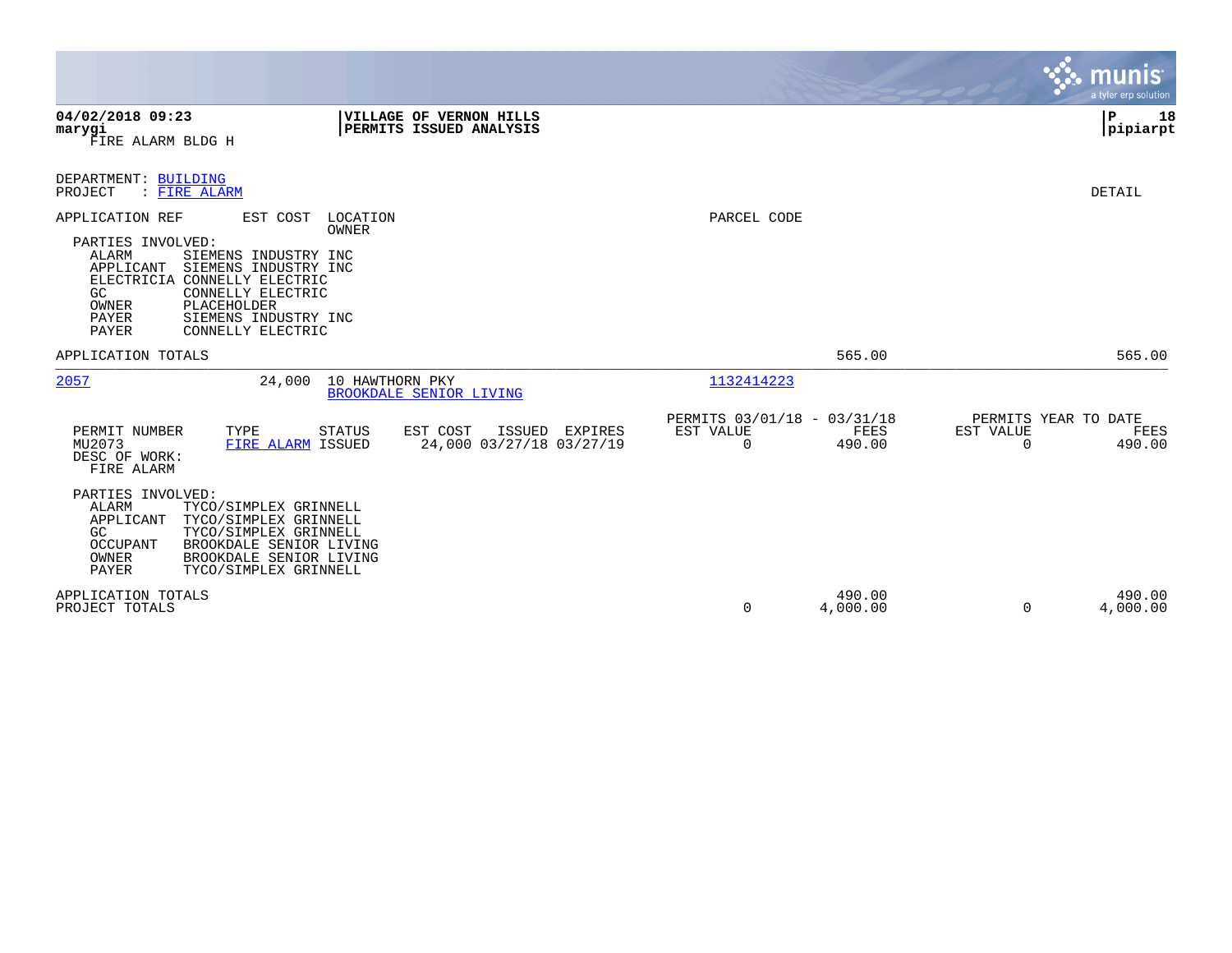|                                                                                                                                              |                                                                                                                                                                                                                                                                             |                                                                        | munis<br>a tyler erp solution                                      |
|----------------------------------------------------------------------------------------------------------------------------------------------|-----------------------------------------------------------------------------------------------------------------------------------------------------------------------------------------------------------------------------------------------------------------------------|------------------------------------------------------------------------|--------------------------------------------------------------------|
| 04/02/2018 09:23<br>marygi                                                                                                                   | VILLAGE OF VERNON HILLS<br>PERMITS ISSUED ANALYSIS                                                                                                                                                                                                                          |                                                                        | ΙP<br>19<br> pipiarpt                                              |
| DEPARTMENT: BUILDING<br>PROJECT<br>: FIRE SPRINKLER                                                                                          |                                                                                                                                                                                                                                                                             |                                                                        | DETAIL                                                             |
| APPLICATION REF                                                                                                                              | EST COST<br>LOCATION<br>OWNER                                                                                                                                                                                                                                               | PARCEL CODE                                                            |                                                                    |
| 2019                                                                                                                                         | 2,917<br>225 NORTH MILWAUKEE AVE<br>EVANSTON NORTHWESTERN HEALTHCARE CORP                                                                                                                                                                                                   | 1503301045                                                             |                                                                    |
| TYPE<br>PERMIT NUMBER<br>MU1992<br>DESC OF WORK:<br>FIRE SPRINKLERS                                                                          | EST COST<br>ISSUED EXPIRES<br>STATUS<br>2,917 03/06/18 03/06/19<br>FIRE SPR<br><b>ISSUED</b>                                                                                                                                                                                | PERMITS 03/01/18 - 03/31/18<br>EST VALUE<br>FEES<br>$\Omega$<br>299.00 | PERMITS YEAR TO DATE<br>EST VALUE<br>FEES<br>$\Omega$<br>299.00    |
| PARTIES INVOLVED:<br>GC.<br><b>OCCUPANT</b><br>OWNER<br>PAYER                                                                                | APPLICANT UNITED STATES ALLIANCE FIRE PROTECTION<br>FIRE SPRIN UNITED STATES ALLIANCE FIRE PROTECTION<br>UNITED STATES ALLIANCE FIRE PROTECTION<br>EVANSTON NORTHWESTERN HEALTHCARE CORP<br>EVANSTON NORTHWESTERN HEALTHCARE CORP<br>UNITED STATES ALLIANCE FIRE PROTECTION |                                                                        |                                                                    |
| APPLICATION TOTALS                                                                                                                           |                                                                                                                                                                                                                                                                             | 299.00                                                                 | 299.00                                                             |
| 2022                                                                                                                                         | 850 FOREST EDGE DR<br>11,000<br>FOREST EDGE LLC                                                                                                                                                                                                                             | 1515101004                                                             |                                                                    |
| PERMIT NUMBER<br>TYPE<br>MU2012<br>DESC OF WORK:<br>FIRE SPRINKLERS                                                                          | <b>STATUS</b><br>EST COST<br>ISSUED EXPIRES<br><b>FIRE SPR</b><br>11,000 03/12/18 03/12/19<br>ISSUED                                                                                                                                                                        | PERMITS 03/01/18 - 03/31/18<br>EST VALUE<br>FEES<br>0<br>985.00        | PERMITS YEAR TO DATE<br>EST VALUE<br>FEES<br>$\mathbf 0$<br>985.00 |
| PARTIES INVOLVED:<br>APPLICANT KLM FIRE PROTECTION<br>FIRE SPRIN KLM FIRE PROTECTION<br>GC.<br>OCCUPANT<br>OWNER<br>FOREST EDGE LLC<br>PAYER | KLM FIRE PROTECTION<br>NORTHEASTERN ILLINOIS COUNCIL,<br>KLM FIRE PROTECTION                                                                                                                                                                                                |                                                                        |                                                                    |
| APPLICATION TOTALS                                                                                                                           |                                                                                                                                                                                                                                                                             | 985.00                                                                 | 985.00                                                             |
| 2044                                                                                                                                         | 5,780<br>700 WOODLANDS PKY<br>VAN VLISSINGEN & CO                                                                                                                                                                                                                           | 1515101041                                                             |                                                                    |
| PERMIT NUMBER<br>TYPE<br>MU2058<br>DESC OF WORK:<br>FIRE SPRINKLER                                                                           | <b>STATUS</b><br>EST COST<br>ISSUED EXPIRES<br><b>FIRE SPR</b><br>5,780 03/20/18 03/20/19<br><b>ISSUED</b>                                                                                                                                                                  | PERMITS 03/01/18 -<br>03/31/18<br>EST VALUE<br>FEES<br>0<br>394.00     | PERMITS YEAR TO DATE<br>EST VALUE<br>FEES<br>$\Omega$<br>394.00    |
| PARTIES INVOLVED:<br>APPLICANT<br>GC.                                                                                                        | UNITED STATES ALLIANCE FIRE PROTECTION<br>FIRE SPRIN UNITED STATES ALLIANCE FIRE PROTECTION<br>UNITED STATES ALLIANCE FIRE PROTECTION                                                                                                                                       |                                                                        |                                                                    |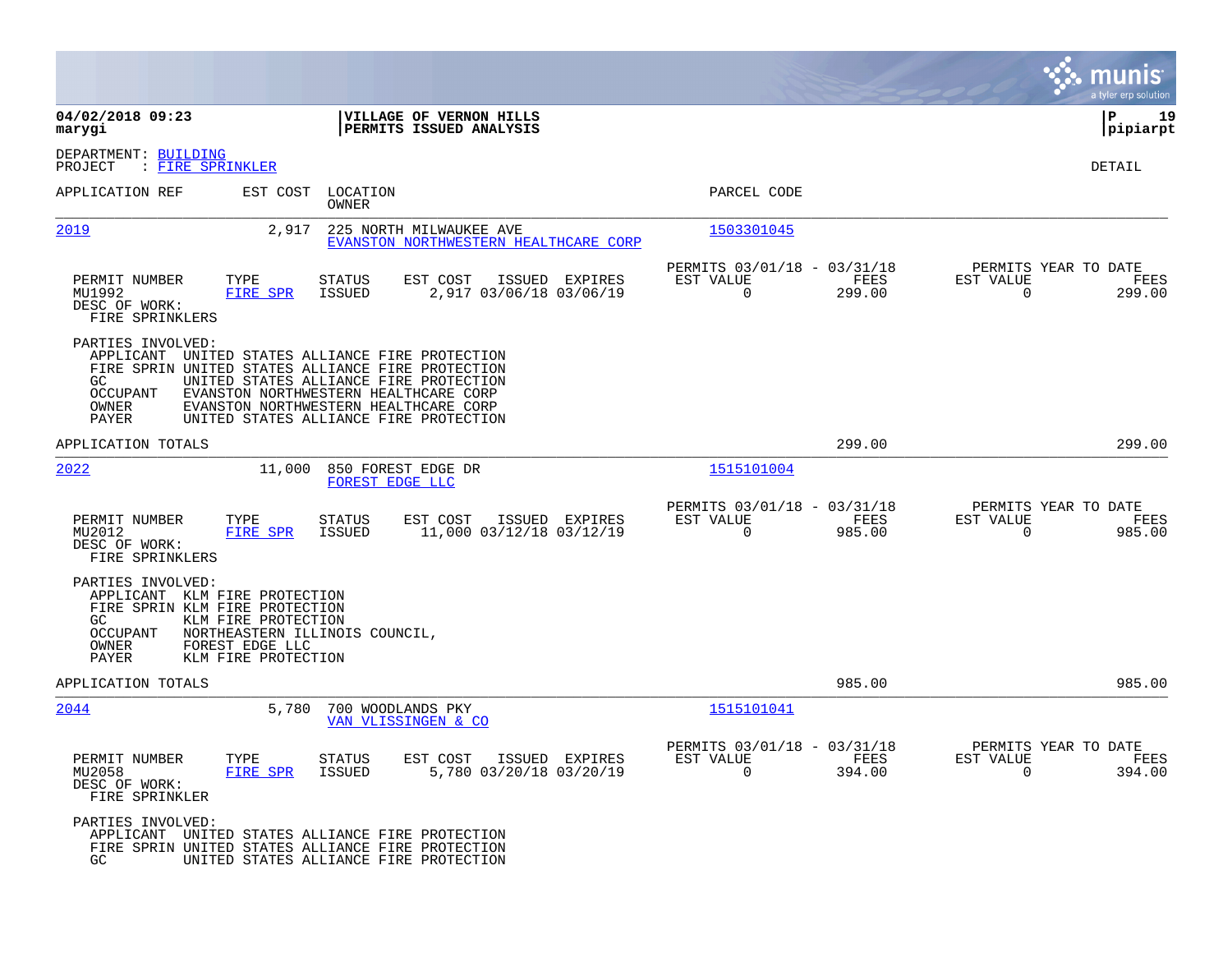|                                                                                                                                                                                                |                                                                        | <b>munis</b><br>a tyler erp solution.                           |
|------------------------------------------------------------------------------------------------------------------------------------------------------------------------------------------------|------------------------------------------------------------------------|-----------------------------------------------------------------|
| 04/02/2018 09:23<br>VILLAGE OF VERNON HILLS<br>PERMITS ISSUED ANALYSIS<br>marygi                                                                                                               |                                                                        | P<br>20<br> pipiarpt                                            |
| DEPARTMENT: BUILDING<br>PROJECT<br>: FIRE SPRINKLER                                                                                                                                            |                                                                        | DETAIL                                                          |
| APPLICATION REF<br>EST COST<br>LOCATION<br>OWNER<br>OCCUPANT<br>HYDRAFORCE<br>OWNER<br>VAN VLISSINGEN & CO<br><b>PAYER</b><br>UNITED STATES ALLIANCE FIRE PROTECTION                           | PARCEL CODE                                                            |                                                                 |
| APPLICATION TOTALS                                                                                                                                                                             | 394.00                                                                 | 394.00                                                          |
| 2053<br>8,900<br>890 WRITER CT<br><b>JOZEF MACIOLEK</b>                                                                                                                                        | 1516208055                                                             |                                                                 |
| PERMIT NUMBER<br>TYPE<br>STATUS<br>EST COST<br>ISSUED<br>EXPIRES<br>8,900 03/23/18 03/23/19<br>MU2063<br><b>ISSUED</b><br>FIRE SPR<br>DESC OF WORK:<br>FIRE SPRINKLER                          | PERMITS 03/01/18 - 03/31/18<br>EST VALUE<br>FEES<br>609.00<br>$\Omega$ | PERMITS YEAR TO DATE<br>EST VALUE<br>FEES<br>609.00<br>$\Omega$ |
| PARTIES INVOLVED:<br>APPLICANT<br>ORION FIRE PROTECTION<br>FIRE SPRIN ORION FIRE PROTECTION<br>ORION FIRE PROTECTION<br>GC<br>JOZEF MACIOLEK<br>OWNER<br><b>PAYER</b><br>ORION FIRE PROTECTION |                                                                        |                                                                 |
| APPLICATION TOTALS<br>PROJECT TOTALS                                                                                                                                                           | 609.00<br>2,287.00<br>0                                                | 609.00<br>2,287.00<br>0                                         |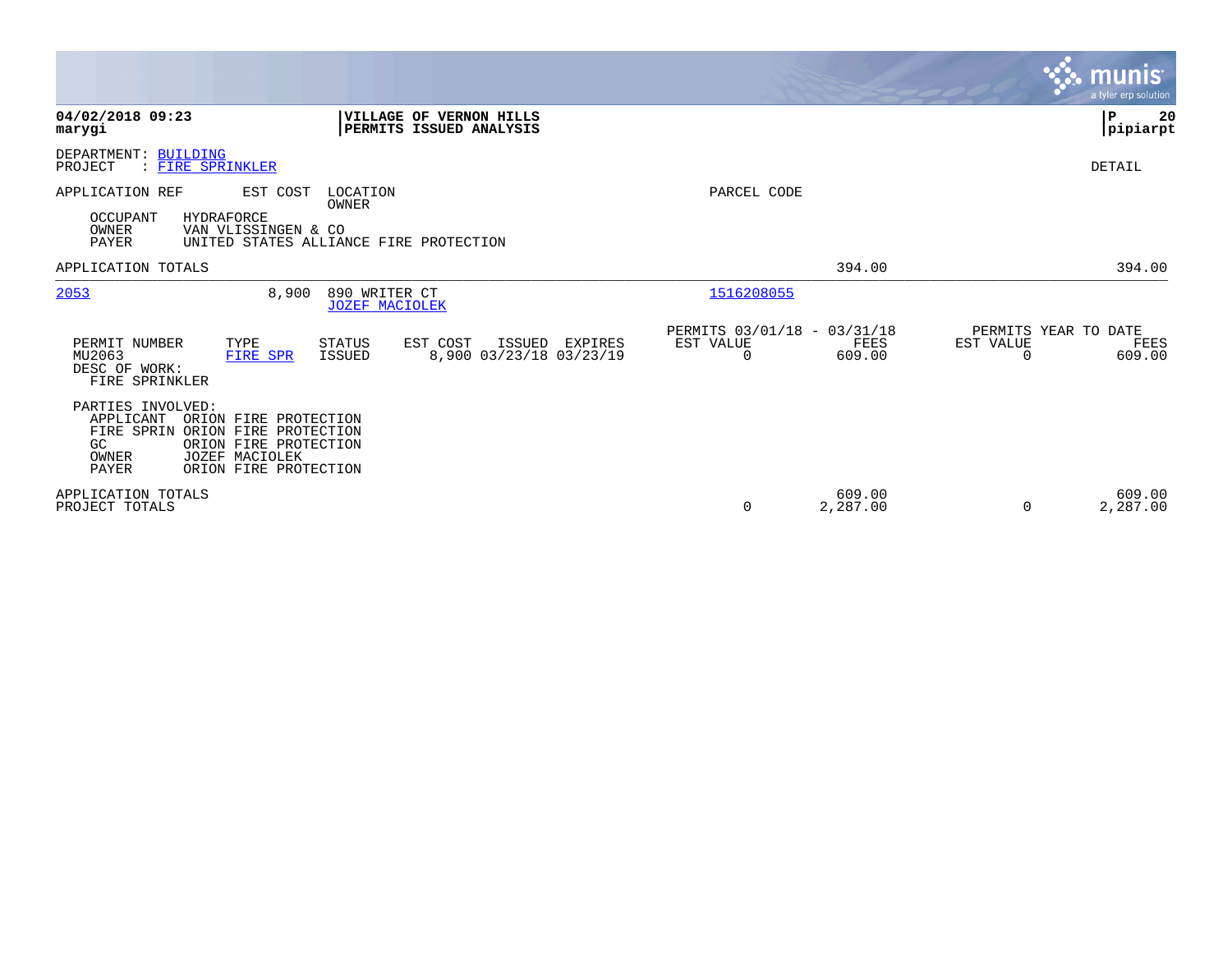|                                                               |                                                                                           |                     |                                                           |         |                                                      |                  |           | <b>munis</b><br>a tyler erp solution   |
|---------------------------------------------------------------|-------------------------------------------------------------------------------------------|---------------------|-----------------------------------------------------------|---------|------------------------------------------------------|------------------|-----------|----------------------------------------|
| 04/02/2018 09:23<br>marygi                                    |                                                                                           |                     | <b>VILLAGE OF VERNON HILLS</b><br>PERMITS ISSUED ANALYSIS |         |                                                      |                  |           | l P<br>21<br> pipiarpt                 |
| DEPARTMENT: BUILDING<br>PROJECT                               | : LAWN SPRINKLER                                                                          |                     |                                                           |         |                                                      |                  |           | DETAIL                                 |
| APPLICATION REF                                               | EST COST                                                                                  | LOCATION<br>OWNER   |                                                           |         | PARCEL CODE                                          |                  |           |                                        |
| 2088                                                          | 36,895                                                                                    | VAN VLISSINGEN & CO | 101 CORPORATE WOODS PARKWAY                               |         | 1516205001                                           |                  |           |                                        |
| PERMIT NUMBER<br>MU2076<br>DESC OF WORK:<br>IRRIGATION SYSTEM | TYPE<br><b>LAWN IRRIG ISSUED</b>                                                          | STATUS              | EST COST<br>ISSUED<br>36,895 03/27/18 03/27/19            | EXPIRES | PERMITS 03/01/18 - 03/31/18<br>EST VALUE<br>$\Omega$ | FEES<br>368.95   | EST VALUE | PERMITS YEAR TO DATE<br>FEES<br>368.95 |
| PARTIES INVOLVED:<br>GC<br>OCCUPANT<br>OWNER<br>PAYER         | TURF INDUSTRIES INC<br>SCOTSMAN ICE SYSTEMS<br>VAN VLISSINGEN & CO<br>TURF INDUSTRIES INC |                     |                                                           |         |                                                      |                  |           |                                        |
| APPLICATION TOTALS<br>PROJECT TOTALS                          |                                                                                           |                     |                                                           |         | 0                                                    | 368.95<br>368.95 | 0         | 368.95<br>368.95                       |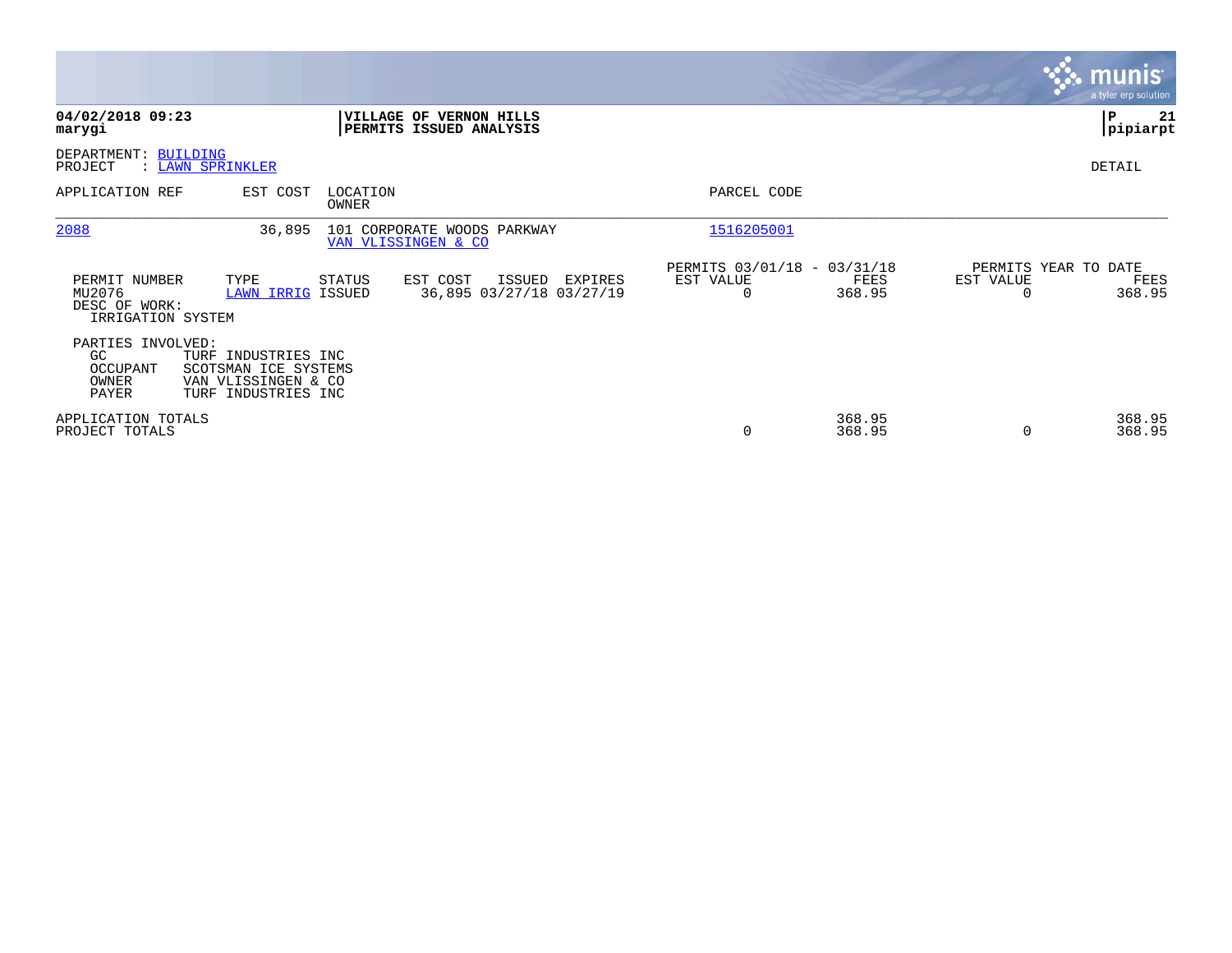|                                                                                                                                                                                                                                                                                                                                                                                                                  |                                                                                 | munis<br>a tyler erp solution                                            |
|------------------------------------------------------------------------------------------------------------------------------------------------------------------------------------------------------------------------------------------------------------------------------------------------------------------------------------------------------------------------------------------------------------------|---------------------------------------------------------------------------------|--------------------------------------------------------------------------|
| 04/02/2018 09:23<br>VILLAGE OF VERNON HILLS<br>PERMITS ISSUED ANALYSIS<br>marygi                                                                                                                                                                                                                                                                                                                                 |                                                                                 | P<br>22<br>pipiarpt                                                      |
| DEPARTMENT: BUILDING<br>: MISC COMMERCIAL<br>PROJECT                                                                                                                                                                                                                                                                                                                                                             |                                                                                 | DETAIL                                                                   |
| APPLICATION REF<br>EST COST<br>LOCATION<br>OWNER                                                                                                                                                                                                                                                                                                                                                                 | PARCEL CODE                                                                     |                                                                          |
| 1798<br>85,000<br>730 CORPORATE WOODS PKY<br>VAN VLISSINGEN & CO                                                                                                                                                                                                                                                                                                                                                 | 1509401058                                                                      |                                                                          |
| TYPE<br><b>STATUS</b><br>EST COST<br>PERMIT NUMBER<br>ISSUED EXPIRES<br>MISC COMM<br>ISSUED<br>85,000 03/16/18 03/27/19<br>MU2047<br>DESC OF WORK:<br>RACKING                                                                                                                                                                                                                                                    | PERMITS 03/01/18 - 03/31/18<br><b>FEES</b><br>EST VALUE<br>$\Omega$<br>1,169.00 | PERMITS YEAR TO DATE<br>EST VALUE<br><b>FEES</b><br>$\Omega$<br>1,169.00 |
| PARTIES INVOLVED:<br>C&P INSTALLATIONS<br>APPLICANT<br>GC<br>C&P INSTALLATIONS<br><b>OCCUPANT</b><br>YG 1 TOOL<br>OWNER<br>VAN VLISSINGEN & CO<br>NOAH J GILTJES-WILSON<br>PAYER                                                                                                                                                                                                                                 |                                                                                 |                                                                          |
| APPLICATION TOTALS                                                                                                                                                                                                                                                                                                                                                                                               | 1,169.00                                                                        | 1,169.00                                                                 |
| 2025<br>66,197<br>353 CORPORATE WOODS PARKWAY<br>RICHARD WOLF MEDICAL INSTRUMENTS CORP.                                                                                                                                                                                                                                                                                                                          | 1509402039                                                                      |                                                                          |
| PERMIT NUMBER<br>TYPE<br><b>STATUS</b><br>EST COST<br>ISSUED EXPIRES<br>MU2010<br>MISC COMM<br>ISSUED<br>66,197 03/09/18 03/29/19<br>DESC OF WORK:<br>2nd FLOOR REMODEL                                                                                                                                                                                                                                          | PERMITS 03/01/18 - 03/31/18<br>EST VALUE<br>FEES<br>0<br>980.97                 | PERMITS YEAR TO DATE<br>EST VALUE<br>FEES<br>$\mathbf 0$<br>980.97       |
| PARTIES INVOLVED:<br>APPLICANT<br>PRINCIPLE CONSTRUCTION<br>CARPENTER<br>TUSCANY CONSTRUCTION<br>TUSCANY CONSTRUCTION<br>DRYWALL<br>ELECTRICIA ARROW FLOW CO<br>PRINCIPLE CONSTRUCTION<br>GC.<br><b>HVAC</b><br>ARROW FLOW CO<br><b>OCCUPANT</b><br>RICHARD WOLF MEDICAL INSTRUMENTS CORP.<br>OWNER<br>RICHARD WOLF MEDICAL INSTRUMENTS CORP.<br>CALDERON PLUMBING<br>PLUMBER<br>PAYER<br>PRINCIPLE CONSTRUCTION |                                                                                 |                                                                          |
| APPLICATION TOTALS                                                                                                                                                                                                                                                                                                                                                                                               | 980.97                                                                          | 980.97                                                                   |
| 2046<br>30,000<br>1200 BUTTERFIELD RD<br>VCNA PRAIRIE ILLINOIS INC                                                                                                                                                                                                                                                                                                                                               | 1132300079                                                                      |                                                                          |
| PERMIT NUMBER<br>TYPE<br>EST COST<br>STATUS<br>ISSUED EXPIRES<br>MISC COMM<br>30,000 03/13/18 03/13/19<br>MU2019<br>ISSUED<br>DESC OF WORK:<br>UNDERGROUND STORAGE TANK<br>REMOVAL/INSTALLATION<br>PARTIES INVOLVED:                                                                                                                                                                                             | PERMITS 03/01/18 -<br>03/31/18<br><b>FEES</b><br>EST VALUE<br>0<br>375.00       | PERMITS YEAR TO DATE<br>EST VALUE<br>FEES<br>$\mathbf 0$<br>375.00       |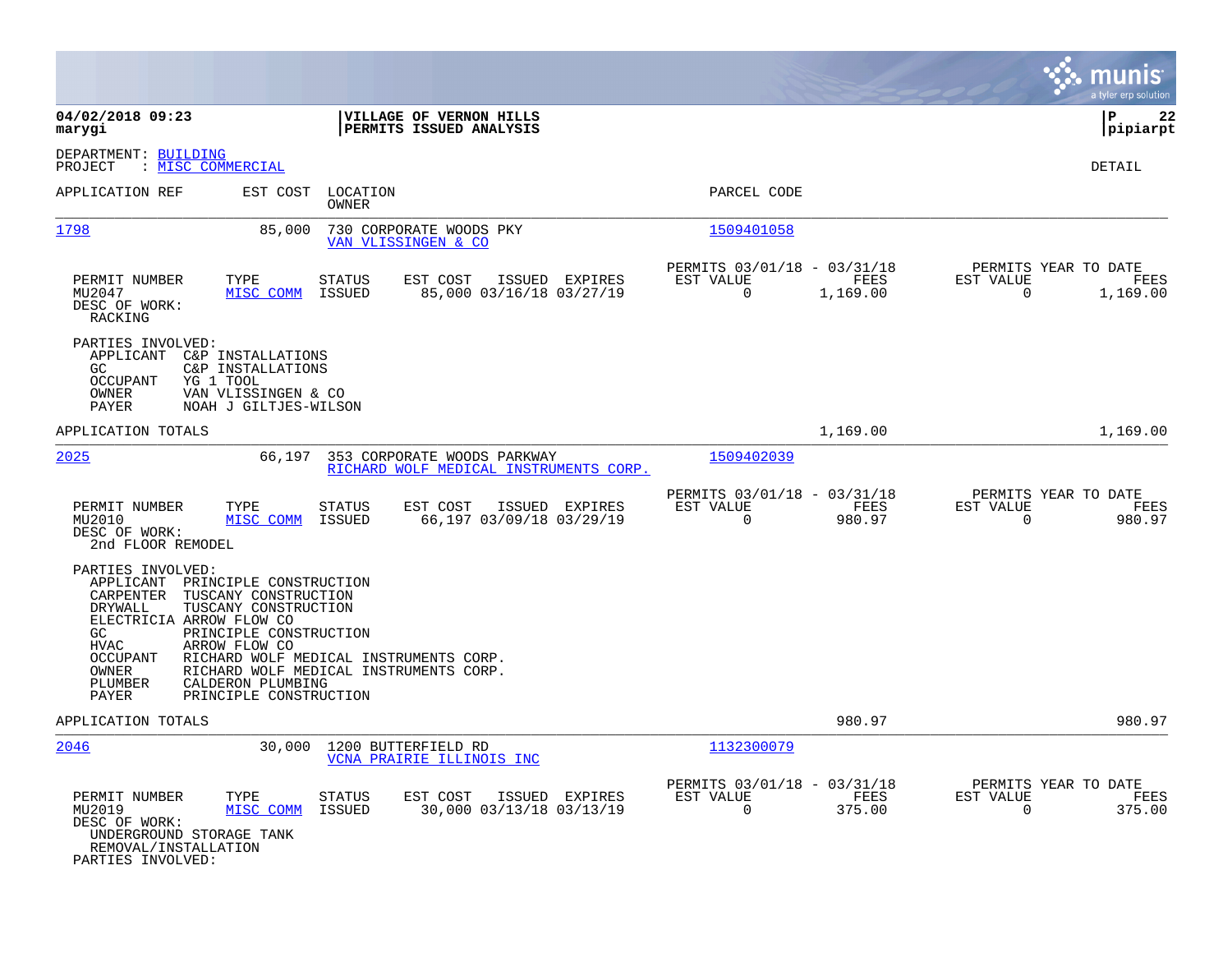|                                                                                                                                                                                                                |                                                                                   |                                                      |                    |                                               | munis<br>a tyler erp solution |
|----------------------------------------------------------------------------------------------------------------------------------------------------------------------------------------------------------------|-----------------------------------------------------------------------------------|------------------------------------------------------|--------------------|-----------------------------------------------|-------------------------------|
| 04/02/2018 09:23<br>marygi                                                                                                                                                                                     | <b>VILLAGE OF VERNON HILLS</b><br>PERMITS ISSUED ANALYSIS                         |                                                      |                    |                                               | l P<br>23<br> pipiarpt        |
| DEPARTMENT: BUILDING<br>PROJECT<br>: MISC COMMERCIAL                                                                                                                                                           |                                                                                   |                                                      |                    |                                               | <b>DETAIL</b>                 |
| APPLICATION REF<br>EST COST<br>PTE INC<br>APPLICANT<br>GC<br>PTE INC<br>OWNER<br>VCNA PRAIRIE ILLINOIS INC<br>PAYER<br>PTE INC<br><b>ROOFER</b><br>PRAIRIE MATERIALS                                           | LOCATION<br>OWNER                                                                 | PARCEL CODE                                          |                    |                                               |                               |
| APPLICATION TOTALS                                                                                                                                                                                             |                                                                                   |                                                      | 375.00             |                                               | 375.00                        |
| 2047<br>12,000                                                                                                                                                                                                 | 1111 NORTH MILWAUKEE AVENUE<br><b>PLACEHOLDER</b>                                 | 1134300013                                           |                    |                                               |                               |
| PERMIT NUMBER<br>TYPE<br>MU2009<br>MISC COMM<br>DESC OF WORK:<br>SALES TRAILER                                                                                                                                 | ISSUED EXPIRES<br><b>STATUS</b><br>EST COST<br>12,000 03/09/18 03/27/19<br>ISSUED | PERMITS 03/01/18 - 03/31/18<br>EST VALUE<br>$\Omega$ | FEES<br>195.00     | PERMITS YEAR TO DATE<br>EST VALUE<br>$\Omega$ | FEES<br>195.00                |
| PARTIES INVOLVED:<br>APPLICANT STUDIO 222 ARCHITECTS<br>ELECTRICIA LE TECH<br>GC<br>OCCUPANT<br>MELLODY FARM APARTMENTS<br>PLACEHOLDER<br>OWNER<br>PAYER<br>STUDIO 222 ARCHITECTS<br>PAYER                     | P8/FOCUS MELODY FARMS APARTMENT OWNER<br>P8/FOCUS MELODY FARMS APARTMENT OWNER    |                                                      |                    |                                               |                               |
| APPLICATION TOTALS                                                                                                                                                                                             |                                                                                   |                                                      | 195.00             |                                               | 195.00                        |
| 2125                                                                                                                                                                                                           | 11,500 101 CORPORATE WOODS PARKWAY<br>VAN VLISSINGEN & CO                         | 1516205001                                           |                    |                                               |                               |
| PERMIT NUMBER<br>TYPE<br>MU2077<br>MISC COMM<br>DESC OF WORK:<br>DRAINAGE UNDER WALKWAY                                                                                                                        | STATUS<br>EST COST<br>ISSUED EXPIRES<br>11,500 03/27/18 03/27/19<br>ISSUED        | PERMITS 03/01/18 - 03/31/18<br>EST VALUE<br>$\Omega$ | FEES<br>115.00     | PERMITS YEAR TO DATE<br>EST VALUE<br>$\Omega$ | FEES<br>115.00                |
| PARTIES INVOLVED:<br>APPLICANT<br>SCOTSMAN ICE SYSTEMS<br>GC<br>ALI GROUP/SCOTSMAN ICE SYSTEMS<br>OWNER<br>VAN VLISSINGEN & CO<br>PAYER<br>ALI GROUP/SCOTSMAN ICE SYSTEMS<br><b>SEWER</b><br>LAKESIDE PLUMBING |                                                                                   |                                                      |                    |                                               |                               |
| APPLICATION TOTALS<br>PROJECT TOTALS                                                                                                                                                                           |                                                                                   | $\Omega$                                             | 115.00<br>2,834.97 | $\Omega$                                      | 115.00<br>2,834.97            |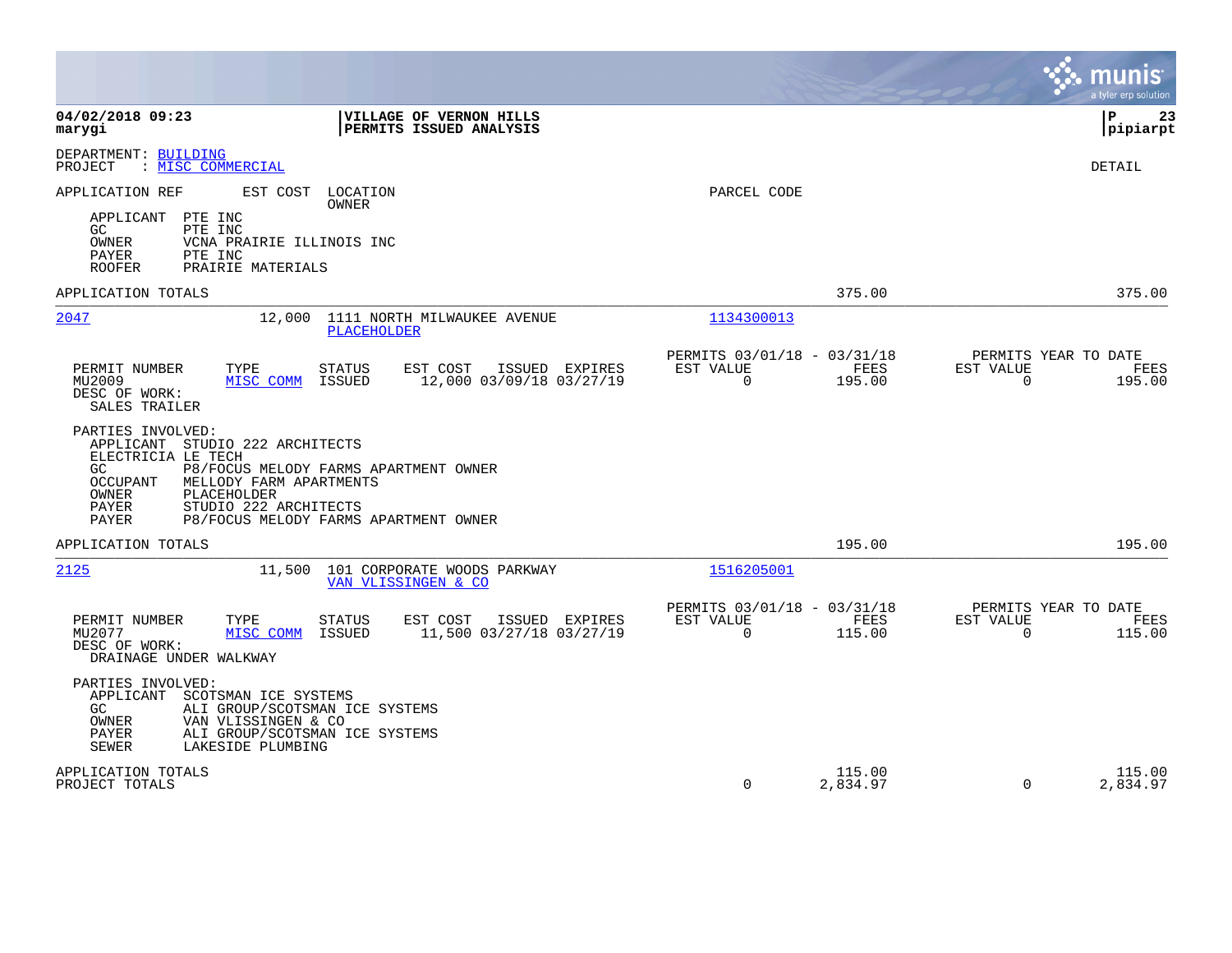|                                                                                                                                                                       |                                                                              |                                                                | $\mathbf{3.3}\ \text{m units}$<br>a tyler erp solution |
|-----------------------------------------------------------------------------------------------------------------------------------------------------------------------|------------------------------------------------------------------------------|----------------------------------------------------------------|--------------------------------------------------------|
| 04/02/2018 09:23<br>marygi                                                                                                                                            | VILLAGE OF VERNON HILLS<br>PERMITS ISSUED ANALYSIS                           |                                                                | ∣P<br>24<br> pipiarpt                                  |
| DEPARTMENT: BUILDING<br>: MISC ELECTRIC COMM<br>PROJECT                                                                                                               |                                                                              |                                                                | DETAIL                                                 |
| APPLICATION REF<br>EST COST                                                                                                                                           | LOCATION<br>OWNER                                                            | PARCEL CODE                                                    |                                                        |
| 2070<br>9,000                                                                                                                                                         | 1350 NORTH MILWAUKEE AVE<br>LOYOLA UNIVERSITY CHICAGO                        | 1133205072                                                     |                                                        |
| PERMIT NUMBER<br>TYPE<br>MU2020<br>MISC ELEC<br>DESC OF WORK:<br>INSTALL METER PANEL FOR STREET LIGHTS                                                                | STATUS<br>EST COST<br>ISSUED<br>EXPIRES<br>9,000 03/13/18 03/13/19<br>ISSUED | PERMITS 03/01/18 - 03/31/18<br>EST VALUE<br>FEES<br>90.00<br>0 | PERMITS YEAR TO DATE<br>EST VALUE<br>FEES<br>90.00     |
| PARTIES INVOLVED:<br>APPLICANT<br>PULTE HOMES<br>ELECTRICIA<br>ELMUND & NELSON CO<br>PULTE HOMES<br>GC.<br>OWNER<br>LOYOLA UNIVERSITY CHICAGO<br>PAYER<br>PULTE HOMES |                                                                              |                                                                |                                                        |
| APPLICATION TOTALS<br>PROJECT TOTALS                                                                                                                                  |                                                                              | 90.00<br>0<br>90.00                                            | 90.00<br>90.00                                         |

the property of the control of

a sa mga magaalang na mga magaalang ng mga magaalang ng mga magaalang ng mga magaalang ng mga magaalang ng mga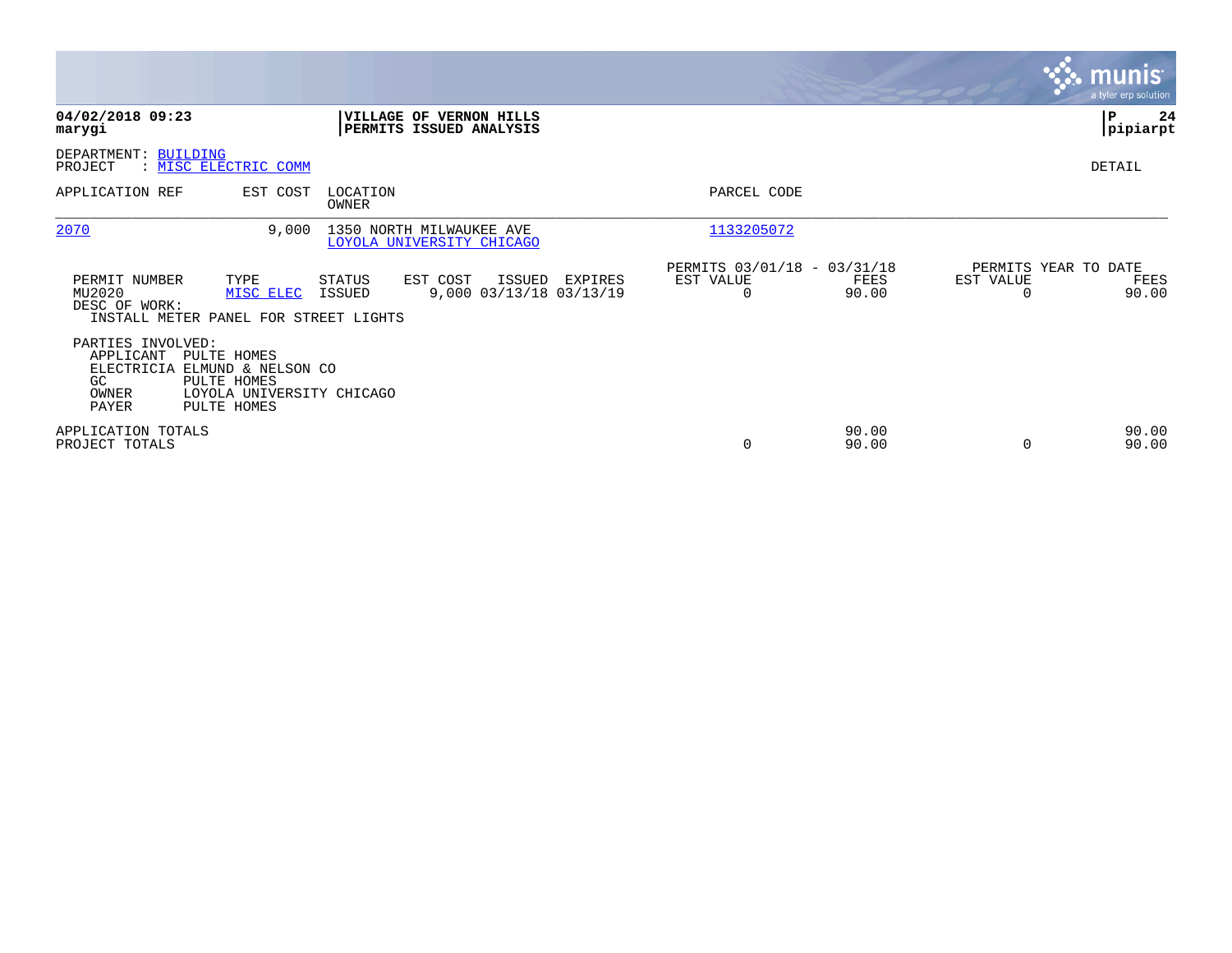|                                                                                                                                                                                                |                                                                                     |                                                                | <b>munis</b><br>a tyler erp solution               |
|------------------------------------------------------------------------------------------------------------------------------------------------------------------------------------------------|-------------------------------------------------------------------------------------|----------------------------------------------------------------|----------------------------------------------------|
| 04/02/2018 09:23<br>marygi                                                                                                                                                                     | <b>VILLAGE OF VERNON HILLS</b><br>PERMITS ISSUED ANALYSIS                           |                                                                | 25<br>∣P<br> pipiarpt                              |
| DEPARTMENT: BUILDING<br>PROJECT<br>: MIS ELEC RESIDENTIAL                                                                                                                                      |                                                                                     |                                                                | DETAIL                                             |
| APPLICATION REF<br>EST COST                                                                                                                                                                    | LOCATION<br>OWNER                                                                   | PARCEL CODE                                                    |                                                    |
| 2041                                                                                                                                                                                           | 1038 CUMBERLAND COURT<br>1,501<br>NATASHA MACKIN                                    | 1132408019                                                     |                                                    |
| PERMIT NUMBER<br>TYPE<br>MU2067<br>ELEC RES<br>DESC OF WORK:<br>DRYWALL BASEMENT                                                                                                               | STATUS<br>EST COST<br>ISSUED<br>EXPIRES<br>1,501 03/23/18 03/23/19<br><b>ISSUED</b> | PERMITS 03/01/18 - 03/31/18<br>EST VALUE<br>FEES<br>50.00<br>0 | PERMITS YEAR TO DATE<br>EST VALUE<br>FEES<br>50.00 |
| PARTIES INVOLVED:<br>APPLICANT<br>NATASHA MACKIN<br>DRYWALL<br>NATASHA MACKIN<br>ELECTRICIA NATASHA MACKIN<br>ELECTRICIA FALCON ELECTRIC<br>OWNER<br>NATASHA MACKIN<br>PAYER<br>NATASHA MACKIN |                                                                                     |                                                                |                                                    |
| APPLICATION TOTALS<br>PROJECT TOTALS                                                                                                                                                           |                                                                                     | 50.00<br>50.00<br>0                                            | 50.00<br>50.00<br>$\Omega$                         |

the property of the control of

a sa mga magaalang na mga magaalang ng mga magaalang ng mga magaalang ng mga magaalang ng mga magaalang ng mga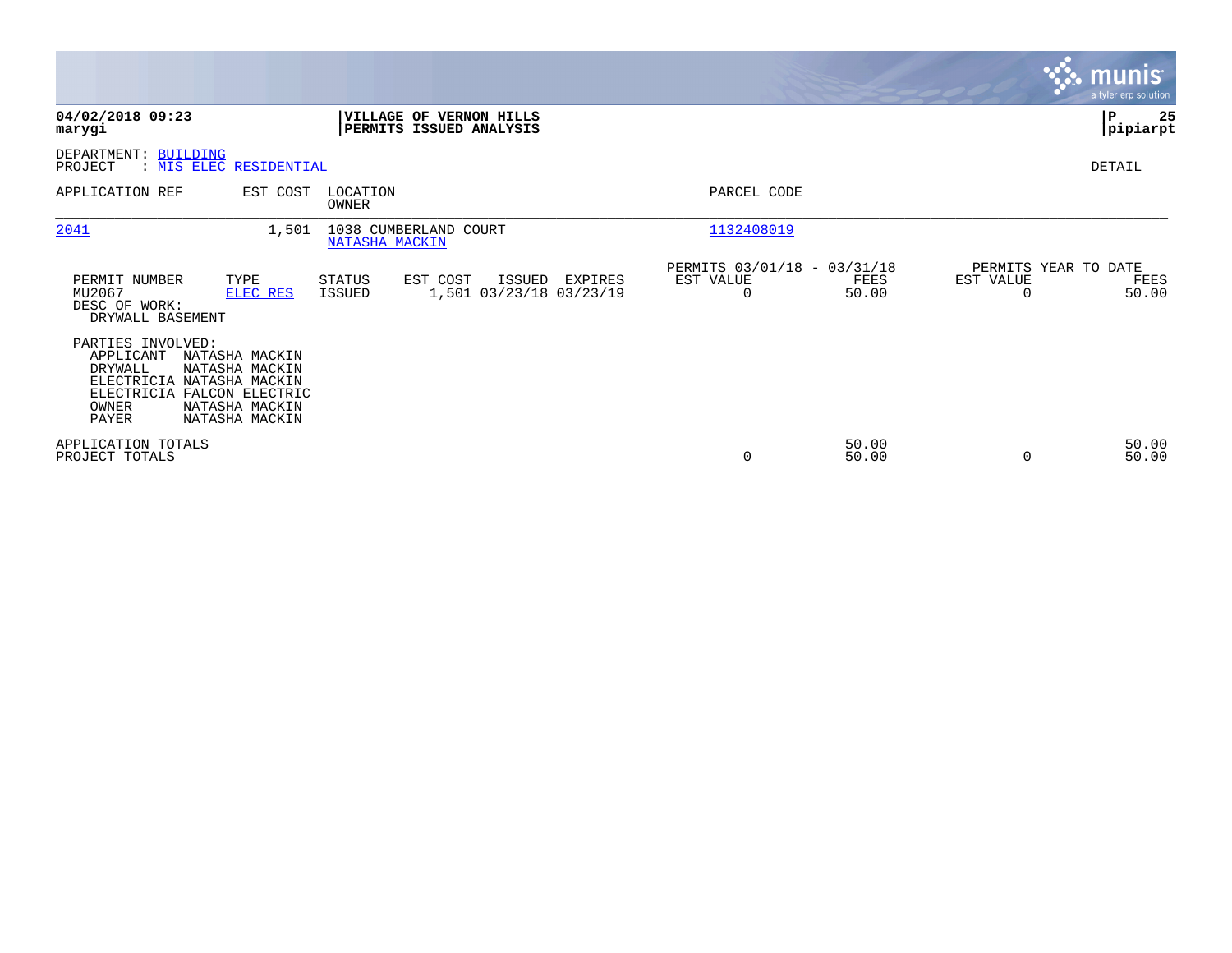|                                                                                                                                                                                                                                                     |                                                                                                                                                                                            |                                        |                                                                                                 |                |                                                         |                       |                                                  | munis<br>a tyler erp solution |
|-----------------------------------------------------------------------------------------------------------------------------------------------------------------------------------------------------------------------------------------------------|--------------------------------------------------------------------------------------------------------------------------------------------------------------------------------------------|----------------------------------------|-------------------------------------------------------------------------------------------------|----------------|---------------------------------------------------------|-----------------------|--------------------------------------------------|-------------------------------|
| 04/02/2018 09:23<br>marygi                                                                                                                                                                                                                          |                                                                                                                                                                                            |                                        | <b>VILLAGE OF VERNON HILLS</b><br>PERMITS ISSUED ANALYSIS                                       |                |                                                         |                       |                                                  | ΙP<br>26<br> pipiarpt         |
| DEPARTMENT: BUILDING<br>PROJECT                                                                                                                                                                                                                     | : MISC RESIDENTIAL                                                                                                                                                                         |                                        |                                                                                                 |                |                                                         |                       |                                                  | <b>DETAIL</b>                 |
| APPLICATION REF                                                                                                                                                                                                                                     | EST COST                                                                                                                                                                                   | LOCATION<br>OWNER                      |                                                                                                 |                | PARCEL CODE                                             |                       |                                                  |                               |
| 1971                                                                                                                                                                                                                                                | 50,000                                                                                                                                                                                     | MICHELLE KIBRIT                        | 507 SADDLE BROOK LN                                                                             |                | 1133401067                                              |                       |                                                  |                               |
| PERMIT NUMBER<br>MU2017<br>DESC OF WORK:<br>KITCHEN, MASTER AND HALL BATH REMODEL<br>PARTIES INVOLVED:<br>APPLICANT ADVANCE DESIGN STUDIO<br>CARPENTER<br>DRYWALL<br>ELECTRICIA DELAWARE ELECTRIC<br>GC<br><b>HVAC</b><br>OWNER<br>PLUMBER<br>PAYER | TYPE<br>MISC RES<br>ADVANCE DESIGN STUDIO<br>ADVANCE DESIGN STUDIO<br>ADVANCE DESIGN STUDIO<br>ADVANCE DESIGN STUDIO<br>MICHELLE KIBRIT<br>CRYSTAL CLEAR PLUMBING<br>ADVANCE DESIGN STUDIO | <b>STATUS</b><br><b>ISSUED</b>         | EST COST<br>50,000 03/13/18 03/13/19<br>(MBTH ONE LESS FIXTURE: DOUBLE VANITY TO SINGLE VANITY) | ISSUED EXPIRES | PERMITS 03/01/18 - 03/31/18<br>EST VALUE<br>$\Omega$    | FEES<br>500.00        | PERMITS YEAR TO DATE<br>EST VALUE<br>$\Omega$    | FEES<br>500.00                |
| APPLICATION TOTALS                                                                                                                                                                                                                                  |                                                                                                                                                                                            |                                        |                                                                                                 |                |                                                         | 500.00                |                                                  | 500.00                        |
| 1979                                                                                                                                                                                                                                                | 20,000                                                                                                                                                                                     | 31 SAINT CLAIR LN<br>DEBORAH K FINN    |                                                                                                 |                | 1507207014                                              |                       |                                                  |                               |
| PERMIT NUMBER<br>MU1988<br>DESC OF WORK:<br>BATH REMODEL                                                                                                                                                                                            | TYPE<br>MISC RES                                                                                                                                                                           | <b>STATUS</b><br><b>ISSUED</b>         | EST COST<br>20,000 03/05/18 03/05/19                                                            | ISSUED EXPIRES | PERMITS 03/01/18 - 03/31/18<br>EST VALUE<br>$\mathbf 0$ | <b>FEES</b><br>200.00 | PERMITS YEAR TO DATE<br>EST VALUE<br>$\mathbf 0$ | FEES<br>200.00                |
| PARTIES INVOLVED:<br>APPLICANT A & R HOME SERVICES<br>CARPENTER A & R HOME SERVICES<br>DRYWALL<br>ELECTRICIA THE HOT WIRE<br>GC.<br>OWNER<br>PLUMBER                                                                                                | A & R HOME SERVICES<br>A & R HOME SERVICES<br>DEBORAH K FINN<br>STEALTH SERVICES                                                                                                           |                                        |                                                                                                 |                |                                                         |                       |                                                  |                               |
| APPLICATION TOTALS                                                                                                                                                                                                                                  |                                                                                                                                                                                            |                                        |                                                                                                 |                |                                                         | 200.00                |                                                  | 200.00                        |
| 2013                                                                                                                                                                                                                                                | 17,000                                                                                                                                                                                     | 925 SAUGATUCK TRL<br><b>HAN NGUYEN</b> |                                                                                                 |                | 1507212002                                              |                       |                                                  |                               |
| PERMIT NUMBER<br>MU2049<br>DESC OF WORK:<br>UPDATE 2 BATHROOMS, NO ADDITIONAL FIXTURES<br>FAM RM ELEC                                                                                                                                               | TYPE<br>MISC RES                                                                                                                                                                           | <b>STATUS</b><br><b>ISSUED</b>         | EST COST<br>17,000 03/16/18 03/16/19                                                            | ISSUED EXPIRES | PERMITS 03/01/18 - 03/31/18<br>EST VALUE<br>$\Omega$    | FEES<br>170.00        | PERMITS YEAR TO DATE<br>EST VALUE<br>$\Omega$    | FEES<br>170.00                |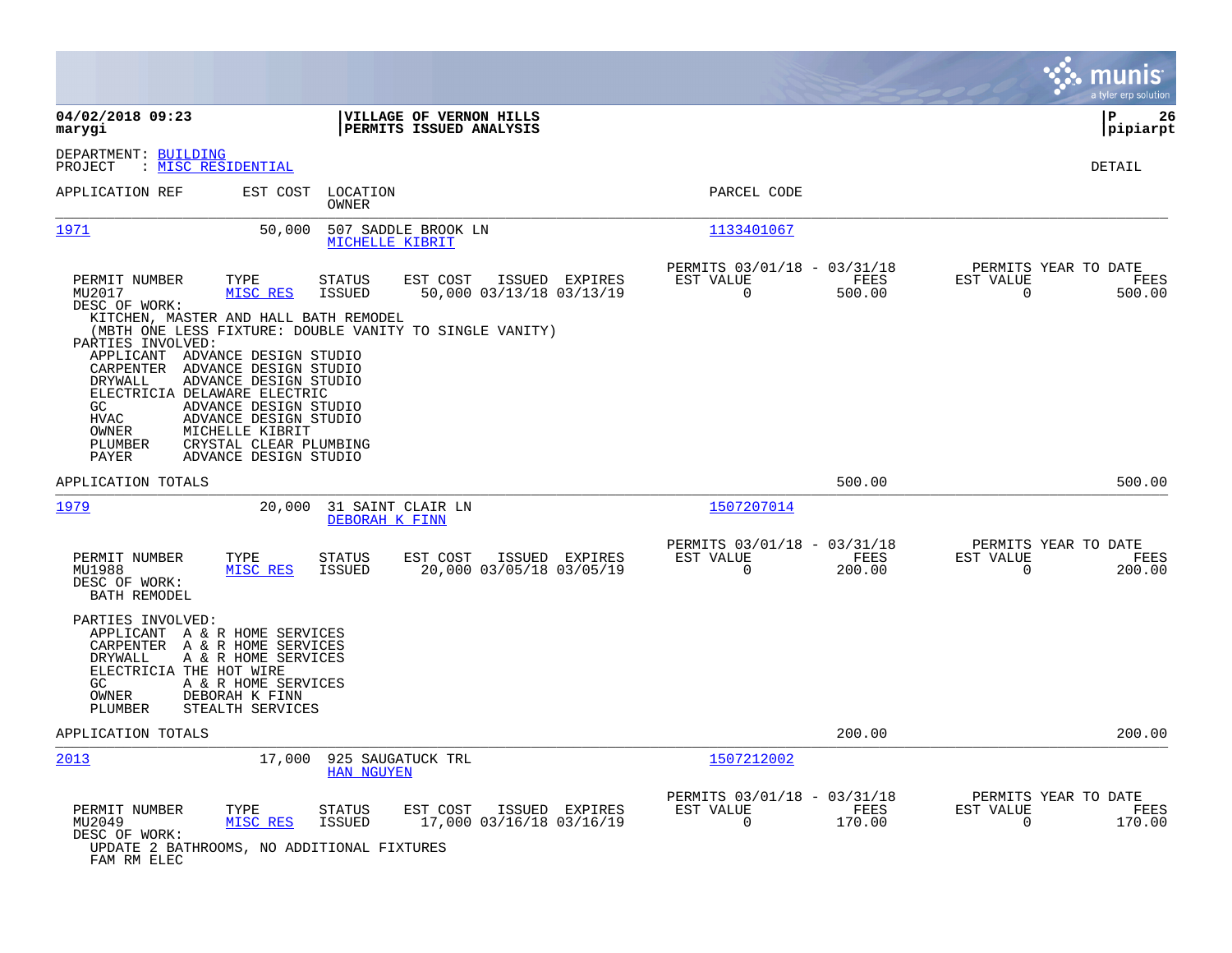|                                                                                                                                                                                                                                                                                                                                                                                      |                                                                           | munis<br>a tyler erp solution                                      |
|--------------------------------------------------------------------------------------------------------------------------------------------------------------------------------------------------------------------------------------------------------------------------------------------------------------------------------------------------------------------------------------|---------------------------------------------------------------------------|--------------------------------------------------------------------|
| 04/02/2018 09:23<br><b>VILLAGE OF VERNON HILLS</b><br>marygi<br>PERMITS ISSUED ANALYSIS                                                                                                                                                                                                                                                                                              |                                                                           | 27<br>ΙP<br> pipiarpt                                              |
| DEPARTMENT: BUILDING<br>: MISC RESIDENTIAL<br>PROJECT                                                                                                                                                                                                                                                                                                                                |                                                                           | DETAIL                                                             |
| APPLICATION REF<br>EST COST<br>LOCATION<br>OWNER<br>PARTIES INVOLVED:<br>APPLICANT<br>REGENCY HOME REMODELING<br>CARPENTER<br>REGENCY HOME REMODELING<br>DRYWALL<br>REGENCY HOME REMODELING<br>ELECTRICIA LUKE ELECTRIC<br>GC<br>REGENCY HOME REMODELING<br>OWNER<br>HAN NGUYEN<br>PLUMBER<br>SPEED PLUMBING<br>PAYER<br>REGENCY HOME REMODELING<br>PAYER<br>REGENCY HOME REMODELING | PARCEL CODE                                                               |                                                                    |
| APPLICATION TOTALS                                                                                                                                                                                                                                                                                                                                                                   | 170.00                                                                    | 170.00                                                             |
| 2031<br>75,000<br>7 MONTEREY DR<br><b>STEVEN A PECK</b>                                                                                                                                                                                                                                                                                                                              | 1505415002                                                                |                                                                    |
| PERMIT NUMBER<br>TYPE<br><b>STATUS</b><br>EST COST<br>ISSUED EXPIRES<br>75,000 03/14/18 03/14/19<br>MU2043<br>MISC RES<br>ISSUED<br>DESC OF WORK:<br>FIRE RESTORATION                                                                                                                                                                                                                | PERMITS 03/01/18 - 03/31/18<br>EST VALUE<br>FEES<br>$\mathbf 0$<br>750.00 | PERMITS YEAR TO DATE<br>EST VALUE<br>FEES<br>$\mathbf 0$<br>750.00 |
| PARTIES INVOLVED:<br>APPLICANT FIRST PRIORITY RESTORATION<br>DRYWALL<br><b>RENOVATE</b><br>ELECTRICIA MDS ELECTRIC INC<br>GC<br>FIRST PRIORITY RESTORATION<br><b>HVAC</b><br>RAY'S PLUMBING<br>INSULATOR<br>RENOVATE<br>OWNER<br>STEVEN A PECK<br>PLUMBER<br>RAY'S PLUMBING<br>PAYER<br>FIRST PRIORITY RESTORATION                                                                   |                                                                           |                                                                    |
| APPLICATION TOTALS                                                                                                                                                                                                                                                                                                                                                                   | 750.00                                                                    | 750.00                                                             |
| 2049<br>25,000<br>44 MONTEREY DR<br><b>MICHAEL MARRAS</b>                                                                                                                                                                                                                                                                                                                            | 1508202011                                                                |                                                                    |
| EST COST<br>ISSUED EXPIRES<br>PERMIT NUMBER<br>TYPE<br><b>STATUS</b><br>MU1993<br>MISC RES<br>ISSUED<br>25,000 03/06/18 03/06/19<br>DESC OF WORK:<br>KITCHEN REMODEL                                                                                                                                                                                                                 | PERMITS 03/01/18 - 03/31/18<br>EST VALUE<br>FEES<br>$\mathbf 0$<br>250.00 | PERMITS YEAR TO DATE<br>EST VALUE<br>FEES<br>0<br>250.00           |
| PARTIES INVOLVED:<br>APPLICANT CONTRACTING SERVICES LLC<br>ELECTRICIA ELECTRICAL OPTIONS<br>GC<br>CONTRACTING SERVICES LLC<br>OWNER<br>MICHAEL MARRAS<br>PLUMBER<br>CHAMBERLIN PLUMBING<br>PAYER<br>CONTRACTING SERVICES LLC                                                                                                                                                         |                                                                           |                                                                    |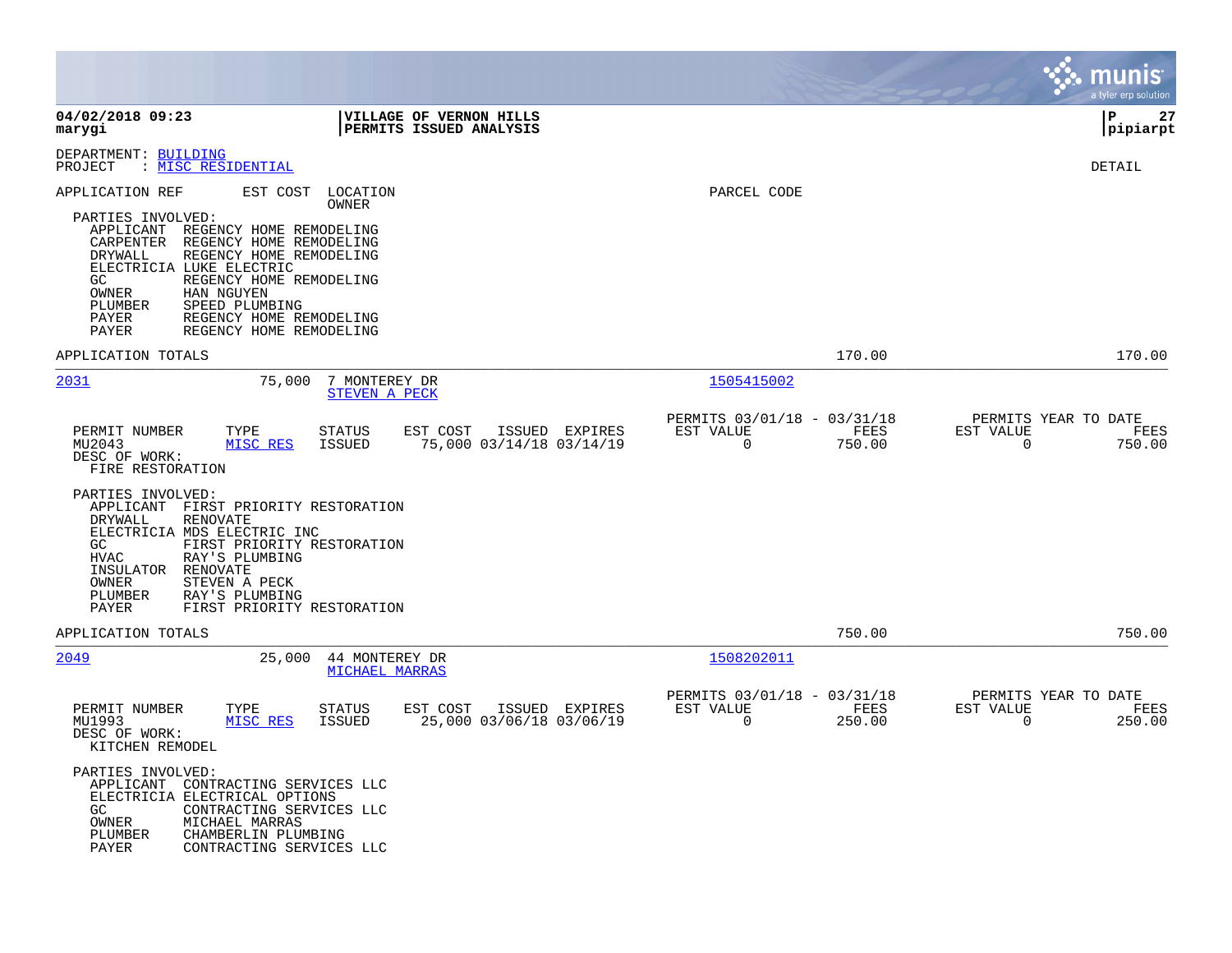|                                                                                                                                                                                                                                                                                                                                        |                                                                                         |                                                                               | munis<br>a tyler erp solution                                   |
|----------------------------------------------------------------------------------------------------------------------------------------------------------------------------------------------------------------------------------------------------------------------------------------------------------------------------------------|-----------------------------------------------------------------------------------------|-------------------------------------------------------------------------------|-----------------------------------------------------------------|
| 04/02/2018 09:23<br>marygi<br>APPLICATION TOTALS                                                                                                                                                                                                                                                                                       | VILLAGE OF VERNON HILLS<br><b>PERMITS ISSUED ANALYSIS</b>                               | 250.00                                                                        | l P<br>28<br> pipiarpt<br>250.00                                |
| DEPARTMENT: BUILDING<br>PROJECT<br>: MISC RESIDENTIAL                                                                                                                                                                                                                                                                                  |                                                                                         |                                                                               | <b>DETAIL</b>                                                   |
| APPLICATION REF<br>EST COST                                                                                                                                                                                                                                                                                                            | LOCATION<br>OWNER                                                                       | PARCEL CODE                                                                   |                                                                 |
| 2077<br>28,100                                                                                                                                                                                                                                                                                                                         | 1403 CLAIRMONT COURT<br>LANA J GENTILE                                                  | 1133101141                                                                    |                                                                 |
| TYPE<br>PERMIT NUMBER<br>MU2059<br>MISC RES<br>DESC OF WORK:<br>KITCHEN REMODEL                                                                                                                                                                                                                                                        | <b>STATUS</b><br>EST COST<br>ISSUED EXPIRES<br>ISSUED<br>28,100 03/20/18 03/20/19       | PERMITS 03/01/18 - 03/31/18<br><b>FEES</b><br>EST VALUE<br>$\Omega$<br>281.00 | PERMITS YEAR TO DATE<br>EST VALUE<br>FEES<br>$\Omega$<br>281.00 |
| PARTIES INVOLVED:<br>APPLICANT<br>LANA J GENTILE<br>CARPENTER<br>KT ABSOLUTE PAINTING & REMODELING<br>DRYWALL<br>ELECTRICIA D.C. ELECTRIC<br>LANA J GENTILE<br>GC<br><b>HVAC</b><br>JOHNSON HEATING/COOLING<br>LOW VOLTAG D.C. ELECTRIC<br><b>OWNER</b><br>LANA J GENTILE<br>PLUMBER<br>RGS PLUMBING<br><b>PAYER</b><br>LANA J GENTILE | KT ABSOLUTE PAINTING & REMODELING                                                       |                                                                               |                                                                 |
| APPLICATION TOTALS                                                                                                                                                                                                                                                                                                                     |                                                                                         | 281.00                                                                        | 281.00                                                          |
| 2127<br>5,000                                                                                                                                                                                                                                                                                                                          | 305W GREENBRIER LN<br>LAWRENCE M & JUDITH M CASHEN                                      | 1508109009                                                                    |                                                                 |
| PERMIT NUMBER<br>TYPE<br>MU2081<br>MISC RES<br>DESC OF WORK:<br>MISC RESIDENTIAL - INSTALL DRAINAGE IN BACK YARD                                                                                                                                                                                                                       | <b>STATUS</b><br>EST COST<br>ISSUED EXPIRES<br>5,000 03/28/18 03/28/19<br><b>ISSUED</b> | PERMITS 03/01/18 - 03/31/18<br>EST VALUE<br><b>FEES</b><br>$\Omega$<br>.00    | PERMITS YEAR TO DATE<br>EST VALUE<br>FEES<br>$\Omega$<br>.00    |
| PARTIES INVOLVED:<br>APPLICANT LAWRENCE M & JUDITH M CASHEN<br>GC<br>LAWRENCE M & JUDITH M CASHEN<br>OWNER<br>LAWRENCE M & JUDITH M CASHEN                                                                                                                                                                                             |                                                                                         |                                                                               |                                                                 |
| APPLICATION TOTALS<br>PROJECT TOTALS                                                                                                                                                                                                                                                                                                   |                                                                                         | .00<br>0<br>2,151.00                                                          | .00<br>$\Omega$<br>2,151.00                                     |

**Contract**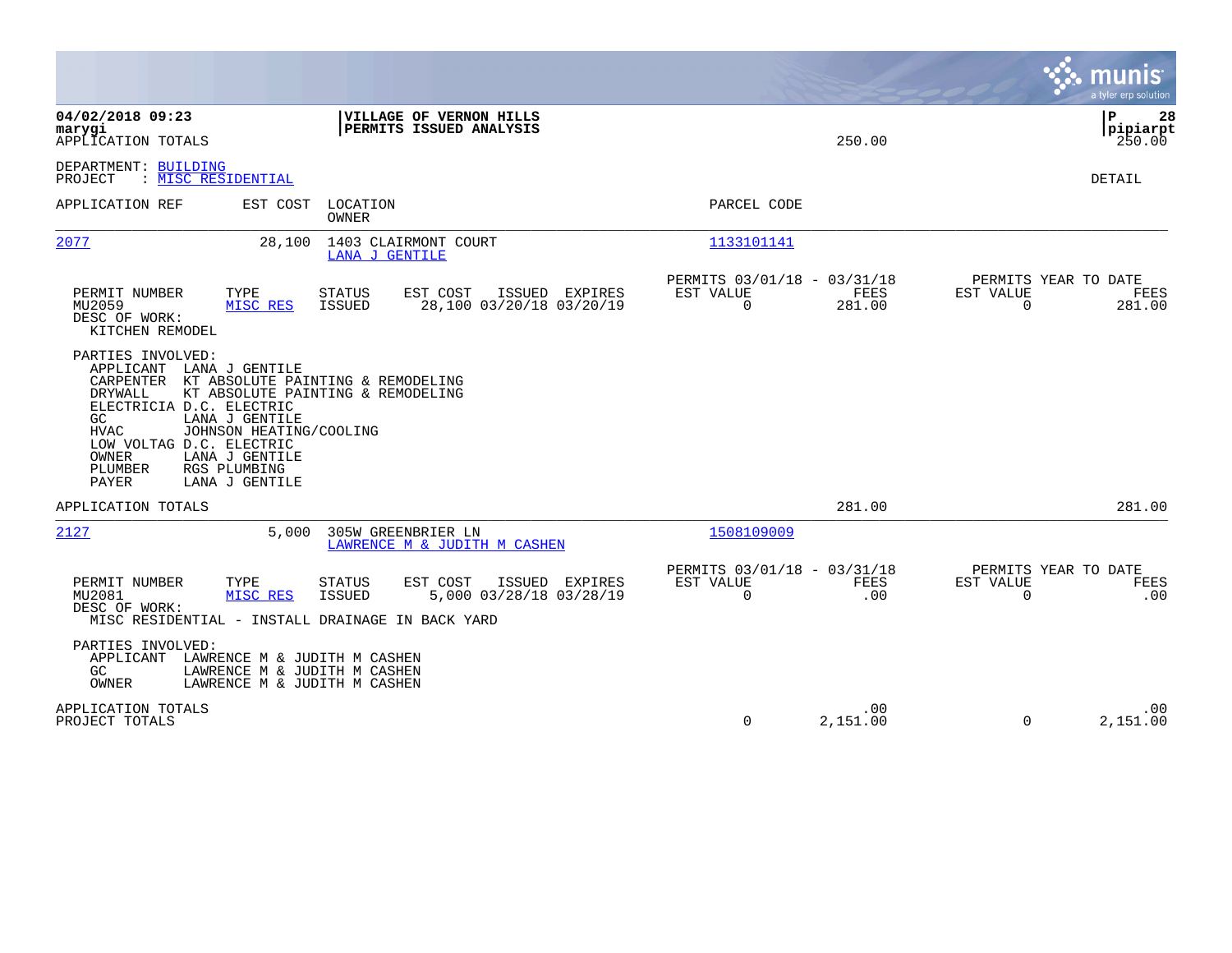|                                                |                                                               |                                |                                                    |         |                                                      |             |           | <b>munis</b><br>a tyler erp solution. |
|------------------------------------------------|---------------------------------------------------------------|--------------------------------|----------------------------------------------------|---------|------------------------------------------------------|-------------|-----------|---------------------------------------|
| 04/02/2018 09:23<br>marygi                     |                                                               |                                | VILLAGE OF VERNON HILLS<br>PERMITS ISSUED ANALYSIS |         |                                                      |             |           | l P<br>29<br> pipiarpt                |
| DEPARTMENT: BUILDING<br>PROJECT                | : <u>PARKING LOT</u>                                          |                                |                                                    |         |                                                      |             |           | DETAIL                                |
| APPLICATION REF                                | EST COST                                                      | LOCATION<br>OWNER              |                                                    |         | PARCEL CODE                                          |             |           |                                       |
| 2140                                           | 5,586                                                         | BAY TREE CIRCLE<br>PLACEHOLDER |                                                    |         | 1133118009                                           |             |           |                                       |
| PERMIT NUMBER<br>MU2066<br>DESC OF WORK:       | TYPE<br>PKG LOT<br>SEALCOAT/STRIPE OFFSET PARKING & DRIVEWAYS | STATUS<br>ISSUED               | EST COST<br>ISSUED<br>5,586 03/23/18 03/23/19      | EXPIRES | PERMITS 03/01/18 - 03/31/18<br>EST VALUE<br>$\Omega$ | FEES<br>.00 | EST VALUE | PERMITS YEAR TO DATE<br>FEES<br>.00   |
| PARTIES INVOLVED:<br>APPLICANT<br>GC.<br>OWNER | DUBOIS PAVING COMPANY<br>DUBOIS PAVING COMPANY<br>PLACEHOLDER |                                |                                                    |         |                                                      |             |           |                                       |
| APPLICATION TOTALS<br>PROJECT TOTALS           |                                                               |                                |                                                    |         | 0                                                    | .00<br>.00  | $\Omega$  | .00<br>.00                            |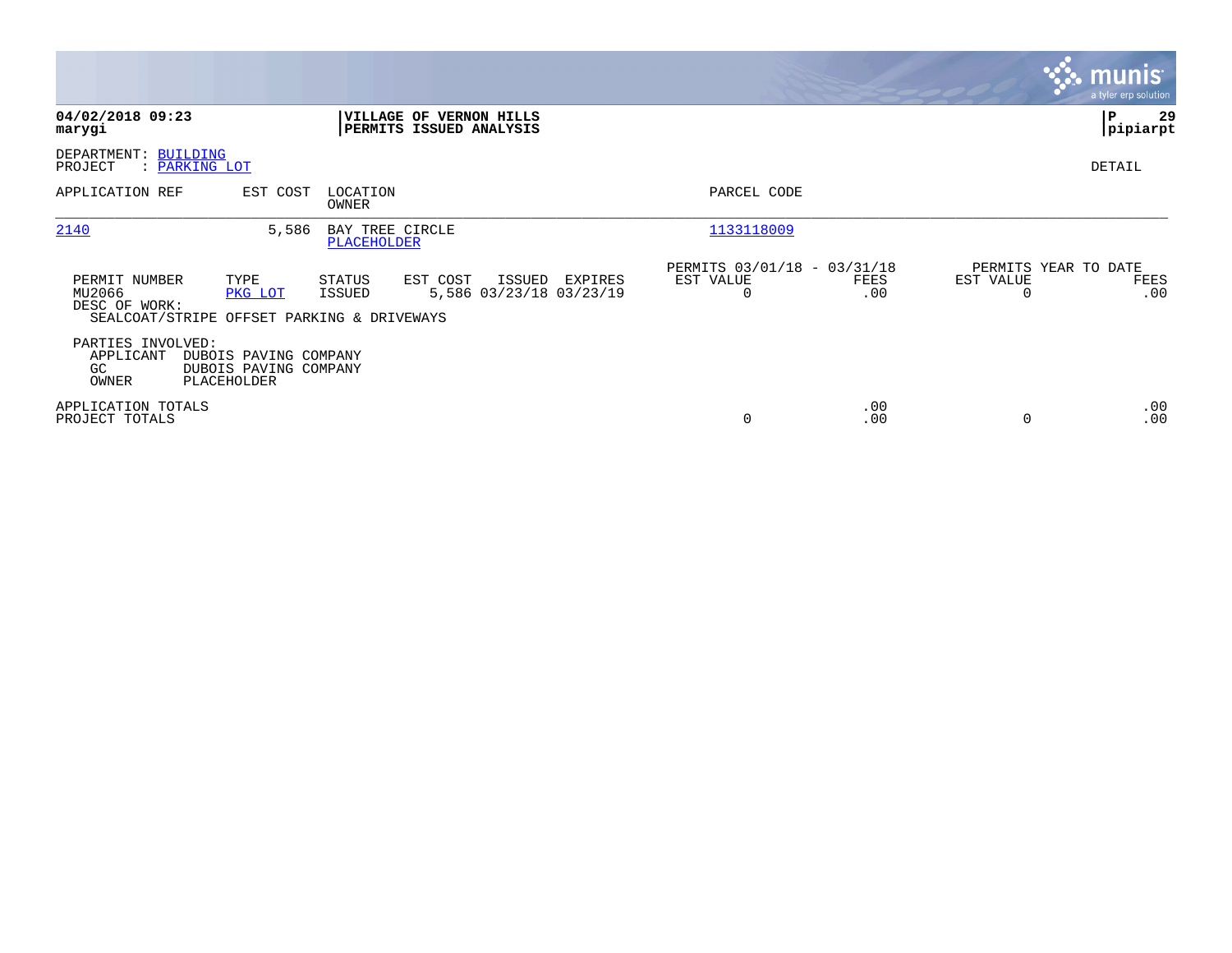|                                                                                            |                                                                                                                                                                 |                       |                                                    |                |                                                         |                |                                                     | munis<br>a tyler erp solution |
|--------------------------------------------------------------------------------------------|-----------------------------------------------------------------------------------------------------------------------------------------------------------------|-----------------------|----------------------------------------------------|----------------|---------------------------------------------------------|----------------|-----------------------------------------------------|-------------------------------|
| 04/02/2018 09:23<br>marygi                                                                 |                                                                                                                                                                 |                       | VILLAGE OF VERNON HILLS<br>PERMITS ISSUED ANALYSIS |                |                                                         |                |                                                     | P<br>30<br> pipiarpt          |
| DEPARTMENT: BUILDING<br>PROJECT<br>: REROOF                                                |                                                                                                                                                                 |                       |                                                    |                |                                                         |                |                                                     | DETAIL                        |
| APPLICATION REF                                                                            | EST COST                                                                                                                                                        | LOCATION<br>OWNER     |                                                    |                | PARCEL CODE                                             |                |                                                     |                               |
| 2076                                                                                       | 15,000                                                                                                                                                          | 4 HAWTHORN CTR        | SEARS HOLDINGS MANAGEMENT CORP                     |                | 1133401089                                              |                |                                                     |                               |
| PERMIT NUMBER<br>MU2008<br>DESC OF WORK:<br>ROOF REPAIRS                                   | TYPE<br><b>REROOF</b>                                                                                                                                           | STATUS<br>ISSUED      | EST COST<br>15,000 03/08/18 03/08/19               | ISSUED EXPIRES | PERMITS 03/01/18 - 03/31/18<br>EST VALUE<br>$\mathbf 0$ | FEES<br>150.00 | PERMITS YEAR TO DATE<br>EST VALUE<br>0              | FEES<br>150.00                |
| PARTIES INVOLVED:<br>APPLICANT<br>GC<br><b>OCCUPANT</b><br>OWNER<br>PAYER<br><b>ROOFER</b> | RAINCOAT ROOF MAINTENANCE<br>RAINCOAT ROOF MAINTENANCE<br>JC PENNEY<br>SEARS HOLDINGS MANAGEMENT CORP<br>RAINCOAT ROOF MAINTENANCE<br>RAINCOAT ROOF MAINTENANCE |                       |                                                    |                |                                                         |                |                                                     |                               |
| APPLICATION TOTALS                                                                         |                                                                                                                                                                 |                       |                                                    |                |                                                         | 150.00         |                                                     | 150.00                        |
| 2083                                                                                       | 6,000                                                                                                                                                           | <b>MARY A GOOSMAN</b> | 306 CHERRY VALLEY RD                               |                | 1508110014                                              |                |                                                     |                               |
| PERMIT NUMBER<br>MU2015<br>DESC OF WORK:<br>REROOF                                         | TYPE<br><b>REROOF</b>                                                                                                                                           | STATUS<br>VOIDED      | EST COST<br>6,000 03/12/18 03/15/18                | ISSUED EXPIRES | PERMITS 03/01/18 - 03/31/18<br>EST VALUE<br>$\Omega$    | FEES<br>.00    | PERMITS YEAR TO DATE<br>EST VALUE<br>$\mathbf 0$    | FEES<br>.00                   |
| PARTIES INVOLVED:<br>APPLICANT<br>GC.<br>OWNER<br>PAYER<br><b>ROOFER</b>                   | MARY A GOOSMAN<br>MARY A GOOSMAN<br>MARY A GOOSMAN<br>MARY A GOOSMAN<br>TIMELINE DESIGN BUILD INC                                                               |                       |                                                    |                |                                                         |                |                                                     |                               |
| APPLICATION TOTALS                                                                         |                                                                                                                                                                 |                       |                                                    |                |                                                         | .00            |                                                     | .00                           |
| 2084                                                                                       | 6,200                                                                                                                                                           | 83 JANSEN LN          | JOEL & CHRISTINE GERSHBEIN                         |                | 1506416009                                              |                |                                                     |                               |
| PERMIT NUMBER<br>MU2016<br>DESC OF WORK:<br>REROOF                                         | TYPE<br><b>REROOF</b>                                                                                                                                           | STATUS<br>COMPLT      | EST COST<br>6,200 03/13/18 03/19/19                | ISSUED EXPIRES | PERMITS 03/01/18 - 03/31/18<br>EST VALUE<br>$\sim$ 0    | FEES<br>62.00  | PERMITS YEAR TO DATE<br>EST VALUE<br>$\overline{0}$ | FEES<br>62.00                 |
| PARTIES INVOLVED:<br>APPLICANT AMA PRO SERVICES<br>GC<br>OWNER<br>PAYER                    | AMA PRO SERVICES<br>JOEL & CHRISTINE GERSHBEIN<br>AMA PRO SERVICES                                                                                              |                       |                                                    |                |                                                         |                |                                                     |                               |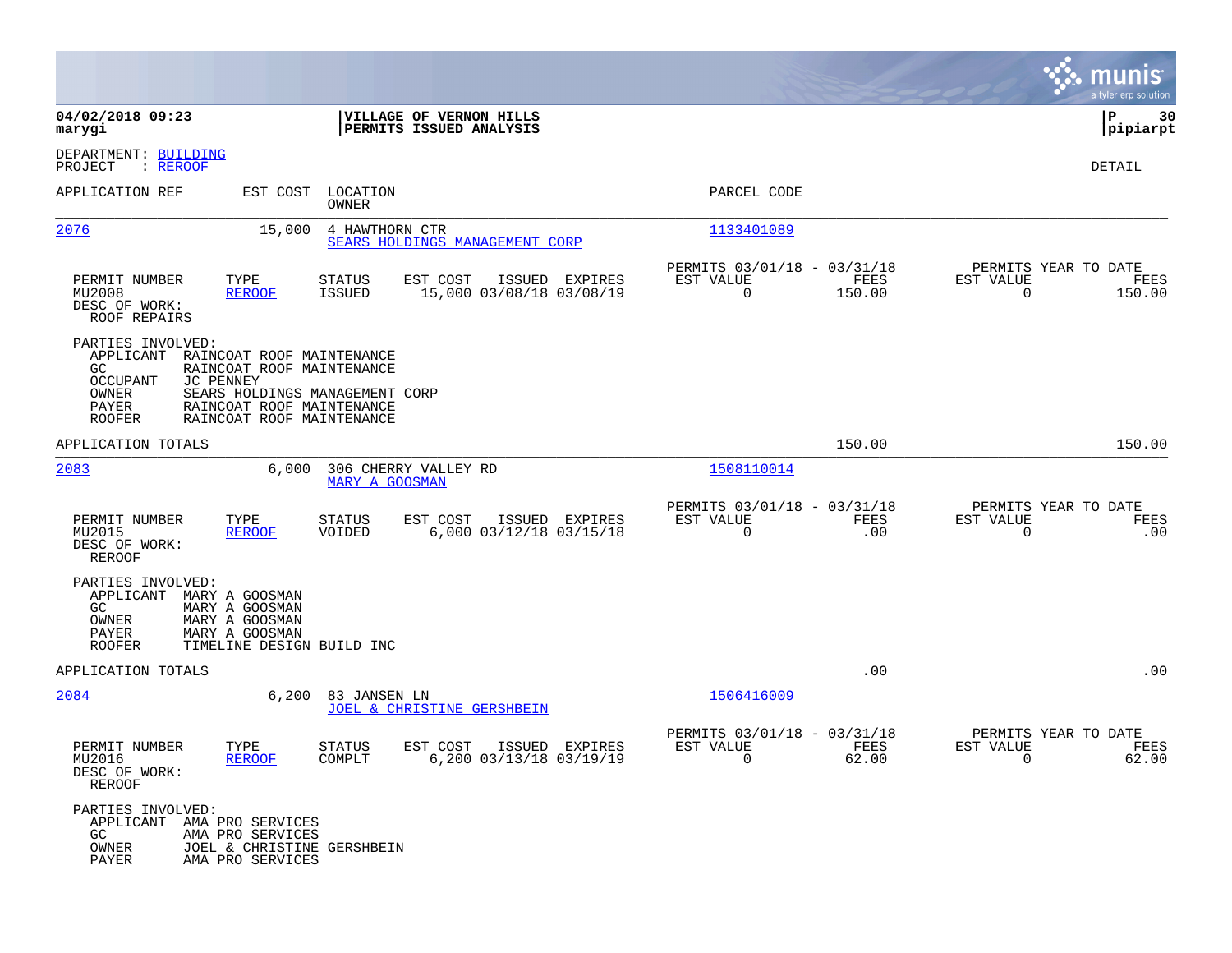|                                                                                                                                                                                 |                                                                                                                                  |                                                                   | munis<br>a tyler erp solution                                                 |
|---------------------------------------------------------------------------------------------------------------------------------------------------------------------------------|----------------------------------------------------------------------------------------------------------------------------------|-------------------------------------------------------------------|-------------------------------------------------------------------------------|
| 04/02/2018 09:23<br>marygi                                                                                                                                                      | VILLAGE OF VERNON HILLS<br>PERMITS ISSUED ANALYSIS                                                                               |                                                                   | ΙP<br>31<br> pipiarpt                                                         |
| DEPARTMENT: BUILDING<br>: REROOF<br>PROJECT                                                                                                                                     |                                                                                                                                  |                                                                   | DETAIL                                                                        |
| APPLICATION REF<br>EST COST                                                                                                                                                     | LOCATION                                                                                                                         | PARCEL CODE                                                       |                                                                               |
| <b>ROOFER</b><br>AMA PRO SERVICES                                                                                                                                               | OWNER                                                                                                                            |                                                                   |                                                                               |
| APPLICATION TOTALS                                                                                                                                                              |                                                                                                                                  | 62.00                                                             | 62.00                                                                         |
| 2085<br>6,000                                                                                                                                                                   | 115 NORTH STERLING HEIGHTS RD<br><b>JASON &amp; HALEY POMORANTZ</b>                                                              | 1506409022                                                        |                                                                               |
| PERMIT NUMBER<br>TYPE<br>MU2018<br><b>REROOF</b><br>DESC OF WORK:<br><b>REROOF</b>                                                                                              | <b>STATUS</b><br>EST COST<br>ISSUED EXPIRES<br>6,000 03/13/18 03/19/19<br>COMPLT                                                 | PERMITS 03/01/18 - 03/31/18<br>EST VALUE<br>$\Omega$<br>60.00     | PERMITS YEAR TO DATE<br>FEES<br>EST VALUE<br>FEES<br>$\overline{0}$<br>60.00  |
| PARTIES INVOLVED:<br>APPLICANT AMA PRO SERVICES<br>GC<br>AMA PRO SERVICES<br>OWNER<br>JASON & HALEY POMORANTZ<br>PAYER<br>AMA PRO SERVICES<br><b>ROOFER</b><br>AMA PRO SERVICES |                                                                                                                                  |                                                                   |                                                                               |
| APPLICATION TOTALS                                                                                                                                                              |                                                                                                                                  | 60.00                                                             | 60.00                                                                         |
| 2092<br>12,750                                                                                                                                                                  | 1851 OLYMPIC DR<br><b>MAYADA A HAMID</b>                                                                                         | 1129315008                                                        |                                                                               |
| PERMIT NUMBER<br>TYPE<br><b>REROOF</b><br>MU2023<br>DESC OF WORK:<br><b>REOOF</b>                                                                                               | EST COST<br>ISSUED EXPIRES<br><b>STATUS</b><br>12,750 03/14/18 03/14/19<br><b>ISSUED</b>                                         | PERMITS 03/01/18 - 03/31/18<br>EST VALUE<br>$\mathbf 0$<br>127.50 | PERMITS YEAR TO DATE<br>FEES<br>EST VALUE<br>FEES<br>$\overline{0}$<br>127.50 |
| PARTIES INVOLVED:<br>APPLICANT<br>GC.<br>OWNER<br>MAYADA A HAMID<br>PAYER<br><b>ROOFER</b>                                                                                      | AMERICAN BUILDING CONTRACTORS<br>AMERICAN BUILDING CONTRACTORS<br>AMERICAN BUILDING CONTRACTORS<br>AMERICAN BUILDING CONTRACTORS |                                                                   |                                                                               |
| APPLICATION TOTALS                                                                                                                                                              |                                                                                                                                  | 127.50                                                            | 127.50                                                                        |
| 2093<br>12,750                                                                                                                                                                  | 1859 OLYMPIC DR<br>M R ZLATOKRYLOV & T ZLATOKRYLOVA                                                                              | 1129315007                                                        |                                                                               |
| PERMIT NUMBER<br>TYPE<br><b>REROOF</b><br>MU2024<br>DESC OF WORK:<br><b>REROOF</b>                                                                                              | <b>STATUS</b><br>EST COST<br>ISSUED EXPIRES<br>12,750 03/14/18 03/14/19<br>ISSUED                                                | PERMITS 03/01/18 - 03/31/18<br>EST VALUE<br>$\mathbf 0$<br>127.50 | PERMITS YEAR TO DATE<br>FEES<br>EST VALUE<br>FEES<br>$\overline{0}$<br>127.50 |
| PARTIES INVOLVED:<br>APPLICANT AMERICAN BUILDING CONTRACTORS<br>GC.                                                                                                             | AMERICAN BUILDING CONTRACTORS                                                                                                    |                                                                   |                                                                               |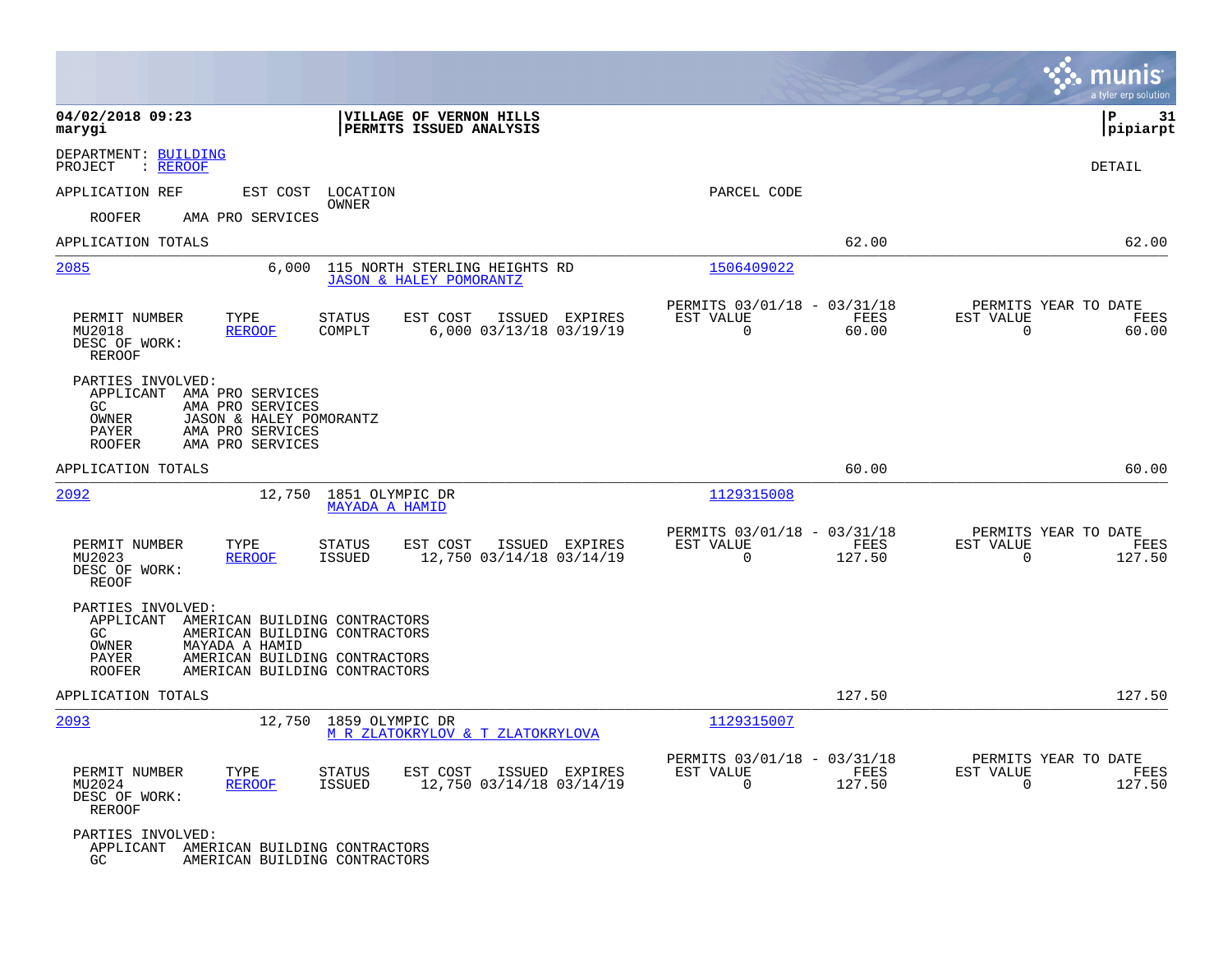|                                                                                                                                                                                                                                     |                                                                                         | munis<br>a tyler erp solution                                      |
|-------------------------------------------------------------------------------------------------------------------------------------------------------------------------------------------------------------------------------------|-----------------------------------------------------------------------------------------|--------------------------------------------------------------------|
| 04/02/2018 09:23<br>VILLAGE OF VERNON HILLS<br>PERMITS ISSUED ANALYSIS<br>marygi                                                                                                                                                    |                                                                                         | l P<br>32<br> pipiarpt                                             |
| DEPARTMENT: BUILDING<br>: <u>REROOF</u><br>PROJECT                                                                                                                                                                                  |                                                                                         | DETAIL                                                             |
| APPLICATION REF<br>EST COST LOCATION<br>OWNER                                                                                                                                                                                       | PARCEL CODE                                                                             |                                                                    |
| M R ZLATOKRYLOV & T ZLATOKRYLOVA<br>OWNER<br>AMERICAN BUILDING CONTRACTORS<br>PAYER<br><b>ROOFER</b><br>AMERICAN BUILDING CONTRACTORS                                                                                               |                                                                                         |                                                                    |
| APPLICATION TOTALS                                                                                                                                                                                                                  | 127.50                                                                                  | 127.50                                                             |
| 2094<br>12,750 1867 OLYMPIC DR<br><b>VIJAY THATTE</b>                                                                                                                                                                               | 1129315006                                                                              |                                                                    |
| PERMIT NUMBER<br><b>STATUS</b><br>EST COST<br>ISSUED EXPIRES<br>TYPE<br>MU2025<br><b>REROOF</b><br><b>ISSUED</b><br>12,750 03/14/18 03/14/19<br>DESC OF WORK:<br>REROOF                                                             | PERMITS 03/01/18 - 03/31/18<br>EST VALUE<br>FEES<br>$\Omega$<br>127.50                  | PERMITS YEAR TO DATE<br>EST VALUE<br>FEES<br>$\Omega$<br>127.50    |
| PARTIES INVOLVED:<br>APPLICANT ANNIE B SQUIRE-CHRISTIE<br>AMERICAN BUILDING CONTRACTORS<br>GC.<br><b>OWNER</b><br>VIJAY THATTE<br>AMERICAN BUILDING CONTRACTORS<br>PAYER<br><b>ROOFER</b><br>AMERICAN BUILDING CONTRACTORS          |                                                                                         |                                                                    |
| APPLICATION TOTALS                                                                                                                                                                                                                  | 127.50                                                                                  | 127.50                                                             |
| 2095<br>12,750<br>1868 OLYMPIC DR<br>BARRY & CAROL COHEN                                                                                                                                                                            | 1129311063                                                                              |                                                                    |
| PERMIT NUMBER<br>TYPE<br><b>STATUS</b><br>EST COST<br>ISSUED EXPIRES<br><b>REROOF</b><br><b>ISSUED</b><br>12,750 03/14/18 03/14/19<br>MU2027<br>DESC OF WORK:<br><b>REROOF</b>                                                      | PERMITS 03/01/18 - 03/31/18<br><b>EST VALUE</b><br><b>FEES</b><br>$\mathbf 0$<br>127.50 | PERMITS YEAR TO DATE<br>EST VALUE<br>FEES<br>$\mathbf 0$<br>127.50 |
| PARTIES INVOLVED:<br>APPLICANT<br>AMERICAN BUILDING CONTRACTORS<br>AMERICAN BUILDING CONTRACTORS<br>GC.<br>BARRY & CAROL COHEN<br>OWNER<br>AMERICAN BUILDING CONTRACTORS<br>PAYER<br>AMERICAN BUILDING CONTRACTORS<br><b>ROOFER</b> |                                                                                         |                                                                    |
| APPLICATION TOTALS                                                                                                                                                                                                                  | 127.50                                                                                  | 127.50                                                             |
| 2096<br>12,750<br>1872 OLYMPIC DR<br>CARLOS A & NADIA DELEON                                                                                                                                                                        | 1129311062                                                                              |                                                                    |
| PERMIT NUMBER<br>TYPE<br>STATUS<br>EST COST<br>ISSUED EXPIRES<br>12,750 03/14/18 03/14/19<br>MU2028<br><b>REROOF</b><br><b>ISSUED</b><br>DESC OF WORK:<br><b>REROOF</b>                                                             | PERMITS 03/01/18 - 03/31/18<br>EST VALUE<br>FEES<br>$\Omega$<br>127.50                  | PERMITS YEAR TO DATE<br>EST VALUE<br>FEES<br>127.50<br>$\mathbf 0$ |

PARTIES INVOLVED: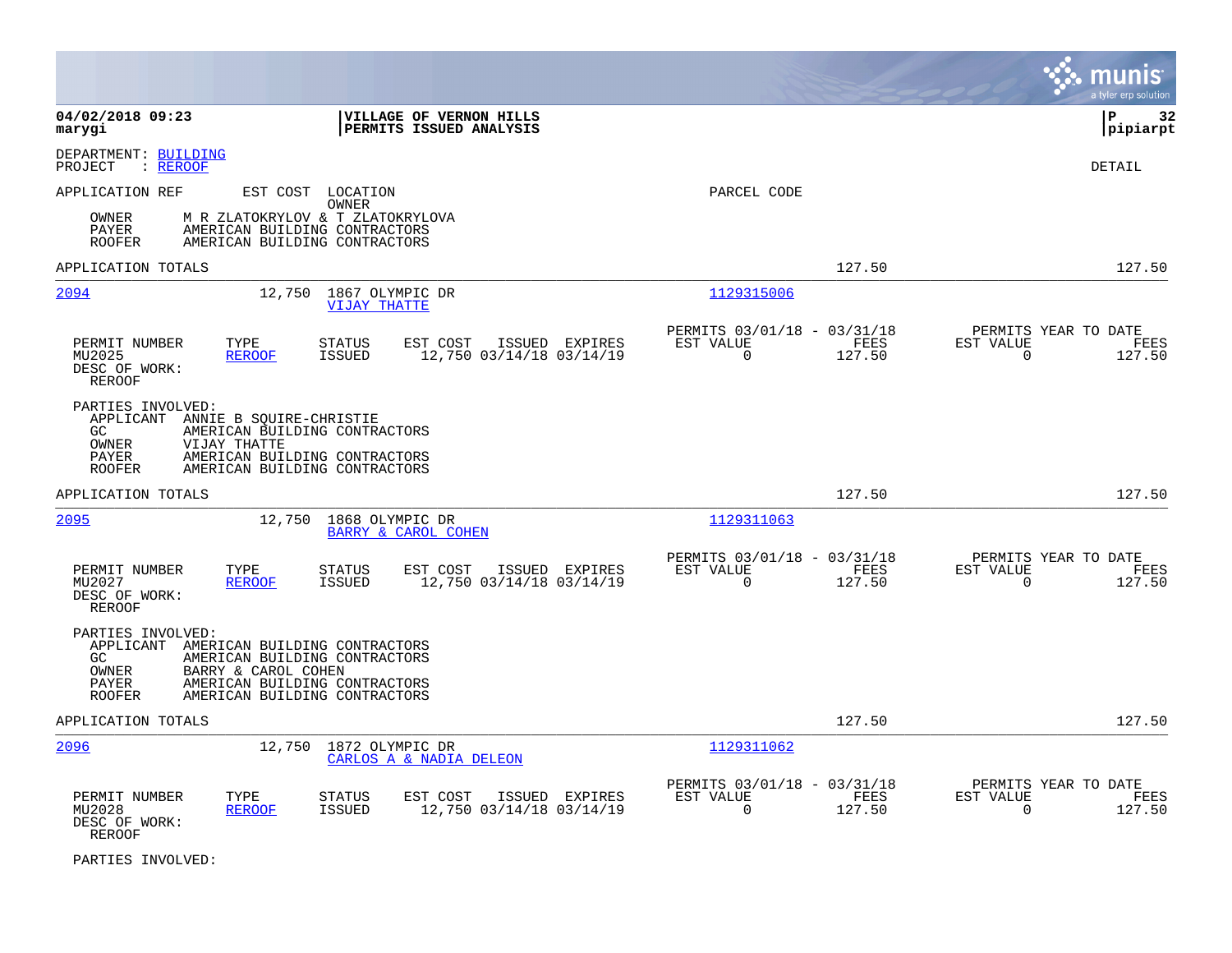|                                                                                                                                                                                                                                                                           |                                                                           | munis<br>a tyler erp solution                                      |
|---------------------------------------------------------------------------------------------------------------------------------------------------------------------------------------------------------------------------------------------------------------------------|---------------------------------------------------------------------------|--------------------------------------------------------------------|
| 04/02/2018 09:23<br>VILLAGE OF VERNON HILLS<br>marygi<br>PERMITS ISSUED ANALYSIS                                                                                                                                                                                          |                                                                           | ΙP<br>33<br> pipiarpt                                              |
| DEPARTMENT: BUILDING<br>PROJECT<br>: REROOF                                                                                                                                                                                                                               |                                                                           | DETAIL                                                             |
| APPLICATION REF<br>EST COST LOCATION<br>OWNER<br>AMERICAN BUILDING CONTRACTORS<br>APPLICANT<br>GC<br>AMERICAN BUILDING CONTRACTORS<br>OWNER<br>CARLOS A & NADIA DELEON<br><b>PAYER</b><br>AMERICAN BUILDING CONTRACTORS<br><b>ROOFER</b><br>AMERICAN BUILDING CONTRACTORS | PARCEL CODE                                                               |                                                                    |
| APPLICATION TOTALS                                                                                                                                                                                                                                                        | 127.50                                                                    | 127.50                                                             |
| 2097<br>12,750 1876 OLYMPIC DR<br><b>VIJAY V GUPTE</b>                                                                                                                                                                                                                    | 1129311061                                                                |                                                                    |
| PERMIT NUMBER<br>TYPE<br><b>STATUS</b><br>EST COST<br>ISSUED EXPIRES<br>12,750 03/14/18 03/14/19<br>MU2029<br><b>REROOF</b><br><b>ISSUED</b><br>DESC OF WORK:<br><b>REROOF</b>                                                                                            | PERMITS 03/01/18 - 03/31/18<br>FEES<br>EST VALUE<br>$\mathbf 0$<br>127.50 | PERMITS YEAR TO DATE<br>EST VALUE<br>FEES<br>$\mathbf 0$<br>127.50 |
| PARTIES INVOLVED:<br>APPLICANT<br>AMERICAN BUILDING CONTRACTORS<br>GC<br>AMERICAN BUILDING CONTRACTORS<br>OWNER<br>VIJAY V GUPTE<br>PAYER<br>AMERICAN BUILDING CONTRACTORS<br>AMERICAN BUILDING CONTRACTORS<br><b>ROOFER</b>                                              |                                                                           |                                                                    |
| APPLICATION TOTALS                                                                                                                                                                                                                                                        | 127.50                                                                    | 127.50                                                             |
| 2098<br>12,750<br>1880 OLYMPIC DR<br>PETROS SIMEAKIS                                                                                                                                                                                                                      | 1129311057                                                                |                                                                    |
| TYPE<br>PERMIT NUMBER<br><b>STATUS</b><br>EST COST<br>ISSUED EXPIRES<br><b>ISSUED</b><br>12,750 03/14/18 03/14/19<br>MU2030<br><b>REROOF</b><br>DESC OF WORK:<br><b>REROOF</b>                                                                                            | PERMITS 03/01/18 - 03/31/18<br>EST VALUE<br>FEES<br>$\mathbf 0$<br>127.50 | PERMITS YEAR TO DATE<br>EST VALUE<br>FEES<br>$\Omega$<br>127.50    |
| PARTIES INVOLVED:<br>APPLICANT<br>AMERICAN BUILDING CONTRACTORS<br>GC<br>AMERICAN BUILDING CONTRACTORS<br>OWNER<br>PETROS SIMEAKIS<br>PAYER<br>AMERICAN BUILDING CONTRACTORS<br><b>ROOFER</b><br>AMERICAN BUILDING CONTRACTORS                                            |                                                                           |                                                                    |
| APPLICATION TOTALS                                                                                                                                                                                                                                                        | 127.50                                                                    | 127.50                                                             |
| 2099<br>12,750<br>1883 OLYMPIC DR<br><b>IGOR GORKOV</b>                                                                                                                                                                                                                   | 1129315004                                                                |                                                                    |
| PERMIT NUMBER<br>TYPE<br>EST COST<br><b>STATUS</b><br>ISSUED EXPIRES<br>12,750 03/14/18 03/14/19<br>MU2031<br><b>REROOF</b><br><b>ISSUED</b><br>DESC OF WORK:<br><b>REROOF</b>                                                                                            | PERMITS 03/01/18 - 03/31/18<br>EST VALUE<br>FEES<br>$\Omega$<br>127.50    | PERMITS YEAR TO DATE<br>EST VALUE<br>FEES<br>$\Omega$<br>127.50    |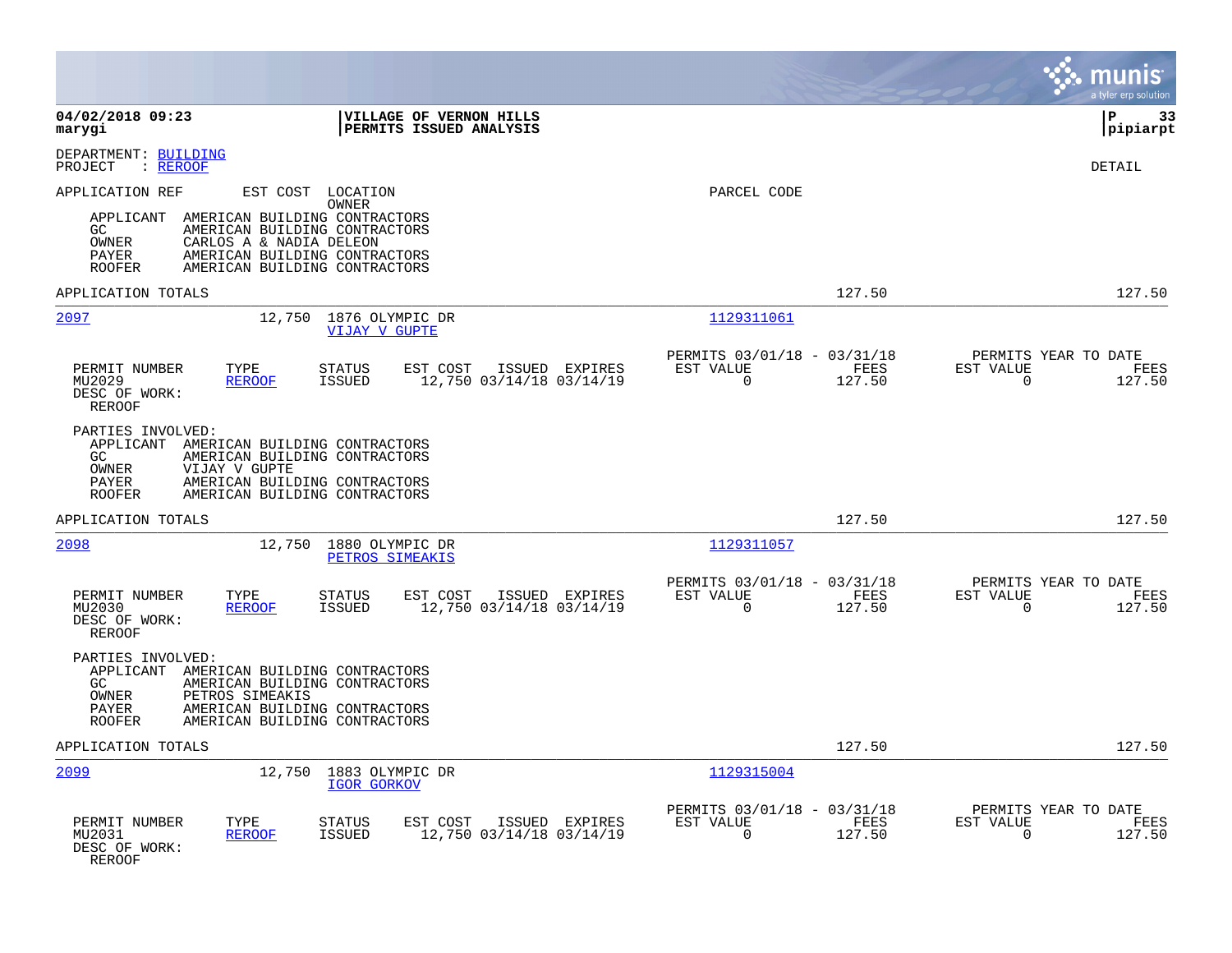|                                                                                                                                                                                                                                            |                                                                           | munis<br>a tyler erp solution                                      |
|--------------------------------------------------------------------------------------------------------------------------------------------------------------------------------------------------------------------------------------------|---------------------------------------------------------------------------|--------------------------------------------------------------------|
| 04/02/2018 09:23<br>VILLAGE OF VERNON HILLS<br>PERMITS ISSUED ANALYSIS<br>marygi                                                                                                                                                           |                                                                           | l P<br>34<br> pipiarpt                                             |
| DEPARTMENT: BUILDING<br>PROJECT<br>: REROOF                                                                                                                                                                                                |                                                                           | DETAIL                                                             |
| EST COST<br>APPLICATION REF<br>LOCATION<br>OWNER                                                                                                                                                                                           | PARCEL CODE                                                               |                                                                    |
| PARTIES INVOLVED:<br>APPLICANT AMERICAN BUILDING CONTRACTORS<br>AMERICAN BUILDING CONTRACTORS<br>GC.<br>OWNER<br>IGOR GORKOV<br>PAYER<br>AMERICAN BUILDING CONTRACTORS<br>AMERICAN BUILDING CONTRACTORS<br><b>ROOFER</b>                   |                                                                           |                                                                    |
| APPLICATION TOTALS                                                                                                                                                                                                                         | 127.50                                                                    | 127.50                                                             |
| 2100<br>1884 OLYMPIC DR<br>12,750<br>BRUCE & THERESE R SCHLOSSBERG                                                                                                                                                                         | 1129311058                                                                |                                                                    |
| PERMIT NUMBER<br>EST COST<br>ISSUED EXPIRES<br>TYPE<br>STATUS<br>MU2032<br><b>REROOF</b><br><b>ISSUED</b><br>12,750 03/14/18 03/14/19<br>DESC OF WORK:<br>REROOF                                                                           | PERMITS 03/01/18 - 03/31/18<br>FEES<br>EST VALUE<br>$\Omega$<br>127.50    | PERMITS YEAR TO DATE<br>EST VALUE<br>FEES<br>$\Omega$<br>127.50    |
| PARTIES INVOLVED:<br>APPLICANT AMERICAN BUILDING CONTRACTORS<br>AMERICAN BUILDING CONTRACTORS<br>GC.<br>OWNER<br>BRUCE & THERESE R SCHLOSSBERG<br>AMERICAN BUILDING CONTRACTORS<br>PAYER<br>AMERICAN BUILDING CONTRACTORS<br><b>ROOFER</b> |                                                                           |                                                                    |
| APPLICATION TOTALS                                                                                                                                                                                                                         | 127.50                                                                    | 127.50                                                             |
| 2101<br>12,750<br>1888 OLYMPIC DR<br><b>GLENN R HARTMAN, TRUSTEE</b>                                                                                                                                                                       | 1129311059                                                                |                                                                    |
| PERMIT NUMBER<br>TYPE<br><b>STATUS</b><br>EST COST<br>ISSUED EXPIRES<br>MU2033<br><b>REROOF</b><br><b>ISSUED</b><br>12,750 03/14/18 03/14/19<br>DESC OF WORK:<br>REROOF                                                                    | PERMITS 03/01/18 - 03/31/18<br>EST VALUE<br>FEES<br>$\Omega$<br>127.50    | PERMITS YEAR TO DATE<br>EST VALUE<br>FEES<br>$\mathbf 0$<br>127.50 |
| PARTIES INVOLVED:<br>APPLICANT<br>AMERICAN BUILDING CONTRACTORS<br>GC<br>AMERICAN BUILDING CONTRACTORS<br>OWNER<br>GLENN R HARTMAN, TRUSTEE<br>PAYER<br>AMERICAN BUILDING CONTRACTORS<br>AMERICAN BUILDING CONTRACTORS<br><b>ROOFER</b>    |                                                                           |                                                                    |
| APPLICATION TOTALS                                                                                                                                                                                                                         | 127.50                                                                    | 127.50                                                             |
| 2102<br>12,750<br>1934 OLYMPIC DR<br>SHEILA KAUFMAN                                                                                                                                                                                        | 1129311048                                                                |                                                                    |
| PERMIT NUMBER<br>TYPE<br>EST COST<br>ISSUED EXPIRES<br>STATUS<br>MU2034<br><b>REROOF</b><br>COMPLT<br>12,750 03/14/18 03/26/19                                                                                                             | PERMITS 03/01/18 - 03/31/18<br>EST VALUE<br>FEES<br>$\mathbf 0$<br>127.50 | PERMITS YEAR TO DATE<br>EST VALUE<br>FEES<br>$\mathbf 0$<br>127.50 |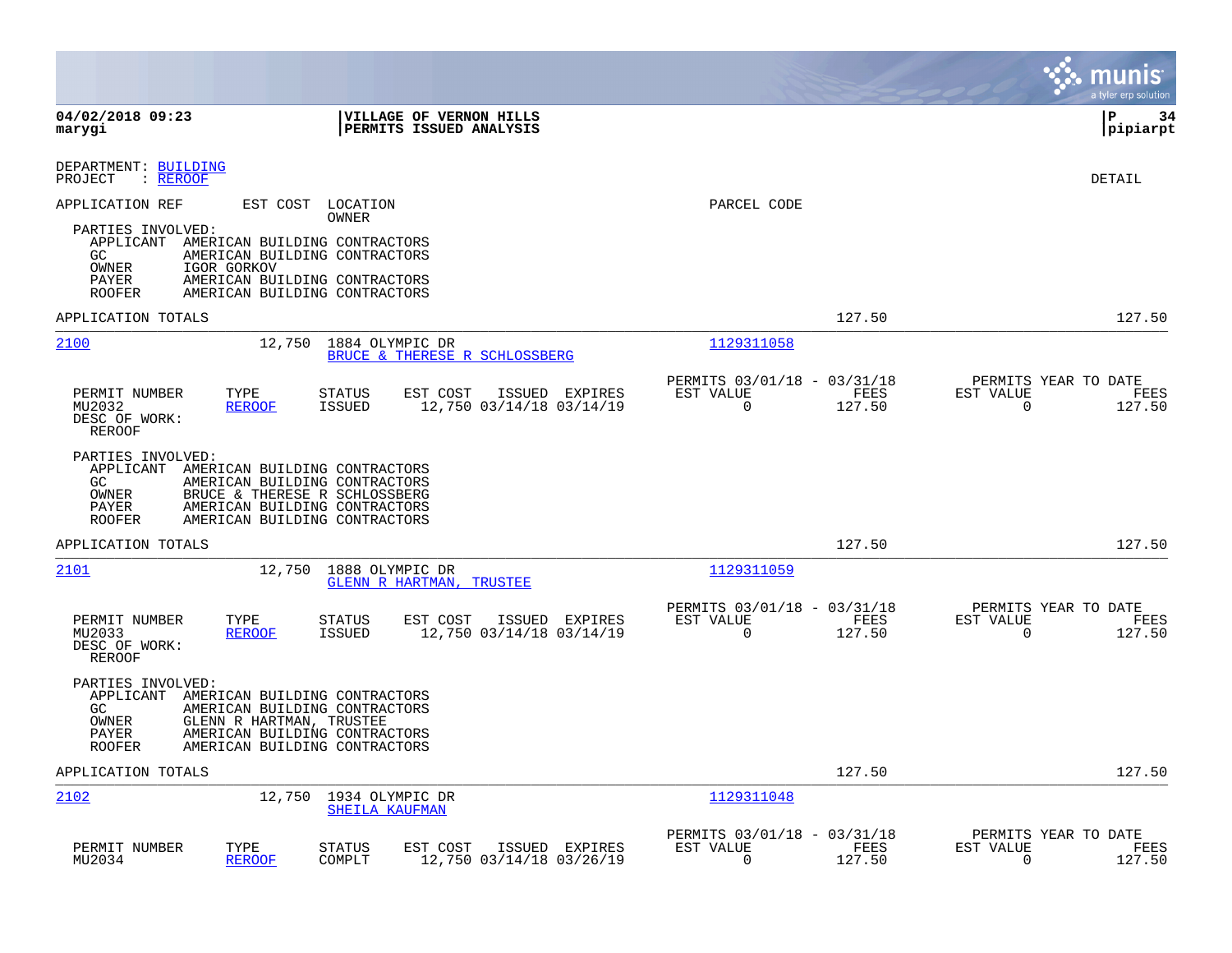|                                                                                                                                                                                                                                           |                                                                 | a tyler erp solution                                            |
|-------------------------------------------------------------------------------------------------------------------------------------------------------------------------------------------------------------------------------------------|-----------------------------------------------------------------|-----------------------------------------------------------------|
| 04/02/2018 09:23<br><b>VILLAGE OF VERNON HILLS</b><br>PERMITS ISSUED ANALYSIS<br>marygi                                                                                                                                                   |                                                                 | l P<br>35<br> pipiarpt                                          |
| DEPARTMENT: BUILDING<br>: REROOF<br>PROJECT                                                                                                                                                                                               |                                                                 | DETAIL                                                          |
| APPLICATION REF<br>EST COST LOCATION<br>OWNER                                                                                                                                                                                             | PARCEL CODE                                                     |                                                                 |
| DESC OF WORK:<br><b>REROOF</b>                                                                                                                                                                                                            |                                                                 |                                                                 |
| PARTIES INVOLVED:<br>APPLICANT<br>AMERICAN BUILDING CONTRACTORS<br>GC.<br>AMERICAN BUILDING CONTRACTORS<br>OWNER<br>SHEILA KAUFMAN<br>PAYER<br>AMERICAN BUILDING CONTRACTORS<br>AMERICAN BUILDING CONTRACTORS<br><b>ROOFER</b>            |                                                                 |                                                                 |
| APPLICATION TOTALS                                                                                                                                                                                                                        | 127.50                                                          | 127.50                                                          |
| 2103<br>12,750<br>1942 OLYMPIC DR<br><b>HARRY D MONK</b>                                                                                                                                                                                  | 1129311050                                                      |                                                                 |
| EST COST<br>ISSUED EXPIRES<br>PERMIT NUMBER<br>TYPE<br>STATUS<br>12,750 03/14/18 03/14/19<br>MU2035<br>ISSUED<br><b>REROOF</b><br>DESC OF WORK:<br>REROOF                                                                                 | PERMITS 03/01/18 - 03/31/18<br>EST VALUE<br>FEES<br>0<br>127.50 | PERMITS YEAR TO DATE<br>EST VALUE<br>FEES<br>0<br>127.50        |
| PARTIES INVOLVED:<br>APPLICANT AMERICAN BUILDING CONTRACTORS<br>GC<br>AMERICAN BUILDING CONTRACTORS<br>OWNER<br>HARRY D MONK<br>PAYER<br>AMERICAN BUILDING CONTRACTORS<br><b>ROOFER</b><br>AMERICAN BUILDING CONTRACTORS                  |                                                                 |                                                                 |
| APPLICATION TOTALS                                                                                                                                                                                                                        | 127.50                                                          | 127.50                                                          |
| 2104<br>12,750<br>469 VALHALLA TER<br>KATHERINE BOORAS, TRUSTEE                                                                                                                                                                           | 1129311082                                                      |                                                                 |
| TYPE<br>EST COST<br>ISSUED EXPIRES<br>PERMIT NUMBER<br><b>STATUS</b><br>12,750 03/14/18 03/14/19<br>MU2036<br><b>REROOF</b><br>ISSUED<br>DESC OF WORK:<br>REROOF                                                                          | PERMITS 03/01/18 - 03/31/18<br>EST VALUE<br>FEES<br>127.50<br>0 | PERMITS YEAR TO DATE<br>EST VALUE<br>FEES<br>127.50<br>$\Omega$ |
| PARTIES INVOLVED:<br>APPLICANT<br>AMERICAN BUILDING CONTRACTORS<br>AMERICAN BUILDING CONTRACTORS<br>GC.<br>OWNER<br>KATHERINE BOORAS, TRUSTEE<br>PAYER<br>AMERICAN BUILDING CONTRACTORS<br><b>ROOFER</b><br>AMERICAN BUILDING CONTRACTORS |                                                                 |                                                                 |
| APPLICATION TOTALS                                                                                                                                                                                                                        | 127.50                                                          | 127.50                                                          |
| 2105<br>12,750<br>477 VALHALLA TER<br>M POPLAVSKY Y ITSKOVICH                                                                                                                                                                             | 1129311081                                                      |                                                                 |
|                                                                                                                                                                                                                                           | PERMITS 03/01/18 - 03/31/18                                     | PERMITS YEAR TO DATE                                            |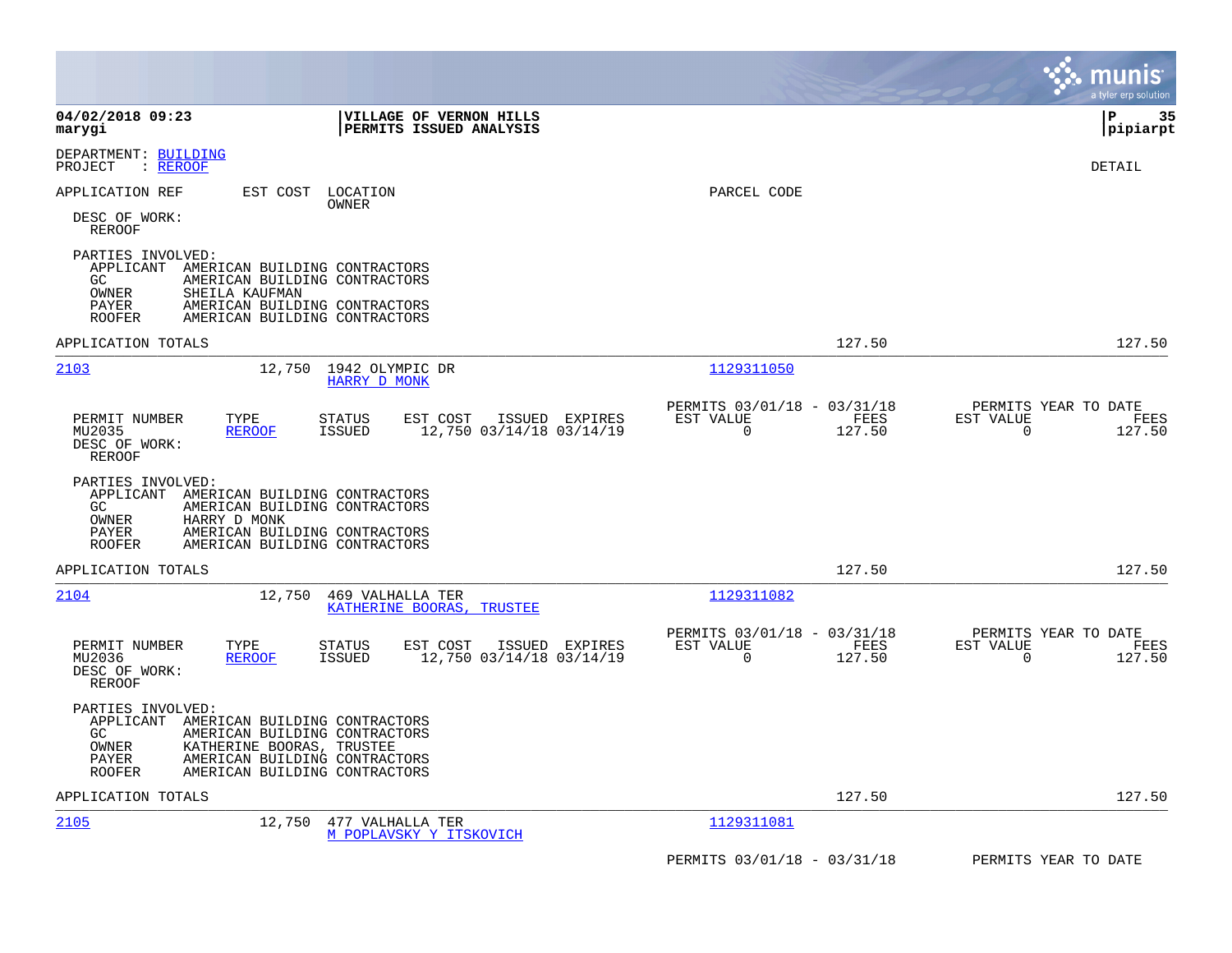|                                                                                                                                                                                                                                        |                                                                          | munis<br>a tyler erp solution                                     |
|----------------------------------------------------------------------------------------------------------------------------------------------------------------------------------------------------------------------------------------|--------------------------------------------------------------------------|-------------------------------------------------------------------|
| 04/02/2018 09:23<br>VILLAGE OF VERNON HILLS<br>PERMITS ISSUED ANALYSIS<br>marygi<br>PERMIT NUMBER<br>TYPE<br>STATUS<br>EST COST<br>ISSUED EXPIRES                                                                                      | EST VALUE<br>FEES                                                        | 36<br>l P<br> pipiarpt<br>EST VALUE<br>FEES                       |
| DEPARTMENT: BUILDING<br>PROJECT : REROOF                                                                                                                                                                                               |                                                                          | DETAIL                                                            |
| LOCATION<br>APPLICATION REF<br>EST COST                                                                                                                                                                                                | PARCEL CODE                                                              |                                                                   |
| OWNER<br><b>ISSUED</b><br>MU2037<br><b>REROOF</b><br>12,750 03/14/18 03/14/19<br>DESC OF WORK:<br>REROOF                                                                                                                               | $\mathbf 0$<br>127.50                                                    | $\Omega$<br>127.50                                                |
| PARTIES INVOLVED:<br>APPLICANT<br>AMERICAN BUILDING CONTRACTORS<br>GC<br>AMERICAN BUILDING CONTRACTORS<br>M POPLAVSKY Y ITSKOVICH<br>OWNER<br>AMERICAN BUILDING CONTRACTORS<br>PAYER<br>AMERICAN BUILDING CONTRACTORS<br><b>ROOFER</b> |                                                                          |                                                                   |
| APPLICATION TOTALS                                                                                                                                                                                                                     | 127.50                                                                   | 127.50                                                            |
| 2109<br>6,500<br>332 SADDLE BACK RD<br>CHARLES HUANG & XIA WU                                                                                                                                                                          | 1504316006                                                               |                                                                   |
| PERMIT NUMBER<br>TYPE<br><b>STATUS</b><br>EST COST<br>ISSUED EXPIRES<br>6,500 03/14/18 03/14/19<br>MU2041<br><b>REROOF</b><br>ISSUED<br>DESC OF WORK:<br>REROOF                                                                        | PERMITS 03/01/18 - 03/31/18<br>EST VALUE<br>FEES<br>0<br>65.00           | PERMITS YEAR TO DATE<br>EST VALUE<br>FEES<br>$\mathbf 0$<br>65.00 |
| PARTIES INVOLVED:<br>APPLICANT<br>MORNING DEW EXTERIOR INC<br>GC.<br>MORNING DEW EXTERIOR INC<br>CHARLES HUANG & XIA WU<br>OWNER<br>MORNING DEW EXTERIOR INC<br>PAYER<br><b>ROOFER</b><br>MORNING DEW EXTERIOR INC                     |                                                                          |                                                                   |
| APPLICATION TOTALS                                                                                                                                                                                                                     | 65.00                                                                    | 65.00                                                             |
| 2110<br>7,826<br>1835 SAINT ANDREW DR<br>X ZHOU S LIN                                                                                                                                                                                  | 1129313004                                                               |                                                                   |
| PERMIT NUMBER<br>TYPE<br><b>STATUS</b><br>EST COST<br>ISSUED EXPIRES<br><b>REROOF</b><br>7,826 03/14/18 03/14/19<br>MU2042<br>ISSUED<br>DESC OF WORK:<br><b>REROOF</b>                                                                 | PERMITS 03/01/18 - 03/31/18<br>FEES<br>EST VALUE<br>$\mathbf 0$<br>78.26 | PERMITS YEAR TO DATE<br>EST VALUE<br>FEES<br>$\mathbf 0$<br>78.26 |
| PARTIES INVOLVED:<br>APPLICANT<br>MORNING DEW EXTERIOR INC<br>GC<br>MORNING DEW EXTERIOR INC<br>OWNER<br>X ZHOU S LIN<br>MORNING DEW EXTERIOR INC<br>PAYER<br><b>ROOFER</b><br>MORNING DEW EXTERIOR INC                                |                                                                          |                                                                   |
| APPLICATION TOTALS                                                                                                                                                                                                                     | 78.26                                                                    | 78.26                                                             |
| 2120<br>1607 CYPRESS POINTE DR<br>8,500<br>DAVID A & KATHLEEN M BIEDE                                                                                                                                                                  | 1132213001                                                               |                                                                   |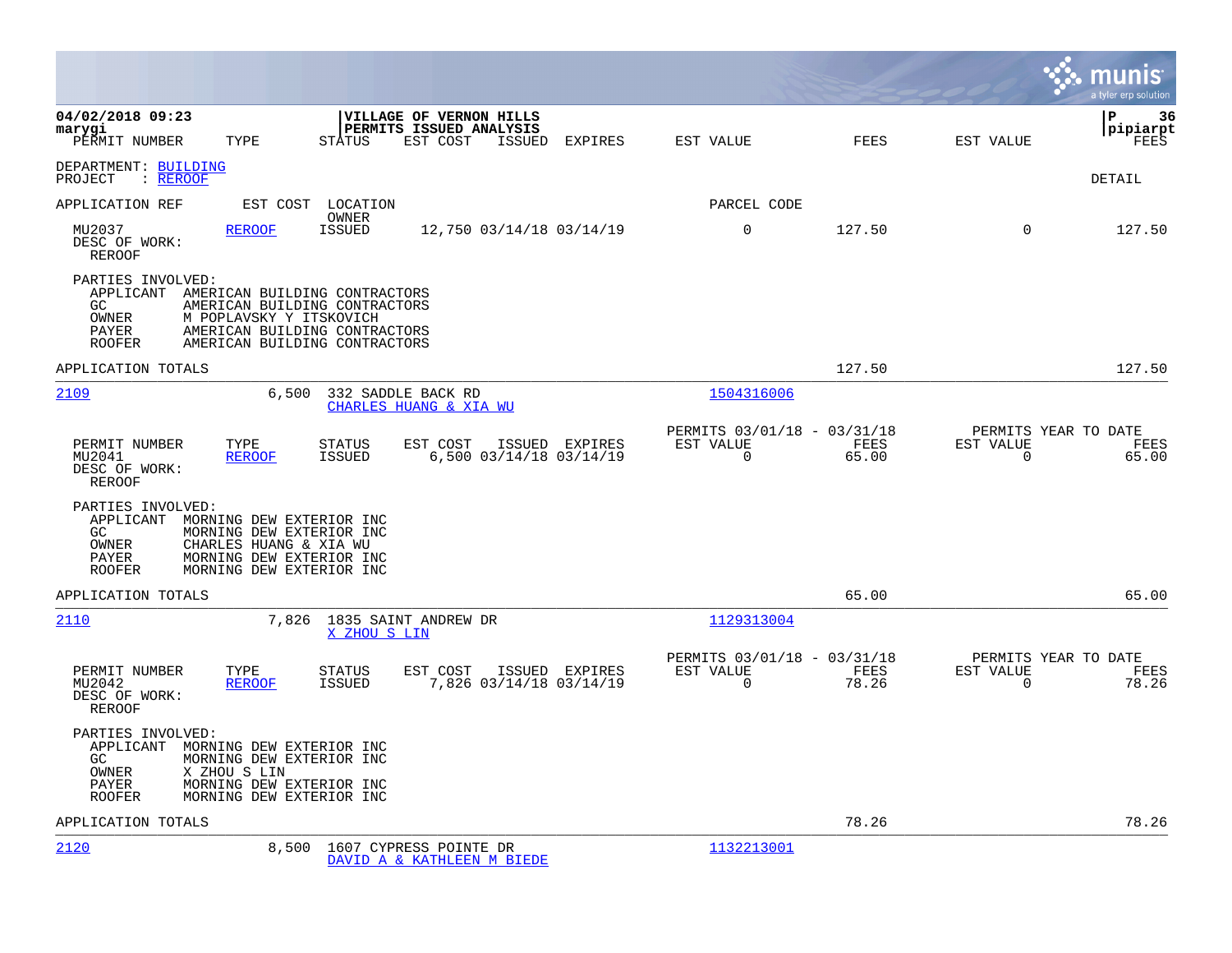|                                                                                                                                                               |                                                                         |                                            |         |                                                         |                |                                                     | munis<br>a tyler erp solution |
|---------------------------------------------------------------------------------------------------------------------------------------------------------------|-------------------------------------------------------------------------|--------------------------------------------|---------|---------------------------------------------------------|----------------|-----------------------------------------------------|-------------------------------|
| 04/02/2018 09:23<br>marygi                                                                                                                                    | VILLAGE OF VERNON HILLS<br>PERMITS ISSUED ANALYSIS                      |                                            |         |                                                         |                |                                                     | ∣P<br>37<br>pipiarpt          |
| TYPE<br>PERMIT NUMBER                                                                                                                                         | <b>STATUS</b><br>EST COST                                               | ISSUED                                     | EXPIRES | PERMITS 03/01/18 - 03/31/18<br>EST VALUE                | <b>FEES</b>    | PERMITS YEAR TO DATE<br>EST VALUE                   | FEES                          |
| DEPARTMENT: BUILDING<br>: REROOF<br>PROJECT                                                                                                                   |                                                                         |                                            |         |                                                         |                |                                                     | <b>DETAIL</b>                 |
| APPLICATION REF<br>EST COST                                                                                                                                   | LOCATION                                                                |                                            |         | PARCEL CODE                                             |                |                                                     |                               |
| MU2048<br><b>REROOF</b><br>DESC OF WORK:<br><b>REROOF</b>                                                                                                     | OWNER<br><b>ISSUED</b>                                                  | 8,500 03/16/18 03/16/19                    |         | $\mathbf 0$                                             | 85.00          | $\Omega$                                            | 85.00                         |
| PARTIES INVOLVED:<br>APPLICANT LTJ CONSTRUCTION<br>GC.<br>LTJ CONSTRUCTION<br>OWNER<br>LTJ CONSTRUCTION<br>PAYER<br><b>ROOFER</b><br>LTJ CONSTRUCTION         | DAVID A & KATHLEEN M BIEDE                                              |                                            |         |                                                         |                |                                                     |                               |
| APPLICATION TOTALS                                                                                                                                            |                                                                         |                                            |         |                                                         | 85.00          |                                                     | 85.00                         |
| 2154                                                                                                                                                          | 13,500<br>1690 SAINT ANDREW DR<br>JEFFREY WILLIAM & KRISTIN RAE SLAVISH |                                            |         | 1129311028                                              |                |                                                     |                               |
| PERMIT NUMBER<br>TYPE<br>MU2079<br><b>REROOF</b><br>DESC OF WORK:<br><b>REROOF</b>                                                                            | <b>STATUS</b><br>EST COST<br>ISSUED                                     | ISSUED EXPIRES<br>13,500 03/28/18 03/28/19 |         | PERMITS 03/01/18 - 03/31/18<br>EST VALUE<br>$\mathbf 0$ | FEES<br>135.00 | PERMITS YEAR TO DATE<br>EST VALUE<br>$\overline{0}$ | FEES<br>135.00                |
| PARTIES INVOLVED:<br>APPLICANT C & S REMODELING<br>GC<br>C & S REMODELING<br>OWNER<br>PAYER<br>PAYER<br>C & S REMODELING<br>C & S REMODELING<br><b>ROOFER</b> | JEFFREY WILLIAM & KRISTIN RAE SLAVISH                                   |                                            |         |                                                         |                |                                                     |                               |
| APPLICATION TOTALS                                                                                                                                            |                                                                         |                                            |         |                                                         | 135.00         |                                                     | 135.00                        |
| 2155                                                                                                                                                          | 14,000<br>1668 STANWICH RD<br>JEROME S & TIJEN A PAPIERNIK              |                                            |         | 1129312026                                              |                |                                                     |                               |
| PERMIT NUMBER<br>TYPE<br>MU2080<br><b>REROOF</b><br>DESC OF WORK:<br><b>REROOF</b>                                                                            | <b>STATUS</b><br>EST COST<br>ISSUED                                     | ISSUED EXPIRES<br>14,000 03/28/18 03/28/19 |         | PERMITS 03/01/18 - 03/31/18<br>EST VALUE<br>0           | FEES<br>140.00 | PERMITS YEAR TO DATE<br>EST VALUE<br>$\mathbf 0$    | FEES<br>140.00                |
| PARTIES INVOLVED:<br>APPLICANT C & S REMODELING<br>C & S REMODELING<br>GC.<br>OWNER<br>PAYER<br>C & S REMODELING<br><b>ROOFER</b><br>C & S REMODELING         | JEROME S & TIJEN A PAPIERNIK                                            |                                            |         |                                                         |                |                                                     |                               |
| APPLICATION TOTALS                                                                                                                                            |                                                                         |                                            |         |                                                         | 140.00         |                                                     | 140.00                        |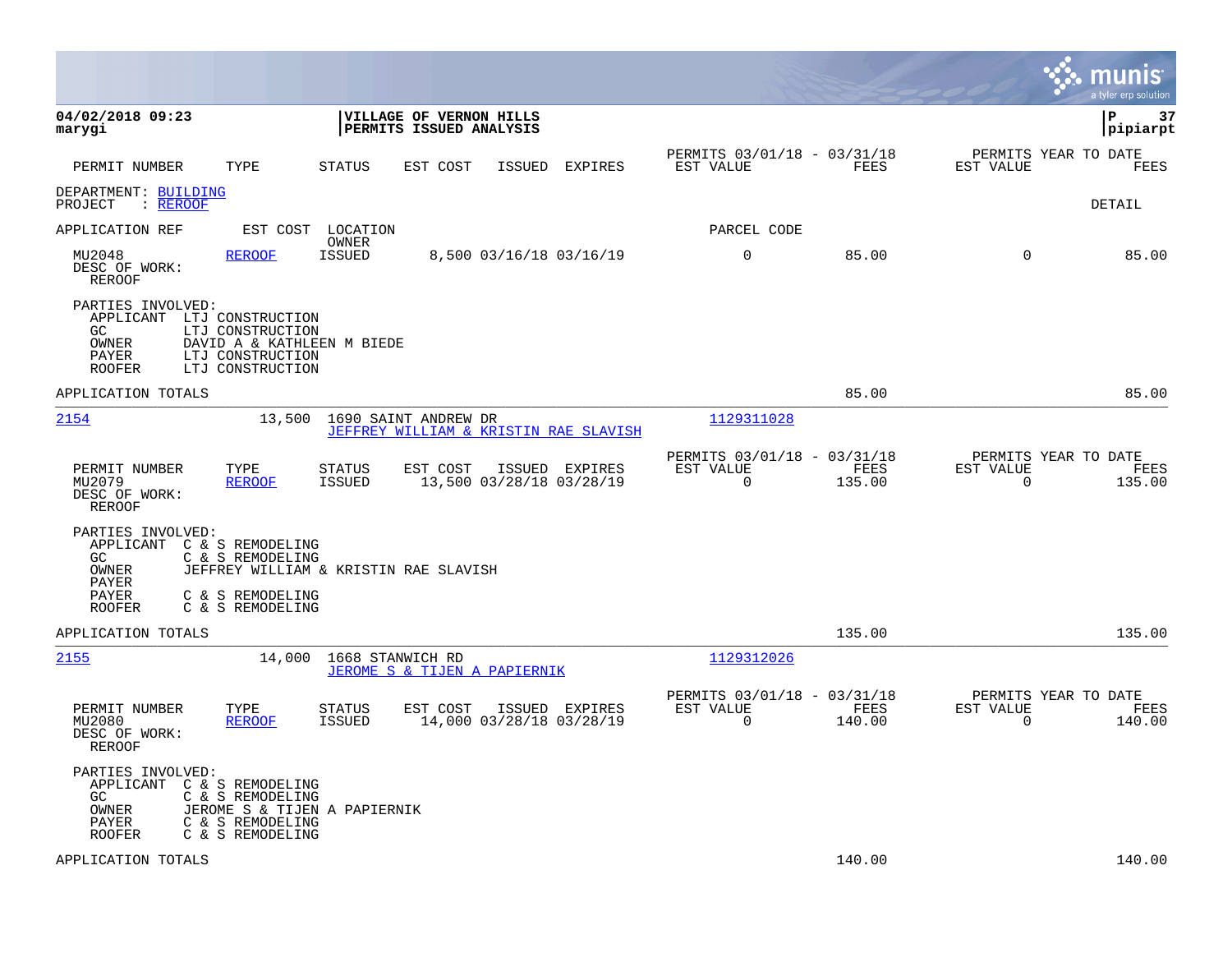|                                                                                                                                                                                                           |                                                                                                      | munis<br>a tyler erp solution         |
|-----------------------------------------------------------------------------------------------------------------------------------------------------------------------------------------------------------|------------------------------------------------------------------------------------------------------|---------------------------------------|
| 04/02/2018 09:23<br>VILLAGE OF VERNON HILLS<br>PERMITS ISSUED ANALYSIS<br>marygi                                                                                                                          |                                                                                                      | P<br>38<br> pipiarpt                  |
| DEPARTMENT: BUILDING<br>PROJECT<br>: REROOF                                                                                                                                                               |                                                                                                      | <b>DETAIL</b>                         |
| APPLICATION REF<br>EST COST LOCATION<br><b>OWNER</b>                                                                                                                                                      | PARCEL CODE                                                                                          |                                       |
| 2162<br>6 SOUTHFIELD DR<br>5,580<br>WILLIAM M & DEBRA S STEELE                                                                                                                                            | 1506414015                                                                                           |                                       |
| PERMIT NUMBER<br>TYPE<br><b>STATUS</b><br>EST COST<br>ISSUED<br>EXPIRES<br>MU2084<br><b>ISSUED</b><br>5,580 03/29/18 03/29/19<br><b>REROOF</b><br>DESC OF WORK:<br><b>REROOF</b>                          | PERMITS 03/01/18 - 03/31/18<br>EST VALUE<br>FEES<br>EST VALUE<br>$\mathbf 0$<br>55.80<br>$\mathbf 0$ | PERMITS YEAR TO DATE<br>FEES<br>55.80 |
| PARTIES INVOLVED:<br>APPLICANT<br>IRA CONSTRUCTION<br>IRA CONSTRUCTION<br>GC.<br>OWNER<br>WILLIAM M & DEBRA S STEELE<br>PAYER<br>IRA CONSTRUCTION<br><b>ROOFER</b><br>IRA CONSTRUCTION                    |                                                                                                      |                                       |
| APPLICATION TOTALS                                                                                                                                                                                        | 55.80                                                                                                | 55.80                                 |
| 2165<br>9,300<br>369 BARN SWALLOW LN<br><b>JEFF PAGLIOCCA</b>                                                                                                                                             | 1509106011                                                                                           |                                       |
| TYPE<br>EST COST<br>PERMIT NUMBER<br><b>STATUS</b><br>ISSUED EXPIRES<br>9,300 03/29/18 03/29/19<br>MU2085<br>ISSUED<br><b>REROOF</b><br>DESC OF WORK:<br><b>REROOF</b>                                    | PERMITS 03/01/18 - 03/31/18<br>EST VALUE<br>FEES<br>EST VALUE<br>$\mathbf 0$<br>93.00<br>$\Omega$    | PERMITS YEAR TO DATE<br>FEES<br>93.00 |
| PARTIES INVOLVED:<br>APPLICANT<br>PERFECT 10 EXTERIORS INC<br>GC<br>PERFECT 10 EXTERIORS INC<br>OWNER<br>JEFF PAGLIOCCA<br>PAYER<br>PERFECT 10 EXTERIORS INC<br><b>ROOFER</b><br>PERFECT 10 EXTERIORS INC |                                                                                                      |                                       |
| APPLICATION TOTALS<br>PROJECT TOTALS                                                                                                                                                                      | 93.00<br>0<br>2,709.06<br>$\Omega$                                                                   | 93.00<br>2,709.06                     |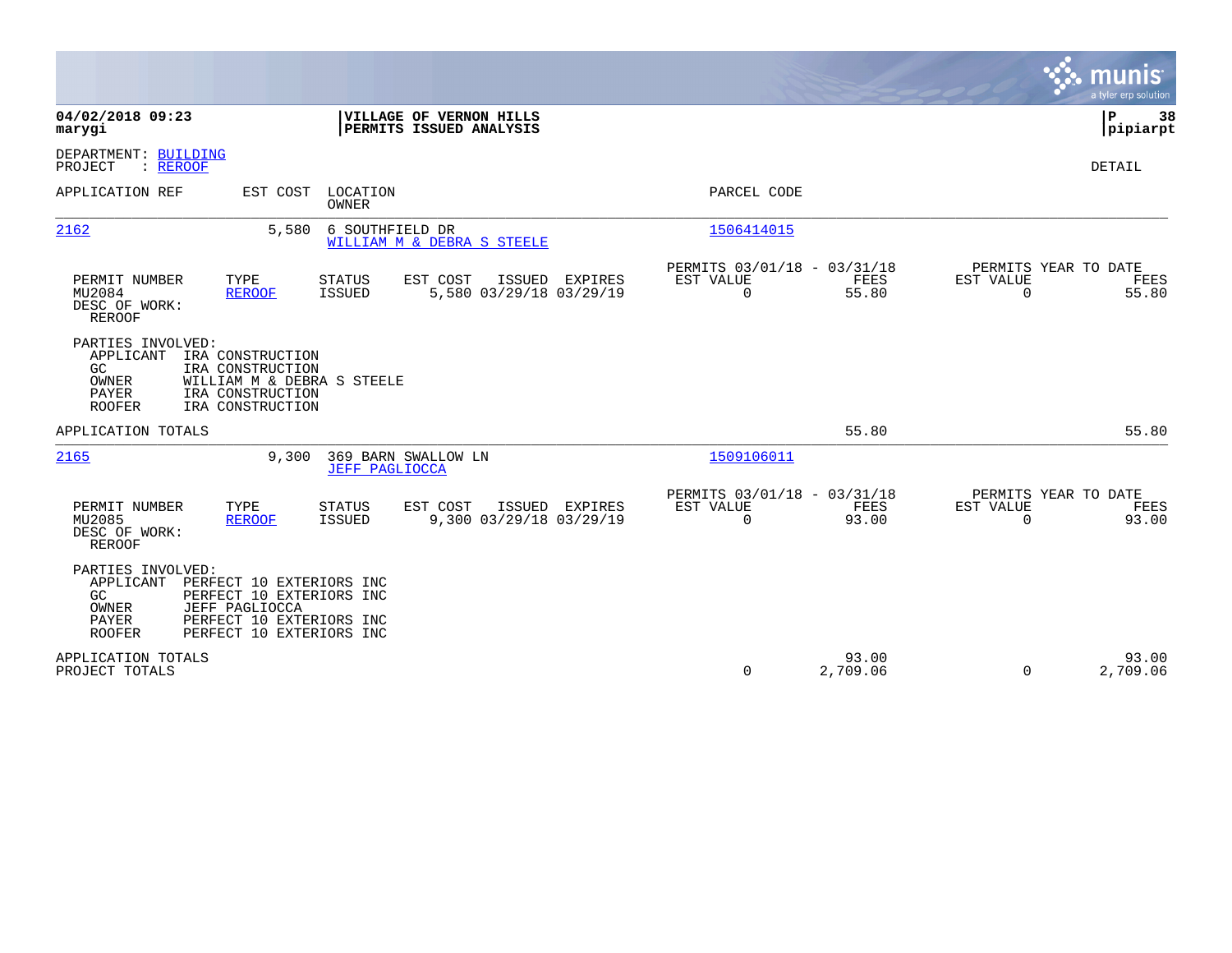|                                                                         |                                                                                                             |                         |                                                    |         |                                                         |                |                                               | <b>munis</b><br>a tyler erp solution |
|-------------------------------------------------------------------------|-------------------------------------------------------------------------------------------------------------|-------------------------|----------------------------------------------------|---------|---------------------------------------------------------|----------------|-----------------------------------------------|--------------------------------------|
| 04/02/2018 09:23<br>marygi                                              |                                                                                                             |                         | VILLAGE OF VERNON HILLS<br>PERMITS ISSUED ANALYSIS |         |                                                         |                |                                               | -39<br>P<br> pipiarpt                |
| DEPARTMENT: BUILDING<br>PROJECT                                         | : SEWER REPAIR                                                                                              |                         |                                                    |         |                                                         |                |                                               | DETAIL                               |
| APPLICATION REF                                                         | EST COST                                                                                                    | LOCATION<br>OWNER       |                                                    |         | PARCEL CODE                                             |                |                                               |                                      |
| 2124                                                                    | 2,600                                                                                                       | PLACEHOLDER             | 830 WATERVIEW CIR 1                                |         | 1507206010                                              |                |                                               |                                      |
| PERMIT NUMBER<br>MU2055<br>DESC OF WORK:<br>SEWER REPAIR                | TYPE<br>SEWER REP                                                                                           | <b>STATUS</b><br>COMPLT | EST COST<br>ISSUED<br>2,600 03/20/18 03/20/19      | EXPIRES | PERMITS 03/01/18 - 03/31/18<br>EST VALUE<br>$\mathbf 0$ | FEES<br>50.00  | PERMITS YEAR TO DATE<br>EST VALUE<br>$\Omega$ | FEES<br>50.00                        |
| PARTIES INVOLVED:<br>APPLICANT<br>GC.<br>OWNER<br>PAYER<br><b>SEWER</b> | MWA SEWER & DRAINAGE<br>MWA SEWER & DRAINAGE<br>PLACEHOLDER<br>MWA SEWER & DRAINAGE<br>MWA SEWER & DRAINAGE |                         |                                                    |         |                                                         |                |                                               |                                      |
| APPLICATION TOTALS<br>PROJECT TOTALS                                    |                                                                                                             |                         |                                                    |         | 0                                                       | 50.00<br>50.00 | 0                                             | 50.00<br>50.00                       |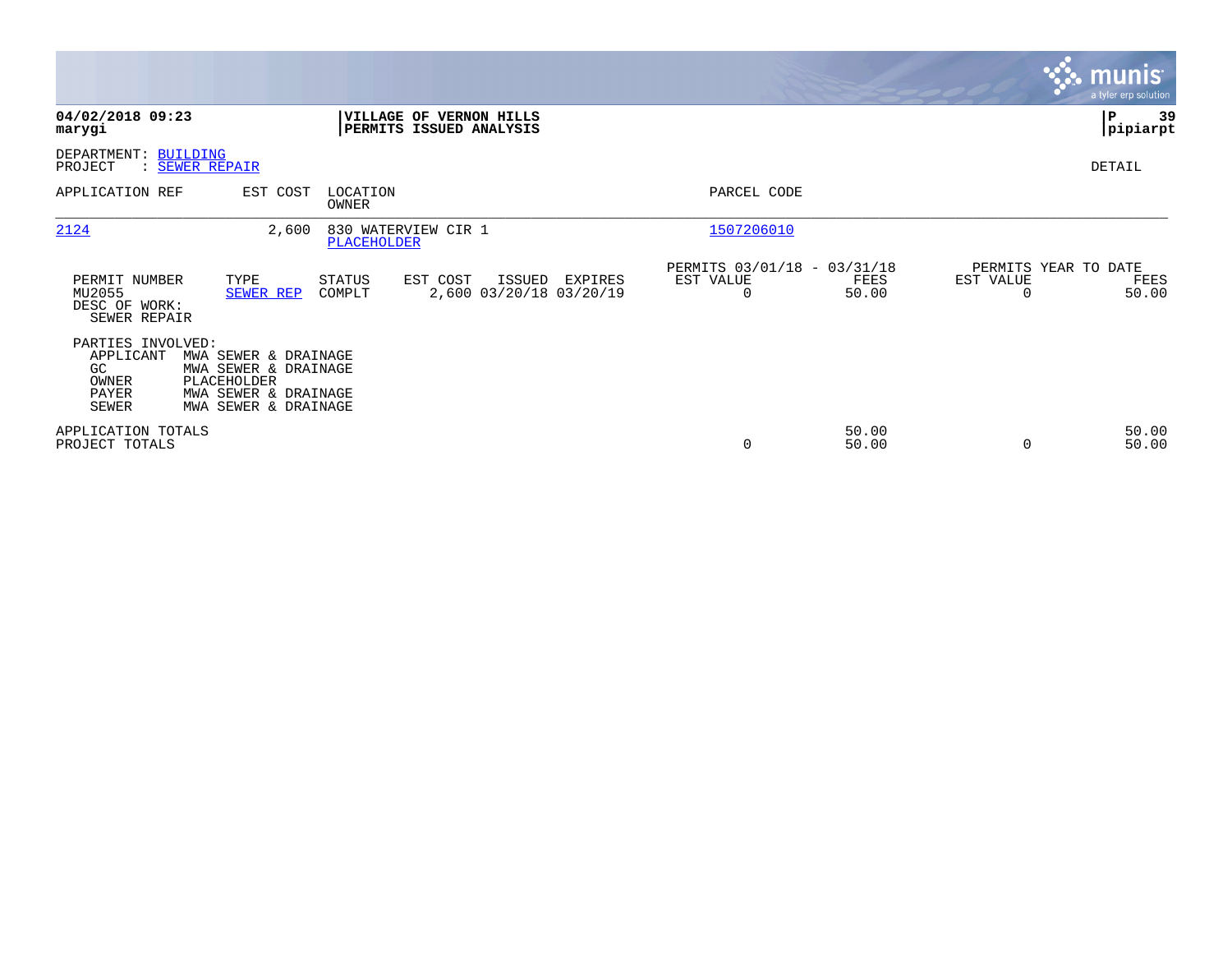|                                                                                                                                                                                  |                                                                          | munis<br>a tyler erp solution                                     |
|----------------------------------------------------------------------------------------------------------------------------------------------------------------------------------|--------------------------------------------------------------------------|-------------------------------------------------------------------|
| 04/02/2018 09:23<br>VILLAGE OF VERNON HILLS<br>PERMITS ISSUED ANALYSIS<br>marygi                                                                                                 |                                                                          | P<br>40<br> pipiarpt                                              |
| DEPARTMENT: BUILDING<br>: SIDING<br>PROJECT                                                                                                                                      |                                                                          | DETAIL                                                            |
| APPLICATION REF<br>EST COST<br>LOCATION<br>OWNER                                                                                                                                 | PARCEL CODE                                                              |                                                                   |
| 2059<br>605 WESTMORELAND DR<br>3,000<br><b>MATT CEISEL</b>                                                                                                                       | 1508113005                                                               |                                                                   |
| PERMIT NUMBER<br>TYPE<br>STATUS<br>EST COST<br>ISSUED EXPIRES<br>MU1989<br>SIDING<br><b>ISSUED</b><br>3,000 03/05/18 03/05/19<br>DESC OF WORK:<br>SOFFIT ONLY                    | PERMITS 03/01/18 - 03/31/18<br>EST VALUE<br>FEES<br>0<br>50.00           | PERMITS YEAR TO DATE<br>EST VALUE<br>FEES<br>$\mathbf 0$<br>50.00 |
| PARTIES INVOLVED:<br>APPLICANT<br>TOM CEISEL<br>GC<br>TOM CEISEL<br>OWNER<br>MATT CEISEL<br><b>PAYER</b><br>TOM CEISEL                                                           |                                                                          |                                                                   |
| APPLICATION TOTALS                                                                                                                                                               | 50.00                                                                    | 50.00                                                             |
| 2071<br>4,500<br>271 HUNTER CT<br><b>SHIMON SUSSKIND</b>                                                                                                                         | 1506405021                                                               |                                                                   |
| EST COST<br>ISSUED EXPIRES<br>PERMIT NUMBER<br>TYPE<br>STATUS<br><b>ISSUED</b><br>4,500 03/08/18 03/08/19<br>MU2001<br>SIDING<br>DESC OF WORK:<br>SIDING                         | PERMITS 03/01/18 - 03/31/18<br>EST VALUE<br>FEES<br>$\mathbf 0$<br>50.00 | PERMITS YEAR TO DATE<br>EST VALUE<br>FEES<br>50.00<br>$\mathbf 0$ |
| PARTIES INVOLVED:<br>APPLICANT<br>STERLING INTERIORS INC<br>STERLING INTERIORS INC<br>GC.<br>OWNER<br>SHIMON SUSSKIND<br>PAYER<br>STERLING INTERIORS INC                         |                                                                          |                                                                   |
| APPLICATION TOTALS                                                                                                                                                               | 50.00                                                                    | 50.00                                                             |
| 2072<br>4,600<br>83 JANSEN LN<br><b>JOEL &amp; CHRISTINE GERSHBEIN</b>                                                                                                           | 1506416009                                                               |                                                                   |
| PERMIT NUMBER<br>TYPE<br>EST COST<br>ISSUED<br><b>EXPIRES</b><br><b>STATUS</b><br><b>ISSUED</b><br>4,600 03/08/18 03/08/19<br>MU2002<br><b>SIDING</b><br>DESC OF WORK:<br>SIDING | PERMITS 03/01/18 - 03/31/18<br>EST VALUE<br>FEES<br>$\mathbf 0$<br>50.00 | PERMITS YEAR TO DATE<br>EST VALUE<br>FEES<br>0<br>50.00           |
| PARTIES INVOLVED:<br>APPLICANT<br>STERLING INTERIORS INC<br>GC<br>STERLING INTERIORS INC<br>JOEL & CHRISTINE GERSHBEIN<br>OWNER<br><b>PAYER</b><br>STERLING INTERIORS INC        |                                                                          |                                                                   |
| APPLICATION TOTALS                                                                                                                                                               | 50.00                                                                    | 50.00                                                             |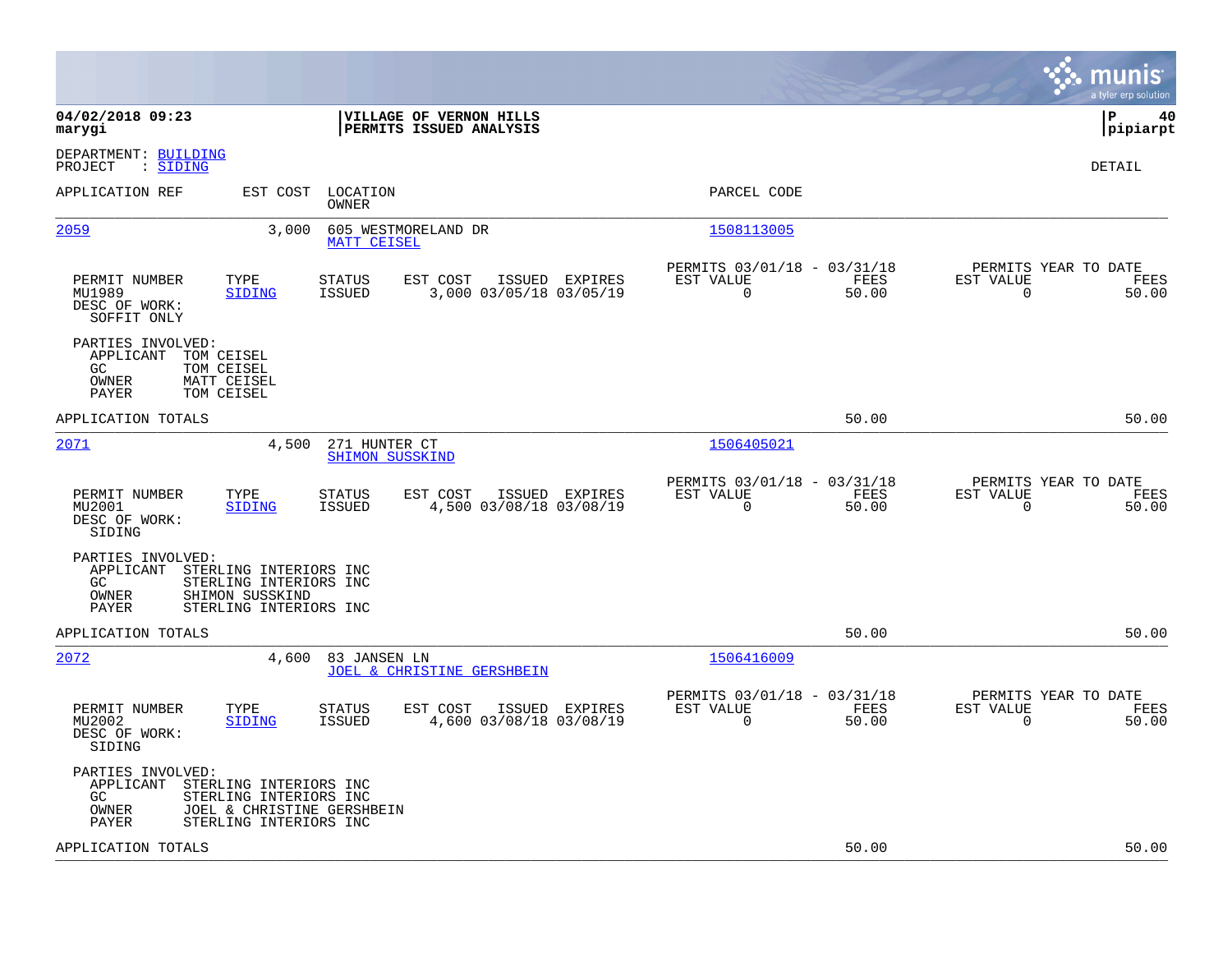|                                                         |                                                                                                                |                                    |                                                                     |                |                                                         |               |                          | mu<br>nıs<br>a tyler erp solution     |
|---------------------------------------------------------|----------------------------------------------------------------------------------------------------------------|------------------------------------|---------------------------------------------------------------------|----------------|---------------------------------------------------------|---------------|--------------------------|---------------------------------------|
| 04/02/2018 09:23<br>marygi<br>2073                      | 4,500                                                                                                          | 132 SOUTHFIELD DR<br>MICHAEL D LEE | VILLAGE OF VERNON HILLS<br><b>PERMITS ISSUED ANALYSIS</b>           |                | 1506414018                                              |               |                          | l P<br>41<br> pipiarpt                |
| PERMIT NUMBER                                           | TYPE                                                                                                           | <b>STATUS</b>                      | EST COST<br>ISSUED                                                  | EXPIRES        | PERMITS 03/01/18 - 03/31/18<br>EST VALUE                | FEES          | EST VALUE                | PERMITS YEAR TO DATE<br><b>FEES</b>   |
| DEPARTMENT: BUILDING<br>: SIDING<br>PROJECT             |                                                                                                                |                                    |                                                                     |                |                                                         |               |                          | DETAIL                                |
| APPLICATION REF                                         | EST COST                                                                                                       | LOCATION                           |                                                                     |                | PARCEL CODE                                             |               |                          |                                       |
| MU2003<br>DESC OF WORK:<br>SIDING                       | SIDING                                                                                                         | OWNER<br><b>ISSUED</b>             | 4,500 03/08/18 03/08/19                                             |                | $\mathbf 0$                                             | 50.00         | $\Omega$                 | 50.00                                 |
| PARTIES INVOLVED:<br>APPLICANT<br>GC.<br>OWNER<br>PAYER | STERLING INTERIORS INC<br>STERLING INTERIORS INC<br>MICHAEL D LEE<br>STERLING INTERIORS INC                    |                                    |                                                                     |                |                                                         |               |                          |                                       |
| APPLICATION TOTALS                                      |                                                                                                                |                                    |                                                                     |                |                                                         | 50.00         |                          | 50.00                                 |
| 2074                                                    | 4,650                                                                                                          |                                    | 115 NORTH STERLING HEIGHTS RD<br><b>JASON &amp; HALEY POMORANTZ</b> |                | 1506409022                                              |               |                          |                                       |
| PERMIT NUMBER<br>MU2004<br>DESC OF WORK:<br>SIDING      | TYPE<br>SIDING                                                                                                 | STATUS<br><b>ISSUED</b>            | EST COST<br>4,650 03/08/18 03/08/19                                 | ISSUED EXPIRES | PERMITS 03/01/18 - 03/31/18<br>EST VALUE<br>$\mathbf 0$ | FEES<br>50.00 | EST VALUE<br>$\mathbf 0$ | PERMITS YEAR TO DATE<br>FEES<br>50.00 |
| PARTIES INVOLVED:<br>APPLICANT<br>GC<br>OWNER<br>PAYER  | STERLING INTERIORS INC<br>STERLING INTERIORS INC<br>JASON & HALEY POMORANTZ<br>STERLING INTERIORS INC          |                                    |                                                                     |                |                                                         |               |                          |                                       |
| APPLICATION TOTALS                                      |                                                                                                                |                                    |                                                                     |                |                                                         | 50.00         |                          | 50.00                                 |
| 2075                                                    | 4,950                                                                                                          | 265 SOUTHFIELD DR                  | DAVID A & JACQUELINE D ROSENTHAL                                    |                | 1506402008                                              |               |                          |                                       |
| PERMIT NUMBER<br>MU2005<br>DESC OF WORK:<br>SIDING      | TYPE<br><b>SIDING</b>                                                                                          | <b>STATUS</b><br><b>ISSUED</b>     | EST COST<br>4,950 03/08/18 03/08/19                                 | ISSUED EXPIRES | PERMITS 03/01/18 - 03/31/18<br>EST VALUE<br>0           | FEES<br>50.00 | EST VALUE<br>$\mathbf 0$ | PERMITS YEAR TO DATE<br>FEES<br>50.00 |
| PARTIES INVOLVED:<br>APPLICANT<br>GC<br>OWNER<br>PAYER  | STERLING INTERIORS INC<br>STERLING INTERIORS INC<br>DAVID A & JACQUELINE D ROSENTHAL<br>STERLING INTERIORS INC |                                    |                                                                     |                |                                                         |               |                          |                                       |
| APPLICATION TOTALS                                      |                                                                                                                |                                    |                                                                     |                |                                                         | 50.00         |                          | 50.00                                 |
| 2115                                                    | 6,000                                                                                                          |                                    | 306 CHERRY VALLEY RD                                                |                | 1508110014                                              |               |                          |                                       |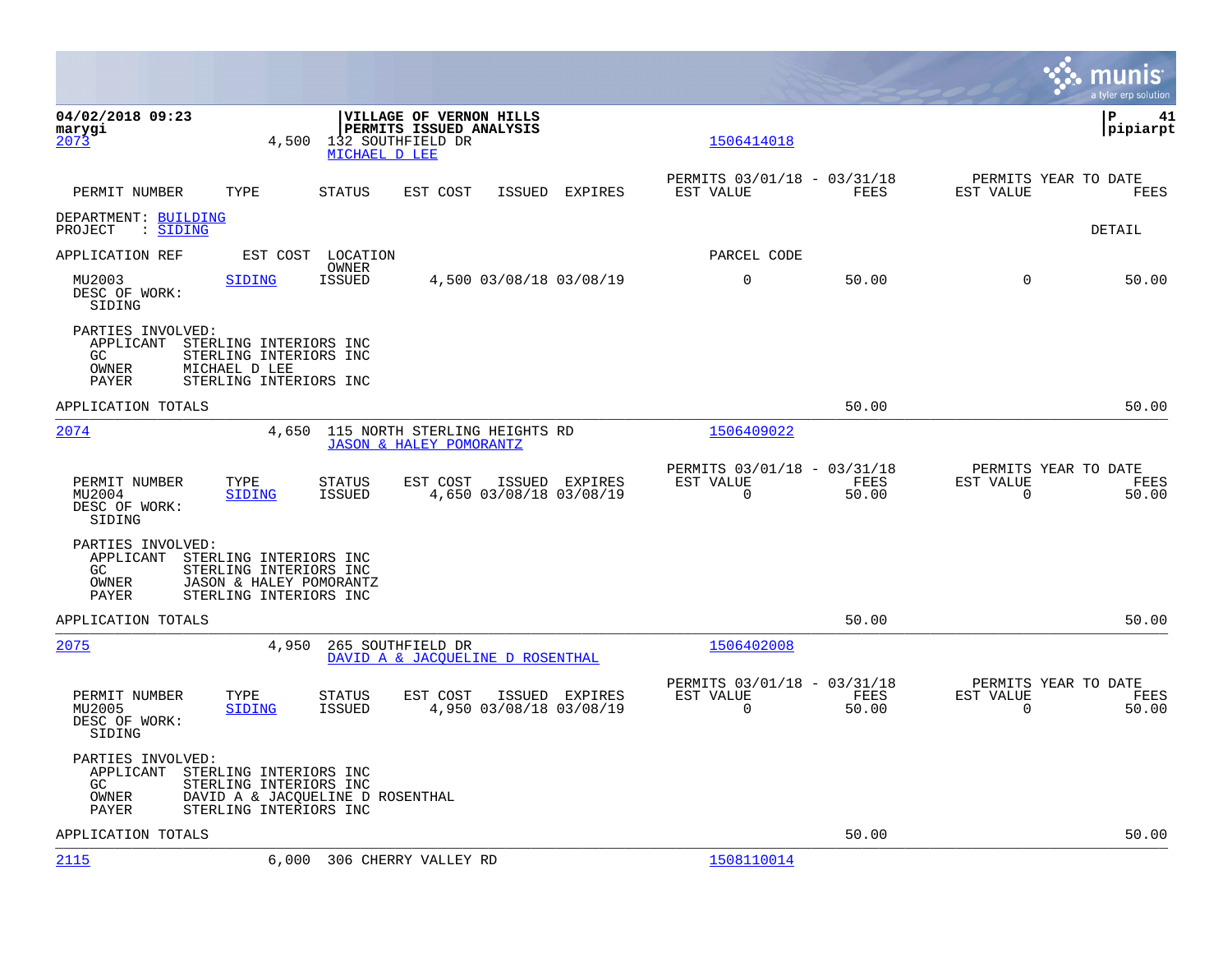|                                                                   |                                                                                                              |                         |                                                      |        |                                            |                                                      |                  |                                               | munis<br>a tyler erp solution |
|-------------------------------------------------------------------|--------------------------------------------------------------------------------------------------------------|-------------------------|------------------------------------------------------|--------|--------------------------------------------|------------------------------------------------------|------------------|-----------------------------------------------|-------------------------------|
| 04/02/2018 09:23<br>marygi                                        |                                                                                                              | MARY A GOOSMAN          | VILLAGE OF VERNON HILLS<br>PERMITS ISSUED ANALYSIS   |        |                                            |                                                      |                  |                                               | P<br>42<br>pipiarpt           |
| PERMIT NUMBER                                                     | TYPE                                                                                                         | <b>STATUS</b>           | EST COST                                             | ISSUED | EXPIRES                                    | PERMITS 03/01/18 - 03/31/18<br>EST VALUE             | <b>FEES</b>      | PERMITS YEAR TO DATE<br>EST VALUE             | <b>FEES</b>                   |
| DEPARTMENT: BUILDING<br>: SIDING<br>PROJECT                       |                                                                                                              |                         |                                                      |        |                                            |                                                      |                  |                                               | DETAIL                        |
| APPLICATION REF                                                   | EST COST                                                                                                     | LOCATION                |                                                      |        |                                            | PARCEL CODE                                          |                  |                                               |                               |
| MU2045<br>DESC OF WORK:<br>SIDING                                 | <b>SIDING</b>                                                                                                | OWNER<br><b>ISSUED</b>  |                                                      |        | 6,000 03/15/18 03/15/19                    | 0                                                    | 60.00            | $\Omega$                                      | 60.00                         |
| PARTIES INVOLVED:<br>APPLICANT<br>GC<br>GC<br>OWNER<br>PAYER      | MARY A GOOSMAN<br>TIMELINE DESIGN BUILD INC<br>MARY A GOOSMAN<br>MARY A GOOSMAN<br>MARY A GOOSMAN            |                         |                                                      |        |                                            |                                                      |                  |                                               |                               |
| APPLICATION TOTALS                                                |                                                                                                              |                         |                                                      |        |                                            |                                                      | 60.00            |                                               | 60.00                         |
| 2136                                                              | 11,050                                                                                                       |                         | 104 SOUTH DEERPATH DR<br>CHERILYN R RECHNER, TRUSTEE |        |                                            | 1509101011                                           |                  |                                               |                               |
| PERMIT NUMBER<br>MU2062<br>DESC OF WORK:<br>SIDING, SOFFIT FASCIA | TYPE<br><b>SIDING</b>                                                                                        | <b>STATUS</b><br>ISSUED | EST COST                                             |        | ISSUED EXPIRES<br>11,050 03/22/18 03/22/19 | PERMITS 03/01/18 - 03/31/18<br>EST VALUE<br>$\Omega$ | FEES<br>110.50   | PERMITS YEAR TO DATE<br>EST VALUE<br>$\Omega$ | FEES<br>110.50                |
| PARTIES INVOLVED:<br>APPLICANT<br>GC<br>OWNER<br><b>PAYER</b>     | U.S. EXTERIOR BY SEIDEL<br>U.S. EXTERIOR BY SEIDEL<br>CHERILYN R RECHNER, TRUSTEE<br>U.S. EXTERIOR BY SEIDEL |                         |                                                      |        |                                            |                                                      |                  |                                               |                               |
| APPLICATION TOTALS<br>PROJECT TOTALS                              |                                                                                                              |                         |                                                      |        |                                            | $\mathbf 0$                                          | 110.50<br>470.50 | $\mathbf 0$                                   | 110.50<br>470.50              |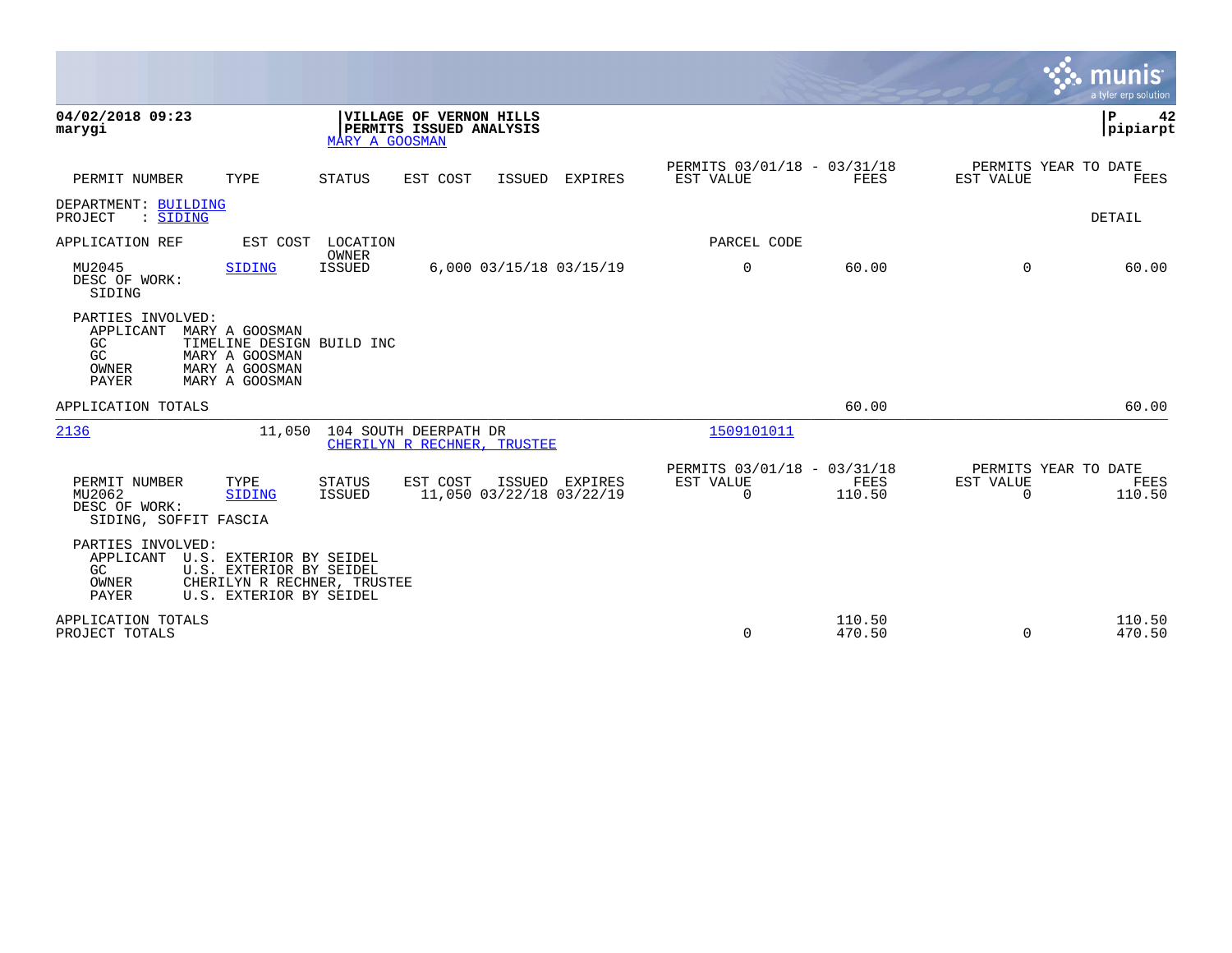|                                                                                                                                                                                                                                |                                                                                                                         |                                                                   | munis <sup>®</sup><br>a tyler erp solution.           |
|--------------------------------------------------------------------------------------------------------------------------------------------------------------------------------------------------------------------------------|-------------------------------------------------------------------------------------------------------------------------|-------------------------------------------------------------------|-------------------------------------------------------|
| 04/02/2018 09:23<br>marygi                                                                                                                                                                                                     | <b>VILLAGE OF VERNON HILLS</b><br>PERMITS ISSUED ANALYSIS                                                               |                                                                   | ∣P<br>43<br> pipiarpt                                 |
| DEPARTMENT: BUILDING<br>PROJECT<br>: SWIMMING POOL/HOT TUB                                                                                                                                                                     |                                                                                                                         |                                                                   | DETAIL                                                |
| APPLICATION REF<br>EST COST                                                                                                                                                                                                    | LOCATION<br>OWNER                                                                                                       | PARCEL CODE                                                       |                                                       |
| 2058<br>145,500                                                                                                                                                                                                                | 1111 NORTH MILWAUKEE AVENUE<br>PLACEHOLDER                                                                              | 1134300013                                                        |                                                       |
| PERMIT NUMBER<br>TYPE<br>MU2021<br>POOL/HOT<br>DESC OF WORK:<br><b>POOL</b>                                                                                                                                                    | EST COST<br>ISSUED<br>STATUS<br>EXPIRES<br>145,500 03/13/18 03/13/19<br>ISSUED                                          | PERMITS 03/01/18 - 03/31/18<br>EST VALUE<br>FEES<br>1,455.00<br>0 | PERMITS YEAR TO DATE<br>EST VALUE<br>FEES<br>1,455.00 |
| PARTIES INVOLVED:<br>APPLICANT<br>ELECTRICIA LE TECH<br>GC<br><b>HVAC</b><br>AIR-RITE<br>MISCELLANE MAVERICK POOLS<br>OCCUPANT<br>MELLODY FARM APARTMENTS<br>OWNER<br>PLACEHOLDER<br>PLUMBER<br>PROFESSIONAL PLUMBING<br>PAYER | P8/FOCUS MELODY FARMS APARTMENT OWNER<br>P8/FOCUS MELODY FARMS APARTMENT OWNER<br>P8/FOCUS MELODY FARMS APARTMENT OWNER |                                                                   |                                                       |
| APPLICATION TOTALS<br>PROJECT TOTALS                                                                                                                                                                                           |                                                                                                                         | 1,455.00<br>0<br>1,455.00                                         | 1,455.00<br>0<br>1,455.00                             |

**The State**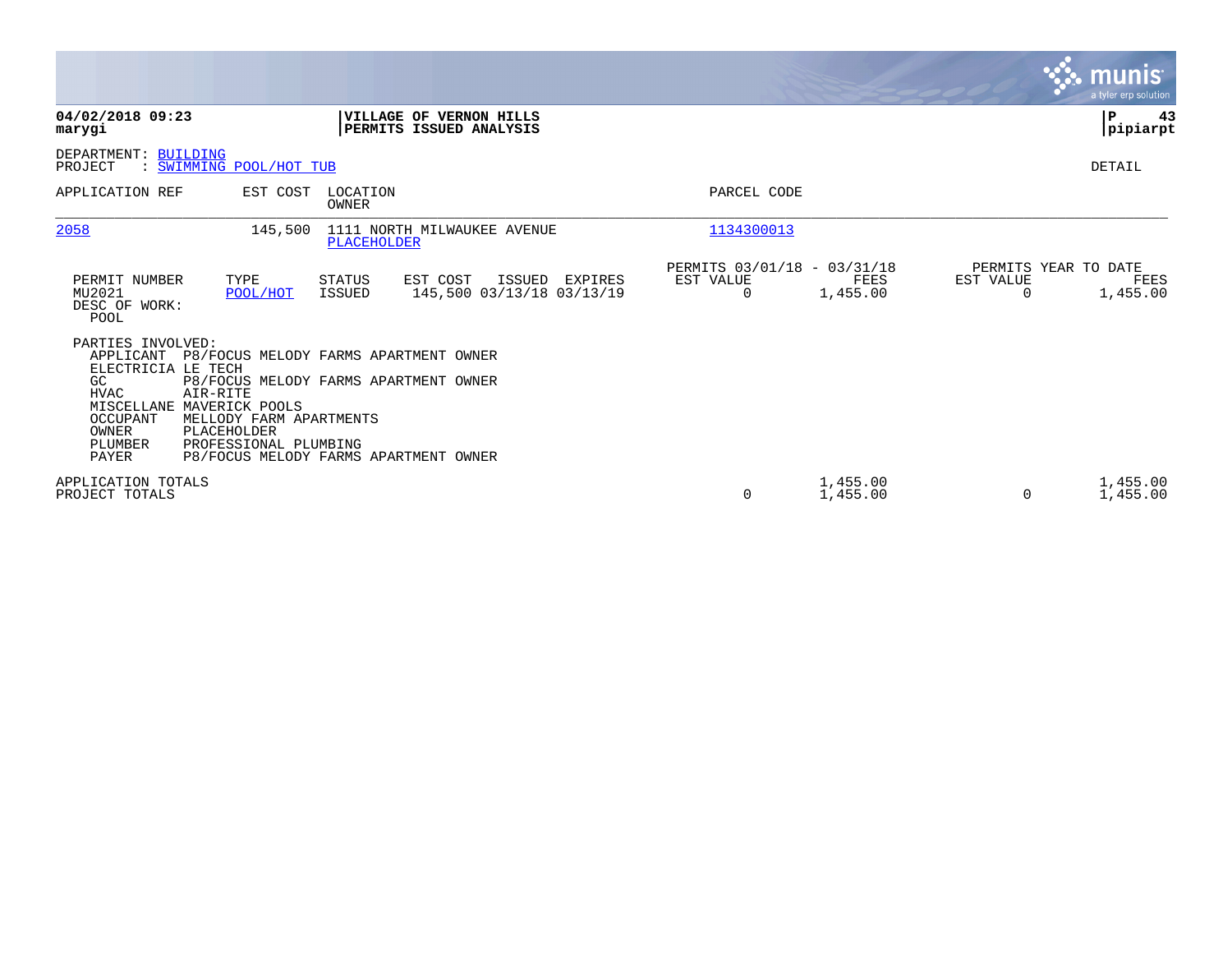|                                                                                        |                                                                                                                                                  |                                           |                                                            |             |                                                     | munis<br>a tyler erp solution |
|----------------------------------------------------------------------------------------|--------------------------------------------------------------------------------------------------------------------------------------------------|-------------------------------------------|------------------------------------------------------------|-------------|-----------------------------------------------------|-------------------------------|
| 04/02/2018 09:23<br>marygi                                                             | VILLAGE OF VERNON HILLS<br>PERMITS ISSUED ANALYSIS                                                                                               |                                           |                                                            |             |                                                     | l P<br>44<br> pipiarpt        |
| DEPARTMENT: BUILDING<br>: WATER HEATER<br>PROJECT                                      |                                                                                                                                                  |                                           |                                                            |             |                                                     | DETAIL                        |
| APPLICATION REF                                                                        | EST COST LOCATION<br>OWNER                                                                                                                       |                                           | PARCEL CODE                                                |             |                                                     |                               |
| 2082                                                                                   | 1,136 1141 MEADOW CREEK CT<br>M PEMMASANI A NARA                                                                                                 |                                           | 1507209012                                                 |             |                                                     |                               |
| PERMIT NUMBER<br>MU2011<br>DESC OF WORK:<br>WATER HEATER                               | TYPE<br><b>STATUS</b><br>EST COST<br>WATER HEAT COMPLT                                                                                           | ISSUED EXPIRES<br>1,136 03/12/18 03/12/19 | PERMITS 03/01/18 - 03/31/18<br>EST VALUE<br>$\overline{0}$ | FEES<br>.00 | PERMITS YEAR TO DATE<br>EST VALUE<br>$\Omega$       | FEES<br>.00                   |
| PARTIES INVOLVED:<br>APPLICANT<br>GC.<br>OWNER<br>PLUMBER<br>ABT<br>PAYER              | M PEMMASANI A NARA<br>M PEMMASANI A NARA<br>M PEMMASANI A NARA<br>M PEMMASANI A NARA                                                             |                                           |                                                            |             |                                                     |                               |
| APPLICATION TOTALS                                                                     |                                                                                                                                                  |                                           |                                                            | .00         |                                                     | .00                           |
| 2106                                                                                   | 2,448<br>501 WESTMORELAND DR<br>ANA MARIE MALUNHAO                                                                                               |                                           | 1508107067                                                 |             |                                                     |                               |
| PERMIT NUMBER<br>MU2039<br>DESC OF WORK:<br>WATER HEATER                               | TYPE<br>STATUS<br>EST COST<br>WATER HEAT COMPLT                                                                                                  | ISSUED EXPIRES<br>2,448 03/14/18 03/14/19 | PERMITS 03/01/18 - 03/31/18<br>EST VALUE<br>$\overline{0}$ | FEES<br>.00 | PERMITS YEAR TO DATE<br>EST VALUE<br>$\overline{0}$ | FEES<br>.00                   |
| PARTIES INVOLVED:<br>GC.<br>OWNER<br>PLUMBER<br>PAYER                                  | APPLICANT FOUR SEASONS HOME SERVICE<br>FOUR SEASONS HOME SERVICE<br>ANA MARIE MALUNHAO<br>FOUR SEASONS HOME SERVICE<br>FOUR SEASONS HOME SERVICE |                                           |                                                            |             |                                                     |                               |
| APPLICATION TOTALS                                                                     |                                                                                                                                                  |                                           |                                                            | .00         |                                                     | .00                           |
| 2107                                                                                   | 500 1914 CRENSHAW CIR<br>PLACEHOLDER                                                                                                             |                                           | 1128303083                                                 |             |                                                     |                               |
| PERMIT NUMBER<br>MU2040<br>DESC OF WORK:<br>WATER HEATER                               | TYPE<br><b>STATUS</b><br>EST COST<br>WATER HEAT COMPLT                                                                                           | ISSUED EXPIRES<br>500 03/14/18 03/14/19   | PERMITS 03/01/18 - 03/31/18<br>EST VALUE<br>0              | FEES<br>.00 | PERMITS YEAR TO DATE<br>EST VALUE<br>0              | FEES<br>.00                   |
| PARTIES INVOLVED:<br>APPLICANT MARILYN LISKA<br>GC<br>OWNER<br>PLUMBER<br>ABT<br>PAYER | MARILYN LISZKA<br><b>PLACEHOLDER</b><br>MARILYN LISKA                                                                                            |                                           |                                                            |             |                                                     |                               |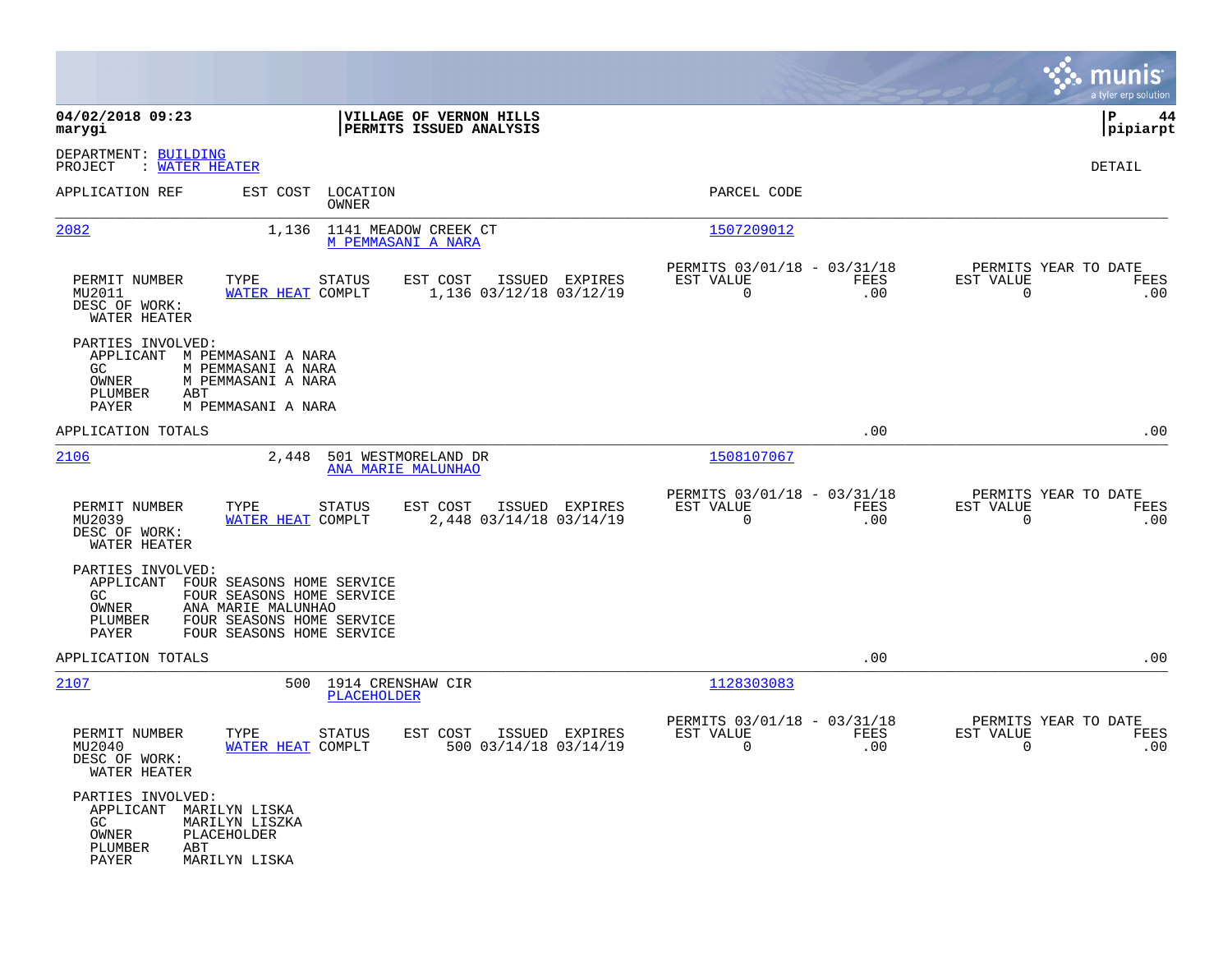|                                                                                                                                                                                  |                                                                         |                                                         |             |                                                  | munis<br>a tyler erp solution |
|----------------------------------------------------------------------------------------------------------------------------------------------------------------------------------|-------------------------------------------------------------------------|---------------------------------------------------------|-------------|--------------------------------------------------|-------------------------------|
| 04/02/2018 09:23<br>marygi                                                                                                                                                       | VILLAGE OF VERNON HILLS<br>PERMITS ISSUED ANALYSIS                      |                                                         |             |                                                  | l P<br>45<br> pipiarpt        |
| DEPARTMENT: BUILDING<br>PROJECT<br>: WATER HEATER                                                                                                                                |                                                                         |                                                         |             |                                                  | DETAIL                        |
| APPLICATION REF<br>EST COST                                                                                                                                                      | LOCATION<br>OWNER                                                       | PARCEL CODE                                             |             |                                                  |                               |
| APPLICATION TOTALS                                                                                                                                                               |                                                                         |                                                         | .00         |                                                  | .00                           |
| 2116                                                                                                                                                                             | 1,963 1705 PLAYER CT<br><b>VIRGINIJUS ZAREMBA</b>                       | 1129405009                                              |             |                                                  |                               |
| PERMIT NUMBER<br>TYPE<br>MU2046<br>WATER HEAT COMPLT<br>DESC OF WORK:<br>WATER HEATER                                                                                            | <b>STATUS</b><br>EST COST<br>ISSUED EXPIRES<br>1,963 03/15/18 03/15/19  | PERMITS 03/01/18 - 03/31/18<br>EST VALUE<br>$\mathbf 0$ | FEES<br>.00 | PERMITS YEAR TO DATE<br>EST VALUE<br>$\mathbf 0$ | FEES<br>.00                   |
| PARTIES INVOLVED:<br>APPLICANT<br>EVOLUTION PLUMBING<br>GC.<br>EVOLUTION PLUMBING<br>OWNER<br>VIRGINIJUS ZAREMBA<br>PLUMBER<br>EVOLUTION PLUMBING<br>PAYER<br>EVOLUTION PLUMBING |                                                                         |                                                         |             |                                                  |                               |
| APPLICATION TOTALS                                                                                                                                                               |                                                                         |                                                         | .00         |                                                  | .00                           |
| 2138<br>1,218                                                                                                                                                                    | 595 NORTH DEERPATH DR<br>AMERICAN NATIONAL BANK OF CHICAGO              | 1504100004                                              |             |                                                  |                               |
| PERMIT NUMBER<br>TYPE<br>MU2064<br>WATER HEAT COMPLT<br>DESC OF WORK:<br>WATER HEATER                                                                                            | EST COST<br>STATUS<br>ISSUED EXPIRES<br>1,218 03/29/18 03/29/19         | PERMITS 03/01/18 - 03/31/18<br>EST VALUE<br>$\mathbf 0$ | FEES<br>.00 | PERMITS YEAR TO DATE<br>EST VALUE<br>0           | FEES<br>.00                   |
| PARTIES INVOLVED:<br>GC.<br>ARROW PLUMBING INC<br>OCCUPANT<br>OWNER<br>PLUMBER<br>ARROW PLUMBING INC<br>PAYER<br>ARROW PLUMBING INC                                              | CHRIST LUTHERAN CHURCH & PRESCHOOL<br>AMERICAN NATIONAL BANK OF CHICAGO |                                                         |             |                                                  |                               |
| APPLICATION TOTALS                                                                                                                                                               |                                                                         |                                                         | .00         |                                                  | .00                           |
| 2146<br>1,300                                                                                                                                                                    | 105 ANNE CT<br>KATHLEEN GEHRETT                                         | 1504311001                                              |             |                                                  |                               |
| PERMIT NUMBER<br>TYPE<br>MU2071<br>WATER HEAT COMPLT<br>DESC OF WORK:<br>WATER HEATER                                                                                            | STATUS<br>EST COST ISSUED EXPIRES<br>1,300 03/26/18 03/26/19            | PERMITS 03/01/18 - 03/31/18<br>EST VALUE<br>$\Omega$    | FEES<br>.00 | PERMITS YEAR TO DATE<br>EST VALUE<br>$\Omega$    | FEES<br>.00                   |
| PARTIES INVOLVED:<br>APPLICANT KATHLEEN GEHRETT<br>GC<br>KATHLEEN GEHRETT<br>OWNER<br>KATHLEEN GEHRETT                                                                           |                                                                         |                                                         |             |                                                  |                               |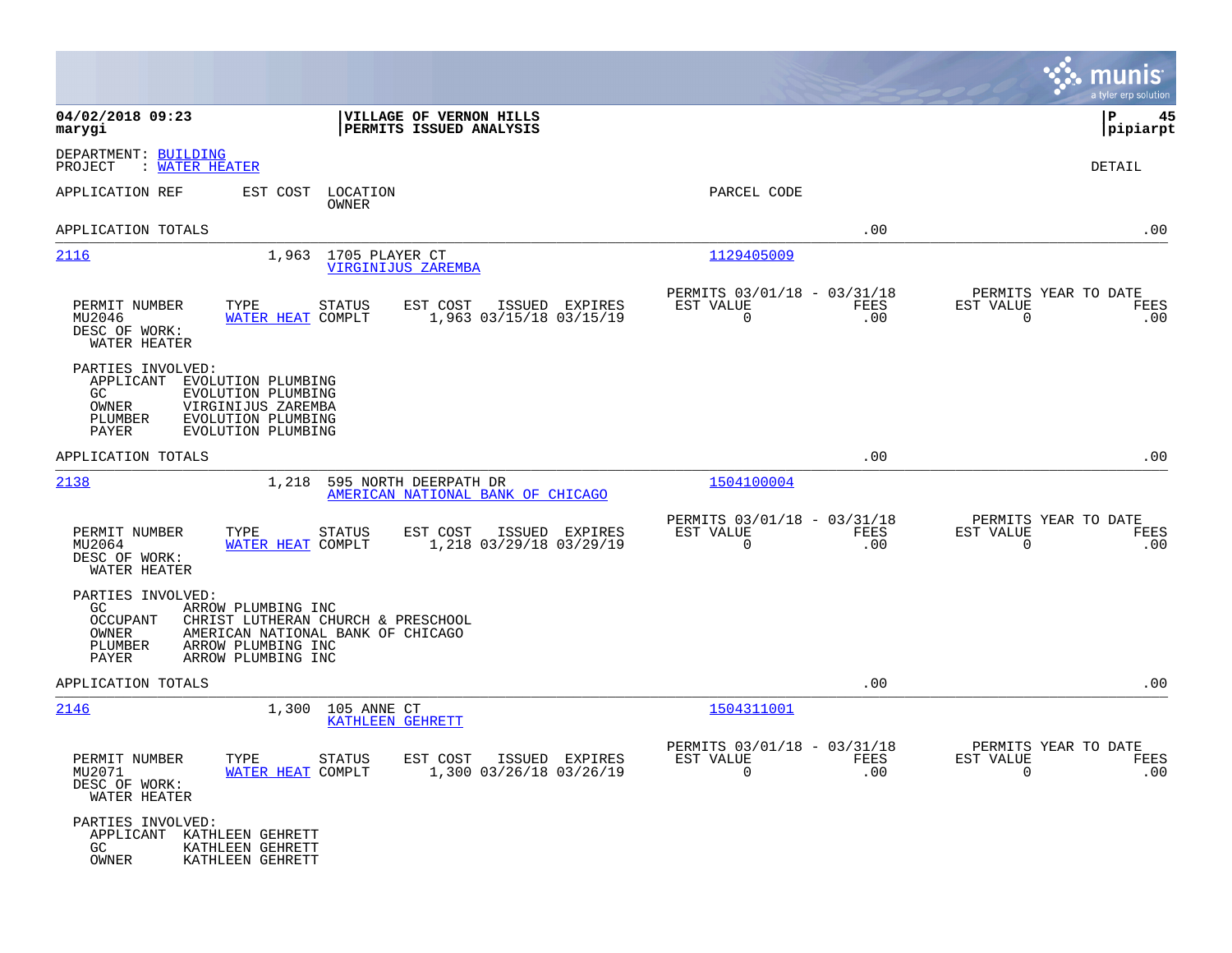|                                                                                                                                                          |                                                                     | <b>munis</b><br>a tyler erp solution                  |
|----------------------------------------------------------------------------------------------------------------------------------------------------------|---------------------------------------------------------------------|-------------------------------------------------------|
| 04/02/2018 09:23<br>VILLAGE OF VERNON HILLS<br>PERMITS ISSUED ANALYSIS<br>marygi                                                                         |                                                                     | P<br>46<br> pipiarpt                                  |
| DEPARTMENT: BUILDING<br>PROJECT<br>: WATER HEATER                                                                                                        |                                                                     | <b>DETAIL</b>                                         |
| APPLICATION REF<br>EST COST<br>LOCATION<br>OWNER                                                                                                         | PARCEL CODE                                                         |                                                       |
| PLUMBER<br><b>DRF</b><br>PAYER<br>KATHLEEN GEHRETT                                                                                                       |                                                                     |                                                       |
| APPLICATION TOTALS                                                                                                                                       | .00                                                                 | .00                                                   |
| 2172<br>1,300<br>389 PIERCE CT<br>PLACEHOLDER                                                                                                            | 1132407081                                                          |                                                       |
| PERMIT NUMBER<br>TYPE<br>STATUS<br>EST COST<br>ISSUED EXPIRES<br>1,300 03/30/18 03/30/19<br>MU2086<br>WATER HEAT ISSUED<br>DESC OF WORK:<br>WATER HEATER | PERMITS 03/01/18 - 03/31/18<br>EST VALUE<br>FEES<br>$\Omega$<br>.00 | PERMITS YEAR TO DATE<br>EST VALUE<br>FEES<br>.00<br>0 |
| PARTIES INVOLVED:<br>APPLICANT<br>DANIEL E NIEMIEC<br>GC<br>HOME DEPOT<br>OWNER<br>PLACEHOLDER<br>PLUMBER<br>HOME DEPOT<br>PAYER<br>DANIEL E NIEMIEC     |                                                                     |                                                       |
| APPLICATION TOTALS<br>PROJECT TOTALS                                                                                                                     | .00<br>.00<br>0                                                     | .00<br>.00<br>$\Omega$                                |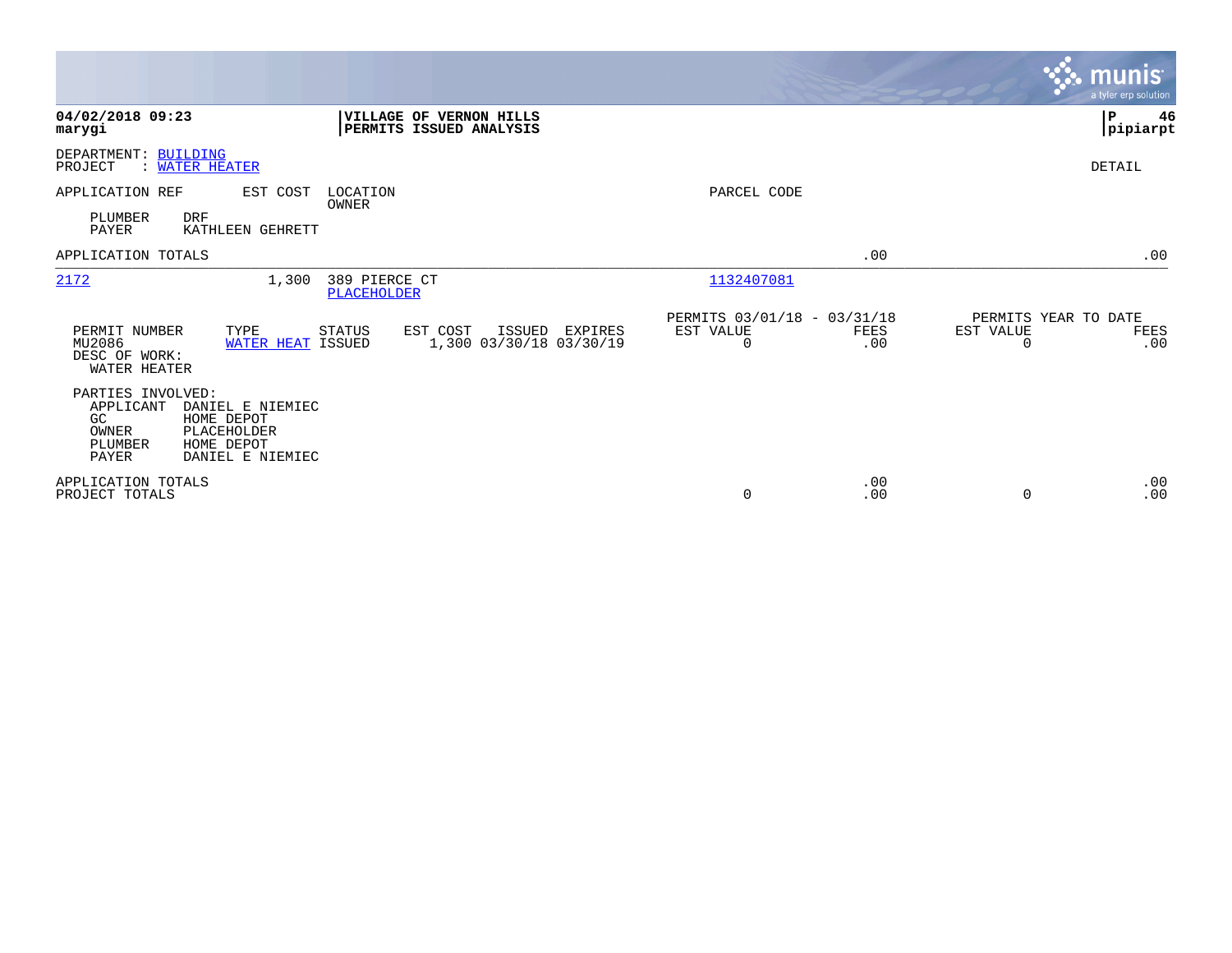|                                                                                                                                                                                                                   |                                                                                         |                                                                           | munis<br>a tyler erp solution                                      |
|-------------------------------------------------------------------------------------------------------------------------------------------------------------------------------------------------------------------|-----------------------------------------------------------------------------------------|---------------------------------------------------------------------------|--------------------------------------------------------------------|
| 04/02/2018 09:23<br>marygi                                                                                                                                                                                        | VILLAGE OF VERNON HILLS<br><b>PERMITS ISSUED ANALYSIS</b>                               |                                                                           | l P<br>47<br> pipiarpt                                             |
| DEPARTMENT: BUILDING<br>PROJECT<br>$\therefore$ SIGN                                                                                                                                                              |                                                                                         |                                                                           | DETAIL                                                             |
| APPLICATION REF<br>EST COST                                                                                                                                                                                       | LOCATION<br>OWNER                                                                       | PARCEL CODE                                                               |                                                                    |
| 1976<br>8,250                                                                                                                                                                                                     | 109 HAWTHORN CTR<br>CENTENNIAL                                                          | 1133401086                                                                |                                                                    |
| PERMIT NUMBER<br>TYPE<br>MU1991<br><b>SIGN</b><br>DESC OF WORK:<br>SIGNS: H&M                                                                                                                                     | <b>STATUS</b><br>EST COST<br>ISSUED EXPIRES<br><b>ISSUED</b><br>8,250 03/06/18 03/06/19 | PERMITS 03/01/18 - 03/31/18<br>EST VALUE<br>FEES<br>101.00<br>$\mathbf 0$ | PERMITS YEAR TO DATE<br>EST VALUE<br>FEES<br>$\mathbf 0$<br>101.00 |
| PARTIES INVOLVED:<br>APPLICANT H. M. WITT & CO SIGNS<br>ELECTRICIA H. M. WITT & CO SIGNS<br>GC.<br>H. M. WITT & CO SIGNS<br>OCCUPANT<br>H&M<br>CENTENNIAL<br>OWNER                                                |                                                                                         |                                                                           |                                                                    |
| PAYER<br>H. M. WITT & CO SIGNS<br>H. M. WITT & CO SIGNS<br>SIGN                                                                                                                                                   |                                                                                         |                                                                           |                                                                    |
| APPLICATION TOTALS                                                                                                                                                                                                |                                                                                         | 101.00                                                                    | 101.00                                                             |
| 2090<br>1,200                                                                                                                                                                                                     | 222 HAWTHORN CTR<br>CENTENNIAL                                                          | 1133401086                                                                |                                                                    |
| PERMIT NUMBER<br>TYPE<br>MU2075<br><b>SIGN</b><br>DESC OF WORK:<br>SIGN - VOCTORIA SECRETS/PINK                                                                                                                   | <b>STATUS</b><br>EST COST<br>ISSUED EXPIRES<br>1,200 03/27/18 03/27/19<br><b>ISSUED</b> | PERMITS 03/01/18 - 03/31/18<br>EST VALUE<br>FEES<br>$\mathbf 0$<br>97.50  | PERMITS YEAR TO DATE<br>EST VALUE<br>FEES<br>$\mathbf 0$<br>97.50  |
| PARTIES INVOLVED:<br>APPLICANT<br>OMEGA SIGN & LIGHTING<br>GC<br>OMEGA SIGN & LIGHTING<br>VICTORIA'S SECRET<br>OCCUPANT<br>CENTENNIAL<br>OWNER<br>OMEGA SIGN & LIGHTING<br>PAYER<br>OMEGA SIGN & LIGHTING<br>SIGN |                                                                                         |                                                                           |                                                                    |
| APPLICATION TOTALS                                                                                                                                                                                                |                                                                                         | 97.50                                                                     | 97.50                                                              |
| 4,100<br>2118                                                                                                                                                                                                     | 215 HAWTHORN CTR<br>CENTENNIAL                                                          | 1133401086                                                                |                                                                    |
| PERMIT NUMBER<br>TYPE<br>MU2074<br><b>SIGN</b><br>DESC OF WORK:<br>SIGN                                                                                                                                           | <b>STATUS</b><br>EST COST<br>ISSUED EXPIRES<br><b>ISSUED</b><br>4,100 03/27/18 03/27/19 | PERMITS 03/01/18 - 03/31/18<br>EST VALUE<br>FEES<br>0<br>91.00            | PERMITS YEAR TO DATE<br>EST VALUE<br>FEES<br>$\Omega$<br>91.00     |
| PARTIES INVOLVED:<br>APPLICANT HOLMES ASSOCIATES INC<br>ELECTRICIA CENTRAL STATES SIGNS                                                                                                                           |                                                                                         |                                                                           |                                                                    |